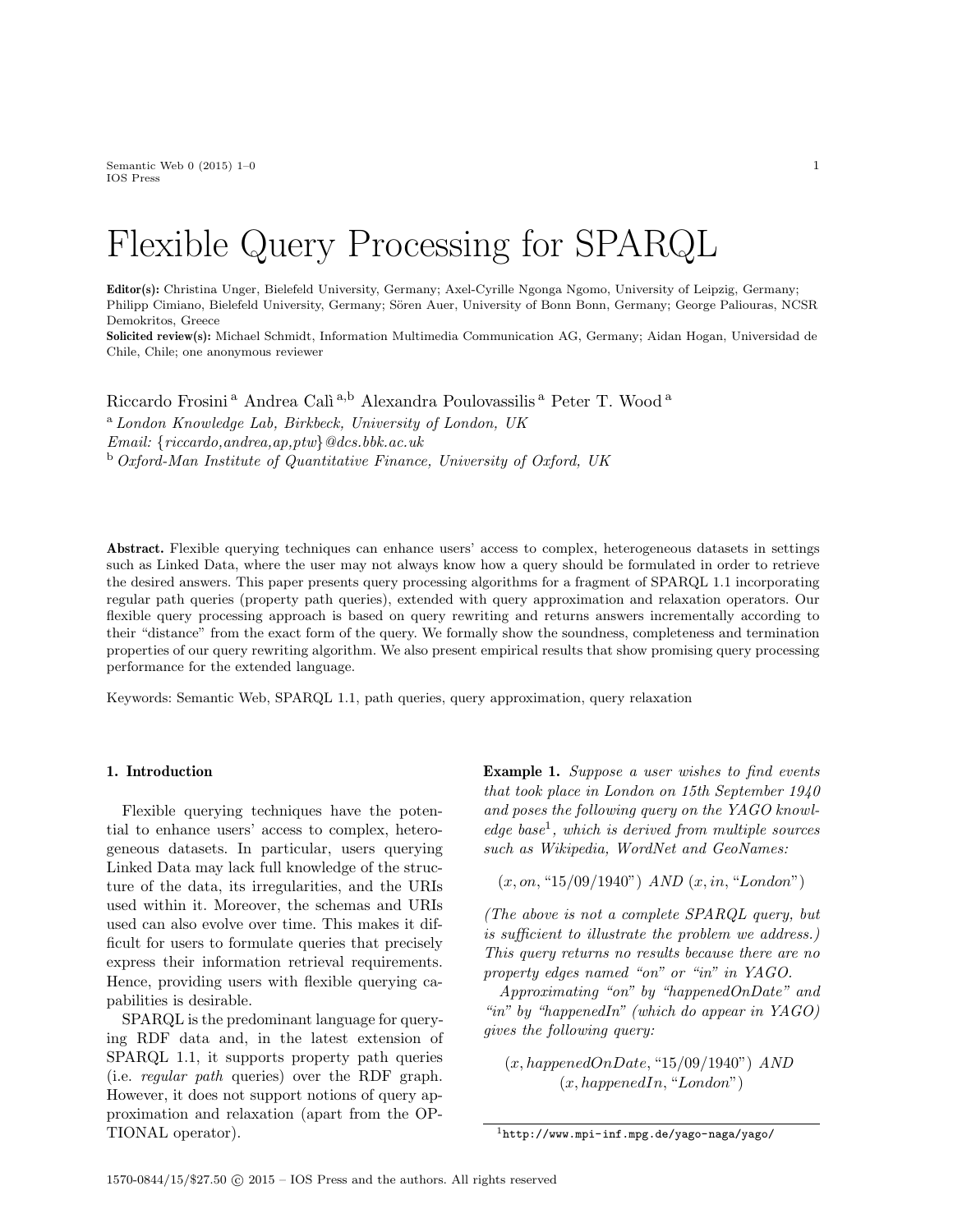This still returns no answers, since "happened-In" does not connect event instances directly to literals such as "London". However, relaxing now  $(x, happenedIn, "London")$  to  $(x, type, Event)$ , using knowledge encoded in YAGO that the domain of "happenedIn" is Event, will return all events that occurred on 15th September 1940, including those occurring in London. In this particular instance only one answer is returned which is the event "Battle of Britain", but other events could in principle have been returned. So the query exhibits better recall than the original query, but possibly low precision.

Alternatively, instead of relaxing the second triple above, another approximation step can be applied to it, inserting the property "label" that connects URIs to their labels and yielding the following query:

 $(x, happenedOnDate, "15/09/1940")$  AND  $(x, happenedIn/label, "London")$ 

This query now returns the only event that occurred on 15th September 1940 in London, that is "Battle of Britain". It exhibits both better recall than the original query and also high precision.

Example 2. Suppose the user wishes to find the geographic coordinates of the "Battle of Waterloo" event by posing the query

 $(\langle Battle\_of\_Waterloo \rangle,$  $happedIn/(hasLongitude|hasLatitude), x).$ 

in which angle brackets delimit a URI. We see that this query uses the property paths extension of  $SPARQL$ , specifically the concatenation  $\binom{1}{k}$ and disjunction  $\Box$  operators. In the query, the property "happenedIn" is concatenated with either "hasLongitude" or "hasLatitude", thereby finding a connection between the event and its location (in our case Waterloo), and from the location to both its coordinates.

This query does not return any answers from YAGO since YAGO does not store the geographic coordinates of Waterloo. However, by applying an approximation step, we can insert "isLocatedIn" after "happenedIn" which connects the URI representing Waterloo with the URI representing Belgium. The resulting query is

 $Battle_of_Waterloo, happenedIn/isLocatedIn/$  $(hasLongitude|hasLatitude), x.$ 

This query returns 16 answers that may be relevant to the user, since YAGO does store the geographic coordinates of some (unspecified) locations in Belgium, increasing recall but with possibly low precision.

Moreover, YAGO does in fact store directly the coordinates of the "Battle of Waterloo" event, so if we apply an approximation step that deletes the property "happenedIn", instead of adding "is-LocatedIn", the resulting query

> $(\langle Battle\_of\_Waterloo \rangle,$  $(hasLongitude|hasLatitude), x)$

returns the desired answers, showing both high precision and high recall

In this paper we describe an extension of a fragment of SPARQL 1.1 with query approximation and query relaxation operations that automatically generate rewritten queries such as those illustrated in the above examples, calling the extended language  $SPARQL^{AR}$ . We first presented  $SPARQL^{A\tilde{R}}$  in [1], focussing on its syntax, semantics and complexity of query answering. We showed that the introduction of the query approximation and query relaxation operators does not increase the theoretical complexity of the language, and we provided complexity bounds for several language fragments. In this paper, we review and extend these results to a larger SPARQL language fragment. We also explore in more detail the theoretical and performance aspects of our query processing algorithms for  $SPARQL^{AR}$ , examining their correctness and termination properties, and presenting the results of a performance study over the YAGO dataset.

The rest of the paper is structured as follows. Section 2 describes related work on flexible querying for the Semantic Web, and on query approximation and relaxation more generally. Section 3 presents the theoretical foundation of our approach, summarising the syntax, semantics and complexity of SPARQL<sup>AR</sup>. Section 4 presents in detail our query processing approach for  $SPARQL^{AR}$ , which is based on query rewriting. We present our query processing algorithms, and formally show the soundness and completeness of our query rewriting algorithm, as well as its termination. We include a discussion in Section 4.4 on how users may be helped in formulating queries and interpreting results in a system which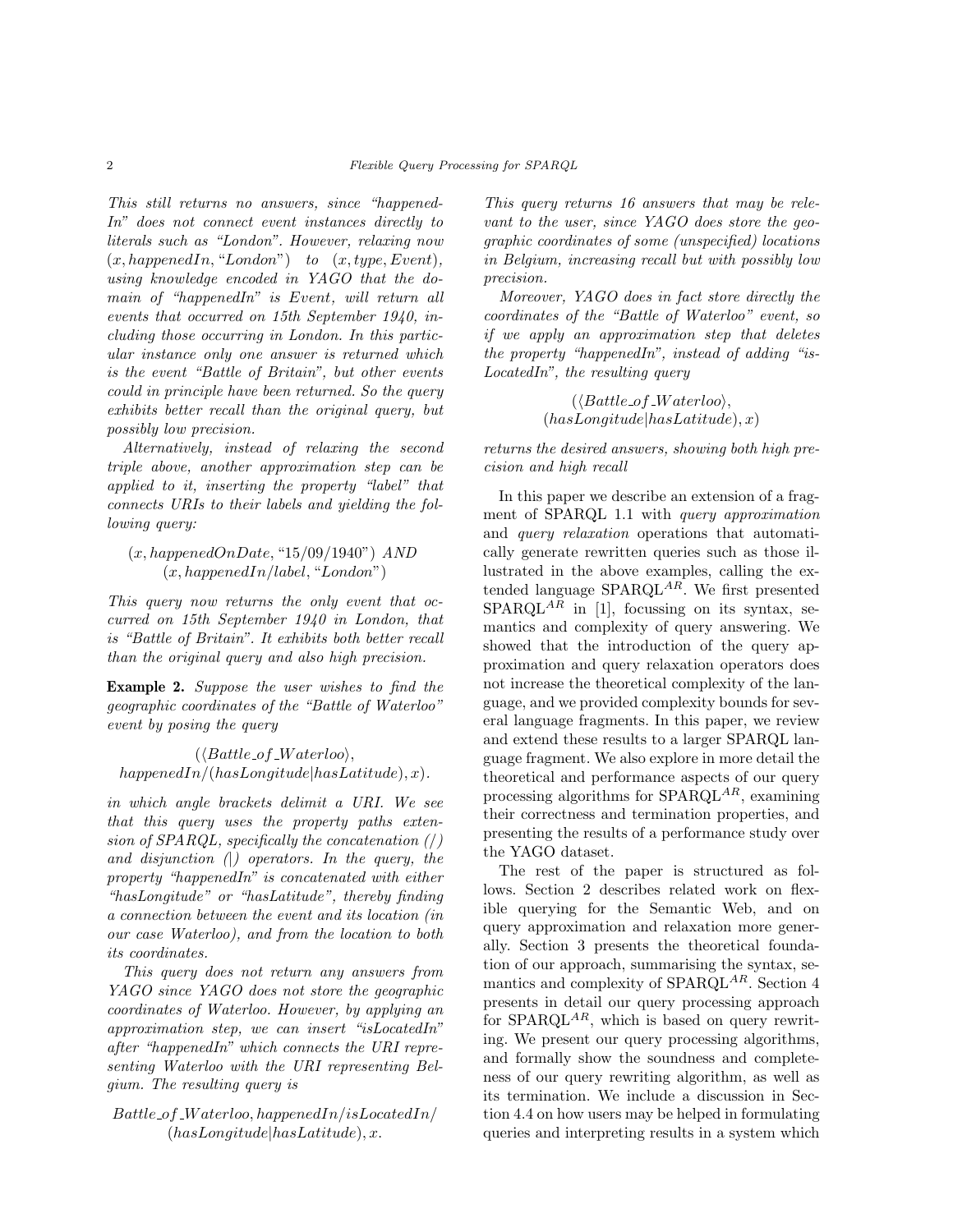includes query approximation and relaxation. Section 5 presents and discusses the results of a performance study over the YAGO dataset. Finally, Section 6 gives our concluding remarks and directions for further work.

# 2. Related work

There have been several previous proposals for applying flexible querying to the Semantic Web, mainly employing similarity measures to retrieve additional answers of possible relevance. For example, in [2] matching functions are used for constants such as strings and numbers, while in [3] an extension of SPARQL is developed called iS-PARQL which uses three different matching functions to compute string similarity. In [4], the structure of the RDF data is exploited and a similarity measurement technique is proposed which matches paths in the RDF graph with respect to the query. Ontology-driven similarity measures are proposed in [5,6,7] which use the RDFS ontology to retrieve extra answers and assign a score to them.

In [8] methods for relaxing SPARQL-like triple pattern queries automatically are presented. Query relaxations are produced by means of statistical language models for structured RDF data and queries. The query processing algorithms merge the results of different relaxations into a unified results list.

Recently, a fuzzy approach has been proposed to extend the XPath query language with the aim of providing mechanisms to assign priorities to queries and to rank query answers [9]. These techniques are based on fuzzy extensions of the Boolean operators.

Flexible querying approaches for SQL have been discussed in [10] where the authors describe a system that enables a user to issue an SQL aggregation query, see results as they are produced, and adjust the processing as the query runs. This approach allows users to write flexible queries containing linguistic terms, observe the progress of their aggregation queries, and control execution on the fly.

An approximation technique for conjunctive queries on probabilistic databases has been investigated in [11]. The authors use propositional formulas for approximating the queries. Formulas and queries are connected in the following way: given an input database where every tuple is annotated by a distinct variable, each tuple  $t$  in the query answer is annotated by a formula over the input tuples that contributed to t.

Another flexible querying technique for relational databases is described in [12]. The authors present an extension to SQL (Soft-SQL) which permits so-called soft conditions. Such conditions tolerate degrees of under-satisfaction of a query by exploiting the flexibility offered by fuzzy set theory.

In [13] the authors show how a conjunctive regular path query language can be effectively extended with approximation and relaxation techniques, using similar notions of approximation and relaxation as we use here. Finally, in [14] the authors describe and provide technical details of the implementation of a flexible querying evaluator for conjunctive regular path queries, extending the work in [13].

In contrast to all the above work, our focus is on the SPARQL 1.1 language. In [1] we extended, for the first time, a fragment of this language with query approximation and query relaxation operators, terming the extended language  $SPARQL^{AR}$ . Here, we add the UNION operator to  $SPARQL^{AR}$  and derive additional complexity results. Moreover, we present in detail our query processing algorithms for  $SPARQL^{AR}$ . Our query processing approach is based on query rewriting, whereby we incrementally generate a set of SPARQL 1.1 queries from the original SPARQL<sup>AR</sup> query, evaluate these queries using existing technologies, and return answers ranked according to their "distance" from the original query. We examine the correctness and termination properties of our query rewriting algorithm and we present the results of a performance study on the YAGO dataset.

# 3. Theoretical Foundation

In this section we give definitions of the syntax and semantics of  $SPARQL^{AR}$  summarising and extending the syntax and semantics from [1], and also the complexity results from that paper. We begin with some necessary definitions.

Definition 1 (Sets, triples and variables). We assume pairwise disjoint infinite sets U and L of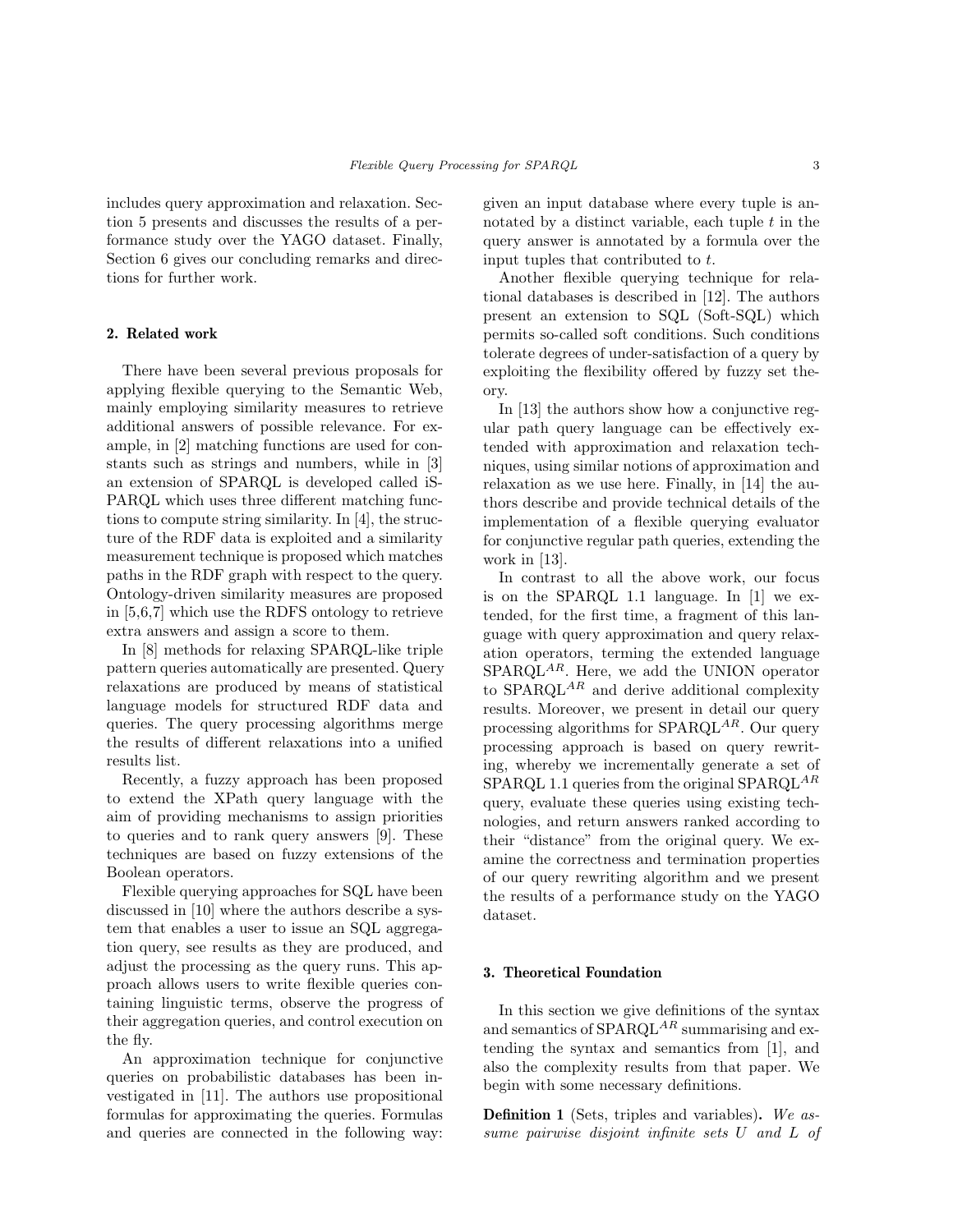URIs and literals, respectively. An RDF triple is a tuple  $\langle s, p, o \rangle \in U \times U \times (U \cup L)$ , where s is the subject, p the predicate and o the object of the triple. We assume also an infinite set V of variables that is disjoint from U and L. We abbreviate any union of the sets  $U, L$  and  $V$  by concatenating their names; for instance,  $UL = U \cup L$ .

Note that in the above definition we modify the definition of triples from [15] by omitting blank nodes, since their use is discouraged for Linked Data because they represent a resource without specifying its name and are identified by an ID which may not be unique in the dataset [16].

Definition 2 (RDF-Graph). An RDF-Graph G is a directed graph  $(N, D, E)$  where: N is a finite set of nodes such that  $N \subset UL; D$  is a finite set of predicates such that  $D \subset U$ ; E is a finite set of labelled, weighted edges of the form  $\langle \langle s, p, o \rangle, c \rangle$  such that the edge source (subject)  $s \in N \cap U$ , the edge target (object)  $o \in N$ , the edge label  $p \in D$  and the edge weight c is a non-negative number.

Note that, in the above definition, we modify the definition of an RDF-Graph from [15] to add weights to the edges, which are needed to formalise our flexible querying semantics. Initially, these weights are all 0.

We next define the ontology of an RDF dataset, using a fragment of the RDF-Schema (RDFS) vocabulary.

**Definition 3** (Ontology). An ontology  $K$  is a directed graph  $(N_K, E_K)$  where each node in  $N_K$ represents either a class or a property, and each edge in  $E_K$  is labelled with a symbol from the set  $\{sc, sp, dom, range\}$ . These edge labels encompass a fragment of the RDFS vocabulary, namely rdfs:subClassOf, rdfs:subPropertyOf, rdfs:domain and rdfs:range, respectively.

In an RDF-graph  $G = (N, D, E)$ , we assume that each node in N represents an instance or a class and each edge in  $E$  a property (even though, more generally, RDF does not distinguish between instances, classes and properties; in fact, in RDF it is possible to use a property as a node of the graph). The predicate type representing the RDF vocabulary  $\mathsf{rdf}$ :type, can be used in  $E$  to connect an instance of a class to a node representing that class. In an ontology  $K = (N_K, E_K)$ , each node in  $N_K$  represents a class (a "class node") or a property (a "property node"). The intersection of N and  $N_K$  is contained in the set of class nodes of  $N_K$ . D is contained in the set of property nodes of  $N_K$ .

**Definition 4** (Triple pattern). A triple pattern is  $a$ tuple  $\langle x, z, y \rangle \in UV \times UV \times UVL$ . Given a triple pattern  $\langle x, z, y \rangle$ , var $(\langle x, z, y \rangle)$  is the set of variables occurring in it.

Note that again we modify the definition from [15] to exclude blank nodes.

**Definition 5** (Mapping). A mapping  $\mu$  from ULV to UL is a partial function  $\mu : ULV \rightarrow UL$ . We assume that  $\mu(x) = x$  for all  $x \in UL$ , i.e.  $\mu$  maps URIs and literals to themselves. The set  $var(\mu)$ is the subset of  $V$  on which  $\mu$  is defined. Given a triple pattern  $\langle x, z, y \rangle$  and a mapping  $\mu$  such that  $var(\langle x, z, y \rangle) \subseteq var(\mu), \mu(\langle x, z, y \rangle)$  is the triple obtained by replacing the variables in  $\langle x, z, y \rangle$  by their image according to  $\mu$ .

3.1. Syntax of  $SPARQL^{AR}$  queries

Definition 6 (Regular expression pattern). A regular expression pattern  $P \in RegEx(U)$  is defined as follows:

$$
P := \epsilon |{}_{-} | p | (P_1 | P_2) | (P_1 / P_2) | P^*
$$

where  $P_1, P_2 \in RegEx(U)$  are also regular expression patterns,  $\epsilon$  represents the empty pattern,  $p \in U$  and  $\Delta$  is a symbol that denotes the disjunction of all URIs in U.

This definition of regular expression patterns is the same as that in [17]. Our query pattern syntax is also based on that of [17], but includes also our query approximation and relaxation operators APPROX and RELAX.

**Definition 7** (Query Pattern). A  $SPARQL<sup>AR</sup>$ query pattern  $Q$  is defined as follows:

$$
Q := UV \times UV \times UVL \mid UV \times RegEx(U) \times UVL \mid
$$
  
\n
$$
Q_1 \text{ AND } Q_2 \mid Q_1 \text{ UNION } Q_2 \mid Q \text{ FILTER } R \mid
$$
  
\n
$$
RELAX(UV \times RegEx(U) \times UVL) \mid
$$
  
\n
$$
APPROX(UV \times RegEx(U) \times UVL)
$$

where  $R$  is a SPARQL built-in condition and  $Q_1$ ,  $Q_2$  are also query patterns. We denote by  $var(Q)$ the set of all variables occurring in a query pattern  $Q$ .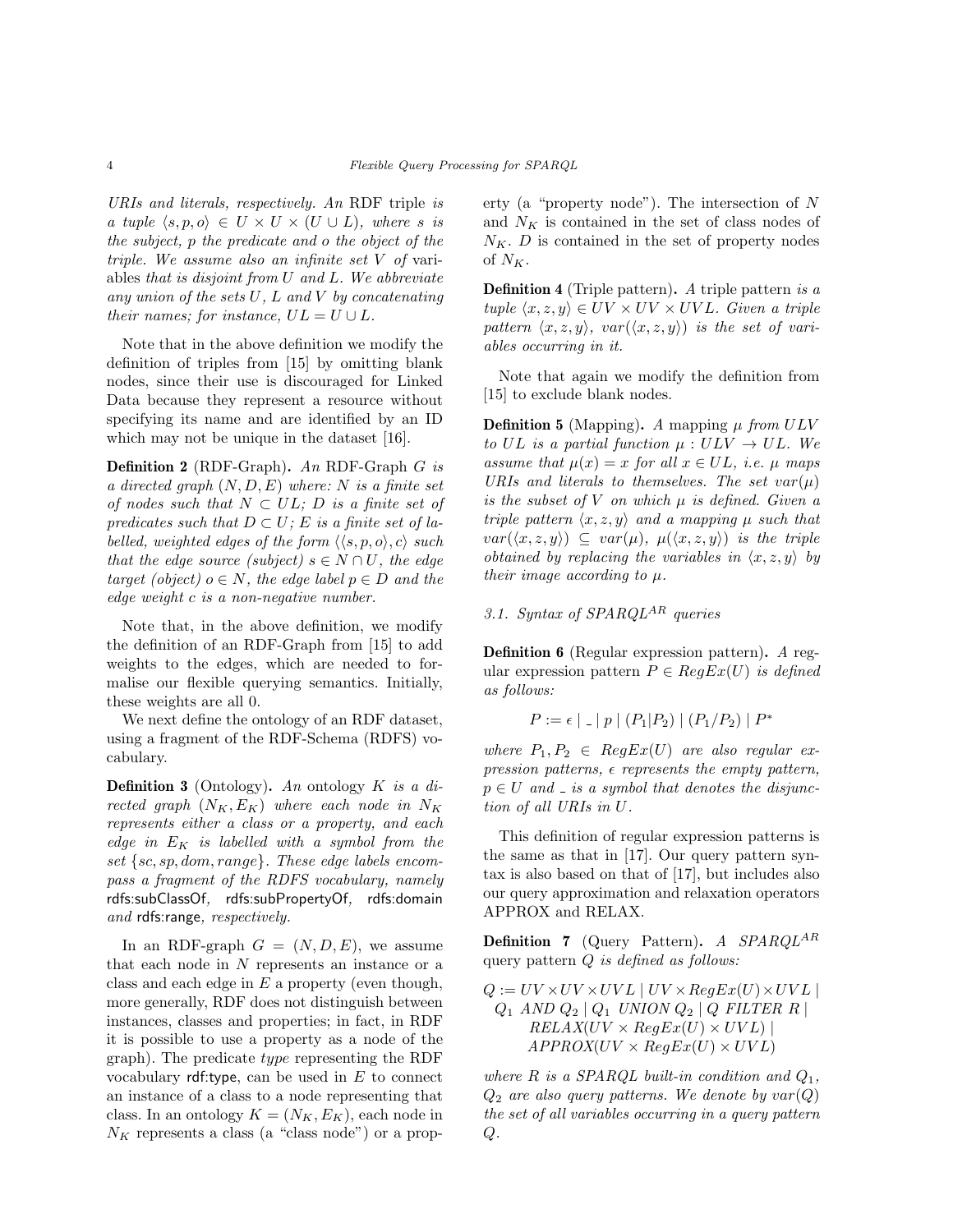(In the W3C SPARQL syntax, a dot (.) is used for conjunction but, for greater clarity, we use AND instead. Note also that  $\epsilon$  and  $\epsilon$  cannot be specified in property paths in SPARQL 1.1.)

A SPARQL<sup>AR</sup> query has the form SELECT<sub>→</sub> WHERE Q, with  $\overrightarrow{w} \subseteq var(Q)$ . We may omit here the keyword WHERE for simplicity. Given  $Q' =$ SELECT $\overrightarrow{w}Q$ , the head of Q', head(Q'), is  $\overrightarrow{w}$  if  $\overrightarrow{w} \neq \emptyset$  and  $var(Q)$  otherwise.

# 3.2. Semantics of  $SPARQL^{AR}$  queries

We extend the semantics of SPARQL with regular expression query patterns given in [17] in order to handle the weight/cost of edges in an RDF-Graph and the cost of applying the approximation and relaxation operators. These costs are used to rank the answers. In particular, when we introduce the APPROX and RELAX operators below these costs determine the ranking of answers returned to the user, with exact answers (of cost 0) being returned first, followed by answers with increasing costs.

We extend the notion of SPARQL query evaluation from returning a set of mappings to returning a set of pairs of the form  $\langle \mu, c \rangle$ , where  $\mu$  is a mapping and  $c$  is a non-negative integer that indicates the cost of the answers arising from this mapping.

Two mappings  $\mu_1$  and  $\mu_2$  are said to be *compatible* if  $\forall x \in var(\mu_1) \cap var(\mu_2), \mu_1(x) = \mu_2(x)$ . The union of two mappings  $\mu = \mu_1 \cup \mu_2$  can be computed only if  $\mu_1$  and  $\mu_2$  are compatible. The resulting  $\mu$  is a mapping such that  $var(\mu) = var(\mu_1) \cup$  $var(\mu_2)$  and: for each x in  $var(\mu_1) \cap var(\mu_2)$ , we have  $\mu(x) = \mu_1(x) = \mu_2(x)$ ; for each x in  $var(\mu_1)$ but not in  $var(\mu_2)$ , we have  $\mu(x) = \mu_1(x)$ ; and for each x in  $var(\mu_2)$  but not in  $var(\mu_1)$ , we have  $\mu(x) = \mu_2(x)$ .

We finally define the *union* and *join* of two sets of query evaluation results,  $M_1$  and  $M_2$ :

 $M_1 \cup M_2 = \{ \langle \mu, c \rangle \mid \langle \mu, c_1 \rangle \in M_1 \text{ or } \langle \mu, c_2 \rangle \in$  $M_2$  with  $c = c_1$  if  $\sharp c_2.\langle \mu, c_2 \rangle \in M_2$ ,  $c = c_2$ if  $\nexists c_1.\langle \mu, c_1 \rangle \in M_1$ , and  $c = \min(c_1, c_2)$ otherwise}.

 $M_1 \Join M_2 = {\langle \mu_1 \cup \mu_2, c_1 + c_2 \rangle \mid \langle \mu_1, c_1 \rangle \in M_1$ and  $\langle \mu_2, c_2 \rangle \in M_2$  with  $\mu_1$  and  $\mu_2$  compatible mappings}.

## 3.2.1. Exact Semantics

The semantics of a triple pattern  $t$  that may include a regular expression pattern as its second component, with respect to a graph G, denoted  $[[t]]_G$ , is defined recursively as follows:

$$
[[\langle x, \epsilon, y \rangle]]_G = {\langle \mu, 0 \rangle \mid var(\mu) = var(\langle x, \epsilon, y \rangle)}
$$
  
\n
$$
\wedge \exists c \in N \cdot \mu(x) = \mu(y) = c}
$$
  
\n
$$
[[\langle x, z, y \rangle]]_G = {\langle \mu, c \rangle \mid var(\mu) =}
$$
  
\n
$$
var(\langle x, z, y \rangle) \wedge \langle \mu(\langle x, z, y \rangle), c \rangle \in E}
$$
  
\n
$$
[[\langle x, P_1 | P_2, y \rangle]]_G = [[\langle x, P_1, y \rangle]]_G \cup [[\langle x, P_2, y \rangle]]_G
$$
  
\n
$$
[[\langle z, P_2, y \rangle]]_G = [[\langle x, \epsilon, y \rangle]]_G \cup [[\langle x, P, y \rangle]]_G \cup
$$
  
\n
$$
[[\langle x, P^*, y \rangle]]_G = [[\langle x, \epsilon, y \rangle]]_G \cup [[\langle x, P, y \rangle]]_G
$$
  
\n
$$
\bigcup_{n \ge 1} {\langle \mu, c \rangle \mid \langle \mu, c \rangle \in [[\langle x, P, z_1 \rangle]]_G}
$$
  
\n
$$
\bowtie [[\langle z_1, P, z_2 \rangle]]_G \bowtie \cdots \bowtie [[\langle z_n, P, y \rangle]]_G}
$$

where  $P$ ,  $P_1$ ,  $P_2$  are regular expression patterns, x, y, z are in  $ULV$ , and  $z, z_1, \ldots, z_n$  are fresh variables.

A mapping *satisfies a condition R*, denoted  $\mu$   $=$ R, as follows:

R is  $x = a$ :  $\mu \models R$  if  $x \in var(\mu)$ ,  $a \in LU$  and  $\mu(x) = a;$ R is  $x = y$ :  $\mu \models R$  if  $x, y \in var(\mu)$  and  $\mu(x) =$  $\mu(y);$ R is  $isURI(x): \mu \models R$  if  $x \in var(\mu)$  and  $\mu(x) \in U;$ R is is Literal(x):  $\mu \models R$  if  $x \in var(\mu)$  and  $\mu(x) \in L$ ; R is  $R_1 \wedge R_2$ :  $\mu \models R$  if  $\mu \models R_1$  and  $\mu \models R_2$ ; R is  $R_1 \vee R_2$ :  $\mu \models R$  if  $\mu \models R_1$  or  $\mu \models R_2$ ; R is  $\neg R_1: \mu \models R$  if it is not the case that  $\mu \models R_1;$ 

The overall semantics of queries (excluding AP-PROX and RELAX) is as follows, where  $Q, Q_1$ ,  $Q_2$  are query patterns and the projection operator  $\pi_{\overrightarrow{w}}$  selects only the subsets of the mappings relating to the variables in  $\vec{w}$ :

 $[[Q_1 \text{ AND } Q_2]]_G = [[Q_1]]_G \bowtie [[Q_2]]_G$  $[[Q_1 \text{ UNION } Q_2]]_G = [[Q_1]]_G \cup [[Q_2]]_G$  $[Q \text{ FILTER } R]$  $_G = {\langle \mu, c \rangle \in [[Q]]_G \mid \mu \models R}$  $[[\text{SELECT}_{\overrightarrow{w}}Q]]_G = \pi_{\overrightarrow{w}}([[Q]]_G)$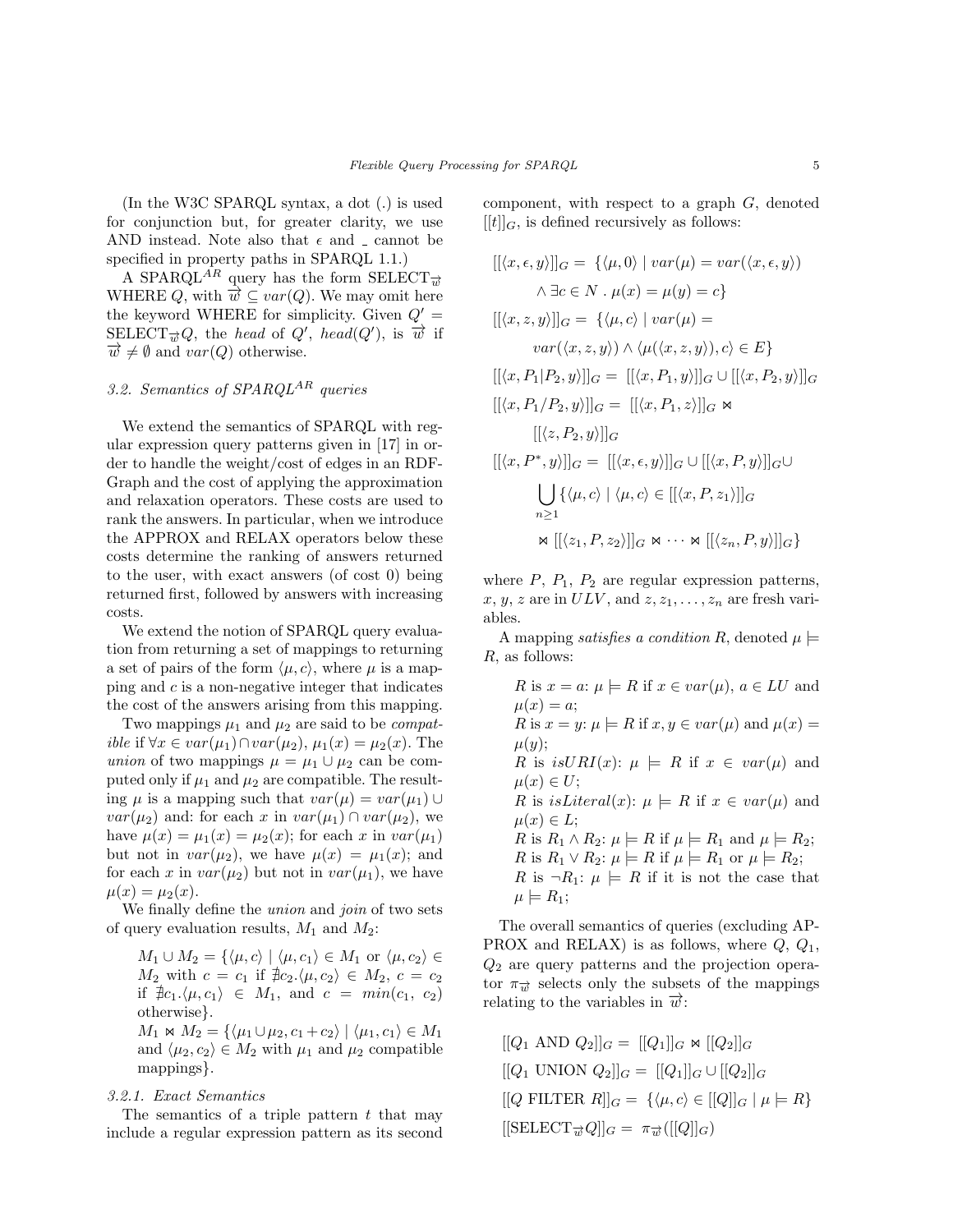We will omit the SELECT keyword from a query Q if  $\overrightarrow{w} = vars(Q)$ .

# 3.2.2. Query Relaxation

Our relaxation operator is based on that in [13] and relies on a fragment of the RDFS entailment rules known as  $\rho$ DF [18]. An RDFS graph  $K_1$  entails an RDFS graph  $K_2$ , denoted  $K_1 \models_{RDFS} K_2$ , if  $K_2$  can be derived by applying the rules in Figure 1 iteratively to  $K_1$ . For the fragment of RDFS that we consider,  $K_1 \models_{RDFS} K_2$  if and only if  $K_2 \subseteq cl(K_1)$ , with  $cl(K_1)$  being the closure of the RDFS Graph  $K_1$  under these rules. Notice that if  $K_1$  is finite then also  $cl(K_1)$  is finite.

Applying a rule means adding a triple that is deducible by the rule to  $G$  or  $K$ . Specifically, if there are two triples  $t, t'$  that match the antecedent of a rule, then it is possible to insert the triple implied by the consequent of the rule. For example, the triple pattern  $\langle x, startsExistingOnDate, y \rangle$ can be deduced from  $\langle x, wasBornOnDate, y \rangle$  and  $\langle wasBornOnDate, sp, startsExistingOnDate \rangle$ applying rule 2.

In order to apply relaxation to queries, the  $ex$ tended reduction of an ontology  $K$  is required [19]. Given an ontology  $K$ , its extended reduction  $extRed(K)$  is computed as follows: (i) compute  $cl(K)$ ; (ii) apply the rules of Figure 2 in reverse until no more rules can be applied (after applying this step the ontology generated is unique); (iii) apply rules 1 and 3 of Figure 1 in reverse until no more rules can be applied<sup>2</sup>.

Applying a rule in reverse means removing a triple deducible by the rule from  $G$  or  $K$ . Specifically, if there are two triples  $t$  and  $t'$  that match the antecedent of a rule then it is possible to remove a triple that can be derived from  $t$  and  $t'$  by that rule.

Henceforth, we assume that  $K = extRed(K)$ , which allows *direct* relaxations to be applied to queries (see below), corresponding to the 'smallest' relaxation steps. This is necessary for associating an unambiguous cost to queries, so that query answers can then be returned to users incrementally in order of increasing cost.

If we did not use the extended reduction of the ontology  $K$ , then the relaxation steps applied would not necessarily be the "smallest". For example, consider the following ontology  $K = \{(b, dom, c), (a, sp, b), (a, dom, c)\},\$  where  $K \neq \text{extRed}(K)$ . If we relax the triple pattern  $(x, a, y)$  with respect to K, then as a first step we could apply rule 5 to generate  $(x, type, c)$ . However, the same triple pattern can be generated with 2 steps of relaxation by applying rule 1 first and then rule 5 of Figure 1.

As a further condition, we require that the ontology  $K$  is acyclic in order for relaxed queries to have unambiguous costs (a detailed analysis can be found in [19]).

Example 3. Given the following cyclic ontology  $K = (\langle a, sp, b \rangle, \langle b, sp, a \rangle, \langle a, dom, c \rangle, \langle b, dom, c \rangle)$ then  $cl(K) = K \cup (\langle a, sp, a \rangle, \langle b, sp, b \rangle)$ . By applying steps (ii) and (iii) above we could generate two possible ontologies  $K' = (\langle a, sp, b \rangle, \langle b, sp, a \rangle,$  $\langle b, dom, c \rangle$  and  $K'' = \langle \langle a, sp, b \rangle, \langle b, sp, a \rangle,$  $\langle a, dom, c \rangle$  that are extended reductions of K.

Consider now the query  $Q = RELAX(x, a, y)$ which can be relaxed to  $(x, b, y)$  with K'. Applying a second step of relaxation we obtain  $(x, type, c)$ . If instead we used ontology  $K''$ , a first step of relaxation would immediately generate  $(x, type, c)$ . Therefore, having non-acyclic ontologies might generate the same triple pattern at two different relaxation distances from the original triple pattern, depending on the reduced ontology.

Following the terminology of [19], a triple pattern  $\langle x, p, y \rangle$  directly relaxes to a triple pattern  $\langle x', p', y' \rangle$  with respect to an ontology  $K =$  $extRed(K)$ , denoted  $\langle x, p, y \rangle \prec_i \langle x', p', y' \rangle$ , if  $vars(\langle x, p, y \rangle) = vars(\langle x', p', y' \rangle)$  and  $\langle x', p', y' \rangle$ is derived from  $\langle x, p, y \rangle$  by applying rule i from Figure 1.

A triple pattern  $\langle x, p, y \rangle$  relaxes to a triple pattern  $\langle x', p', y' \rangle$ , denoted  $\langle x, p, y \rangle \leq_K \langle x', p', y' \rangle$ , if starting from  $\langle x, p, y \rangle$  there is a sequence of direct relaxations that derives  $\langle x', p', y' \rangle$ . The relaxation cost of deriving  $\langle x, p, y \rangle$  from  $\langle x', p', y' \rangle$ , denoted  $\text{rcost}(\langle x, p, y \rangle, \langle x', p', y' \rangle)$ , is the minimum cost of applying such a sequence of direct relaxations.

The semantics of the RELAX operator in  $SPARQL^{AR}$  are as follows:

$$
[[RELAX(x, p, y)]]_{G,K} = [[\langle x, p, y \rangle]]_G \cup
$$

<sup>2</sup> In order to generate a unique extended reduction we alter step (iii) of the procedure in [19] as follows: for every pair of triples  $(a, sp, b), (b, sp, c)$  (or  $(a, sc, b), (b, sc, c)$  respectively) in  $K$ , apply rule 1 (rule 3) of Figure 1 in reverse unless there exists a URI d such that  $(c, sp, d)$  and  $(a, sp, d)$  $((c, sc, d)$  and  $(a, sc, d))$  are also contained in K. We thank one of the reviewers for pointing out that, without such an extra condition, the extended reduction may not be unique.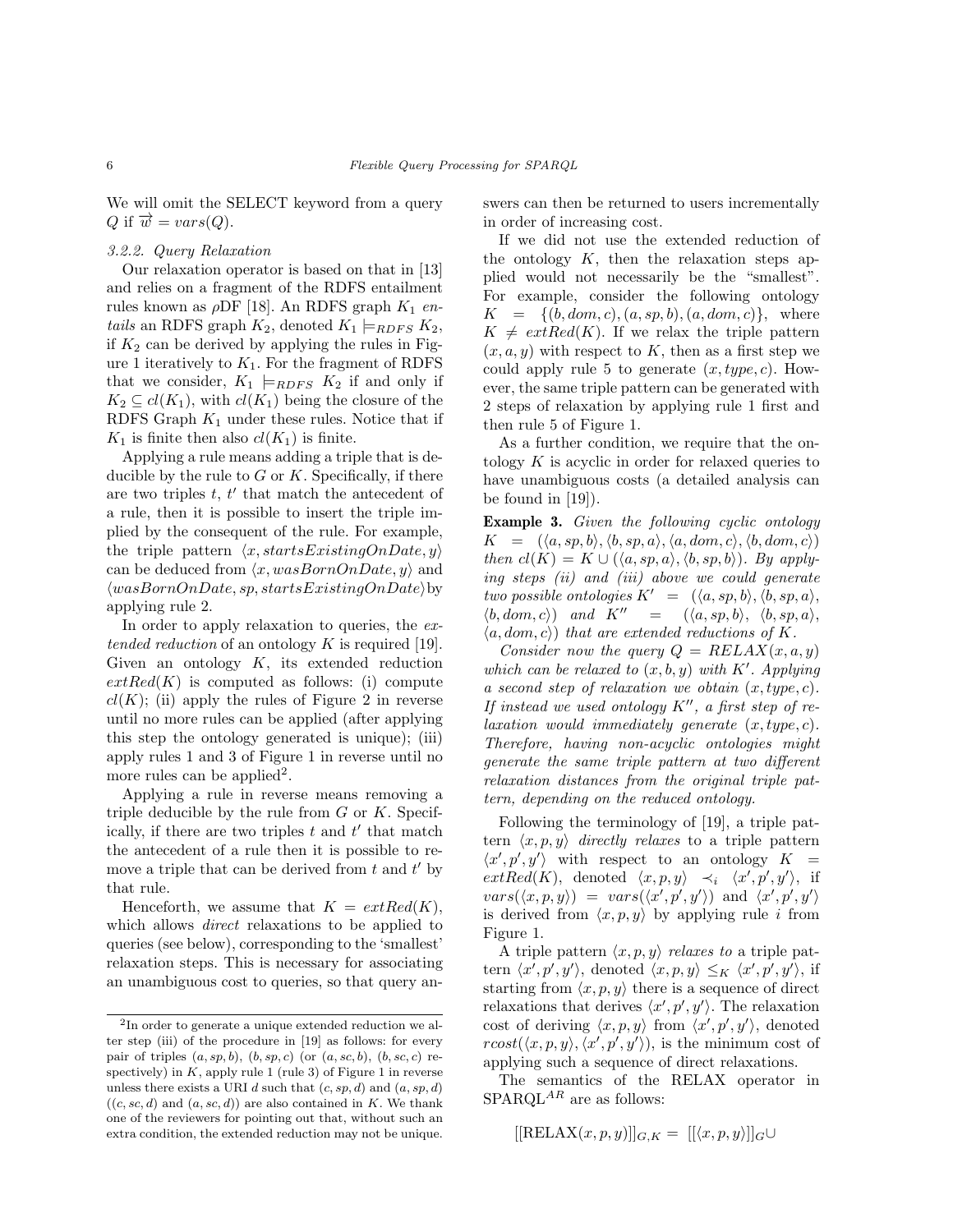Flexible Query Processing for SPARQL 7

Subproperty (1) 
$$
\frac{(a, sp, b)(b, sp, c)}{(a, sp, c)} (2) \frac{(a, sp, b)(x, a, y)}{(x, b, y)}
$$
  
Subclass (3) 
$$
\frac{(a, sc, b)(b, sc, c)}{(a, sc, c)} (4) \frac{(a, sc, b)(x, type, a)}{(x, type, b)}
$$
  
Typing (5) 
$$
\frac{(a, dom, c)(x, a, y)}{(x, type, c)} (6) \frac{(a, range, d)(x, a, y)}{(y, type, d)}
$$

Fig. 1. RDFS entailment rules

$$
\begin{array}{c} \text{(e1)} \ \frac{(b, dom, c)(a, sp, b)}{(a, dom, c)} \\ \text{(e2)} \ \frac{(b, range, c)(a, sp, b)}{(a, range, c)} \\ \text{(e3)} \ \frac{(a, dom, b)(b, sc, c)}{(a, dom, c)} \\ \text{(e4)} \ \frac{(a, range, b)(b, sc, c)}{(a, range, c)} \end{array}
$$

Fig. 2. Additional rules for extended reduction of an RDFS ontology

$$
\{\langle \mu, c + root(\langle x, p, y \rangle, \langle x', p', y' \rangle) \rangle \mid
$$
  

$$
\langle x, p, y \rangle \leq_K \langle x', p', y' \rangle \land
$$
  

$$
\langle \mu, c \rangle \in [[\langle x', p', y' \rangle]]_G\}
$$
  
[[RELAX(x, P<sub>1</sub>|P<sub>2</sub>, y)]] $G, K =$   
[[RELAX(x, P<sub>1</sub>, y)]] $G, K \cup$   
[[RELAX(x, P<sub>2</sub>, y)]] $G, K$   
[[RELAX(x, P<sub>1</sub>/P<sub>2</sub>, y)]] $G, K \infty$   
[[RELAX(x, P<sub>1</sub>, z)]] $G, K \infty$   
[[RELAX(x, P<sub>2</sub>, y)]] $G, K \infty$   
[[RELAX(x, P<sub>2</sub>, y)]] $G, K \cup \bigcup_{n \geq 1} {\langle \mu, c \rangle \mid}$   

$$
\langle \mu, c \rangle \in [[RELAX(x, P, z_1)]]_{G, K} \infty
$$
  

$$
\bowtie [[RELAX(z1, P, z2)]]G, K
$$
  

$$
\bowtie ... \bowtie [[RELAX(zn, P, y)]]G, K
$$

where  $P$ ,  $P_1$ ,  $P_2$  are regular expression patterns,  $x, x', y, y'$  are in  $ULV$ , p, p' are in U, and z, z<sub>1</sub>,  $..., z_n$  are fresh variables.

**Example 4.** Consider the following portion  $K =$  $(N_K, E_K)$  of the YAGO ontology, where  $N_K$  is

 ${has Family Name, has Given Name, label, actedIn,$ Actor, English\_politicians, politician $\},\$ 

and  $E_K$  is

 $\{(has FamilyName, sp, label),\}$  $(hasGivenName, sp, label),$ 

 $(\textit{actedIn}, \textit{domain}, \textit{actor}).$  $(English\_politicians, sc, politician)$ }

Suppose the user is looking for the family names of all the actors who played in the film "Tea with Mussolini" and poses this query:

```
SELECT * WHERE {
?x actedIn <Tea_with_Mussolini> .
?x hasFamilyName ?z }
```
The above query returns  $\frac{1}{4}$  answers. However, some actors have only a single name (for example Cher), or have their full name recorded using the "label" property directly. By applying relaxation to the second triple pattern using rule  $(2)$ , we can replace the predicate has Family Name by "label". This causes the relaxed query to return also the given names of actors in that film recorded through the property "hasGivenName" (hence returning Cher), as well as actors' full names recorded through the property "label": a total of 255 results.

As another example, suppose the user poses the following query:

SELECT \* WHERE { ?x type <English\_politicians> . ?x wasBornIn/isLocatedIn\* <England>}

which returns every English politician born in England. By applying relaxation to the first triple pattern using rule  $(4)$ , it is possible to replace the class English politicians by politicians. This relaxed query will return every politician who was born in England, giving possibly additional answers of relevance to the user.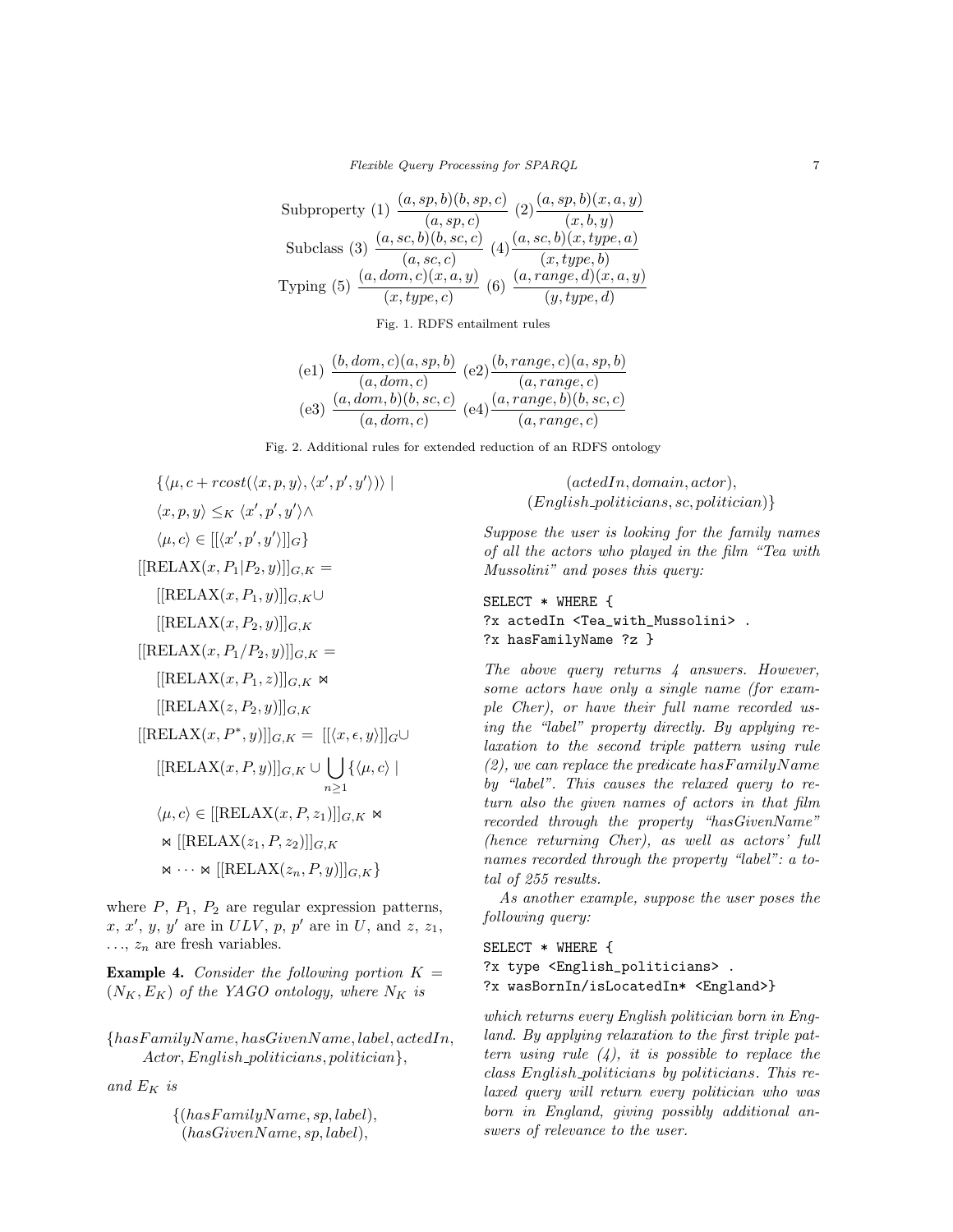#### 3.2.3. Query Approximation

For query approximation, we apply edit operations which transform a regular expression pattern  $P$  into a new expression pattern  $P'$ . Specifically, we apply the edit operations deletion, insertion and substitution, defined as follows (other possible edit operations are transposition and inversion, which we leave as future work):

| $A/p/B \rightsquigarrow (A/\epsilon/B)$ | deletion        |
|-----------------------------------------|-----------------|
| $A/p/B \rightsquigarrow (A/-/B)$        | substitution    |
| $A/p/B \rightsquigarrow (A/-/p/B)$      | left insertion  |
| $A/p/B \sim (A/p/_{\mathit{-}}/B)$      | right insertion |

Here,  $A$  and  $B$  denote any regular expression and the symbol - represents every URI from  $U$  — so the edit operations allow us to insert any URI and substitute a URI by any other. The application of an edit operation op has a non-negative cost  $c_{op}$ associated with it.

These rules can be applied to a URI  $p$  in order to approximate it to a regular expression  $P$ . We write  $p \rightsquigarrow^* P$  if a sequence of edit operations can be applied to  $p$  to derive  $P$ . The edit cost of deriving P from p, denoted  $\epsilon cost(p, P)$ , is the minimum cost of applying such a sequence of edit operations.

The semantics of the APPROX operator in  $\mbox{SPARQL}^{AR}$  are as follows:

$$
[[APPROX(x, p, y)]]_G = [[\langle x, p, y \rangle]]_G \cup
$$
  

$$
\bigcup \{ \langle \mu, c + ecost(p, P) \rangle \mid
$$
  

$$
p \leadsto^* P \land \langle \mu, c \rangle \in [[\langle x, P, y \rangle]]_G \}
$$
  

$$
[[APPROX(x, P_1 | P_2, y)]]_G \cup
$$
  

$$
[[APPROX(x, P_1, y)]]_G \cup
$$
  

$$
[[APPROX(x, P_2, y)]]_G =
$$
  

$$
[[APPROX(x, P_1, z)]]_G \bowtie
$$
  

$$
[[APPROX(x, P_2, y)]]_G = [[\langle x, \epsilon, y \rangle]]_G \cup
$$
  

$$
[[APPROX(x, P^*, y)]]_G = [[\langle x, \epsilon, y \rangle]]_G \cup
$$
  

$$
[[APPROX(x, P, y)]]_G \cup \bigcup_{n \ge 1} {\langle \mu, c \rangle \mid}
$$
  

$$
\langle \mu, c \rangle \in [[APPROX(x, P, z_1)]]_G \bowtie
$$

 $[[APPROX(z_1, P, z_2)]]_G \bowtie \cdots \bowtie$  $[[APPROX \Join (z_n, P, y)]]_G\}$ 

where  $P$ ,  $P_1$ ,  $P_2$  are regular expression patterns, x, y are in  $ULV$ , p, p' are in U, and z,  $z_1, \ldots, z_n$ are fresh variables.

Example 5. Suppose that the user is looking for all discoveries made between 1700 and 1800 AD, and queries the YAGO dataset as follows:

SELECT ?p ?z ?y WHERE{ ?p discovered ?x . ?x discoveredOnDate ?y . ?x label ?z . FILTER(?y >= 1700/1/1 and ?y <= 1800/1/1)}

Approximating the third triple pattern, it is possible to substitute the predicate "label" by " $\lbrack$ ". The query will then return more information concerning that discovery, such as its preferred name (hasP referredN ame) and the Wikipedia abstract (hasW ikipediaAbstract), improving recall and maintaining good precision.

As another example, consider the following query, which is intended to return every German politician:

SELECT \* WHERE{ ?x isPoliticianOf ?y . ?x wasBornIn/isLocatedIn\* <Germany>}

This query returns no answers since the predicate "is Politician  $Of$ " only connects persons to states of the United States in YAGO. If the first triple pattern is approximated by substituting the predicate "isPoliticianOf" with " $\Box$ ", then the query will return the expected results, matching the correct predicate to retrieve the desired answers, which is "holdsPoliticalPosition". It will also retrieve all the other persons that are born in Germany (thus showing improved recall, but lower precision).

Observation 1. By the semantics of RELAX and APPROX, we observe that given a triple pattern  $\langle x, P, y \rangle, [[\langle x, P, y \rangle]]_{G,K} \subseteq [[APPROX(x, P, y)]]_{G}$ and  $[{\langle x, P, y \rangle}]|_{G,K} \subseteq [{RELAX(x, P, y)]]_{G,K}}$  for every graph G and ontology K.

## 3.3. Complexity of query answering

We now study the combined, data and query complexity of  $SPARGL^{AR}$ , extending the com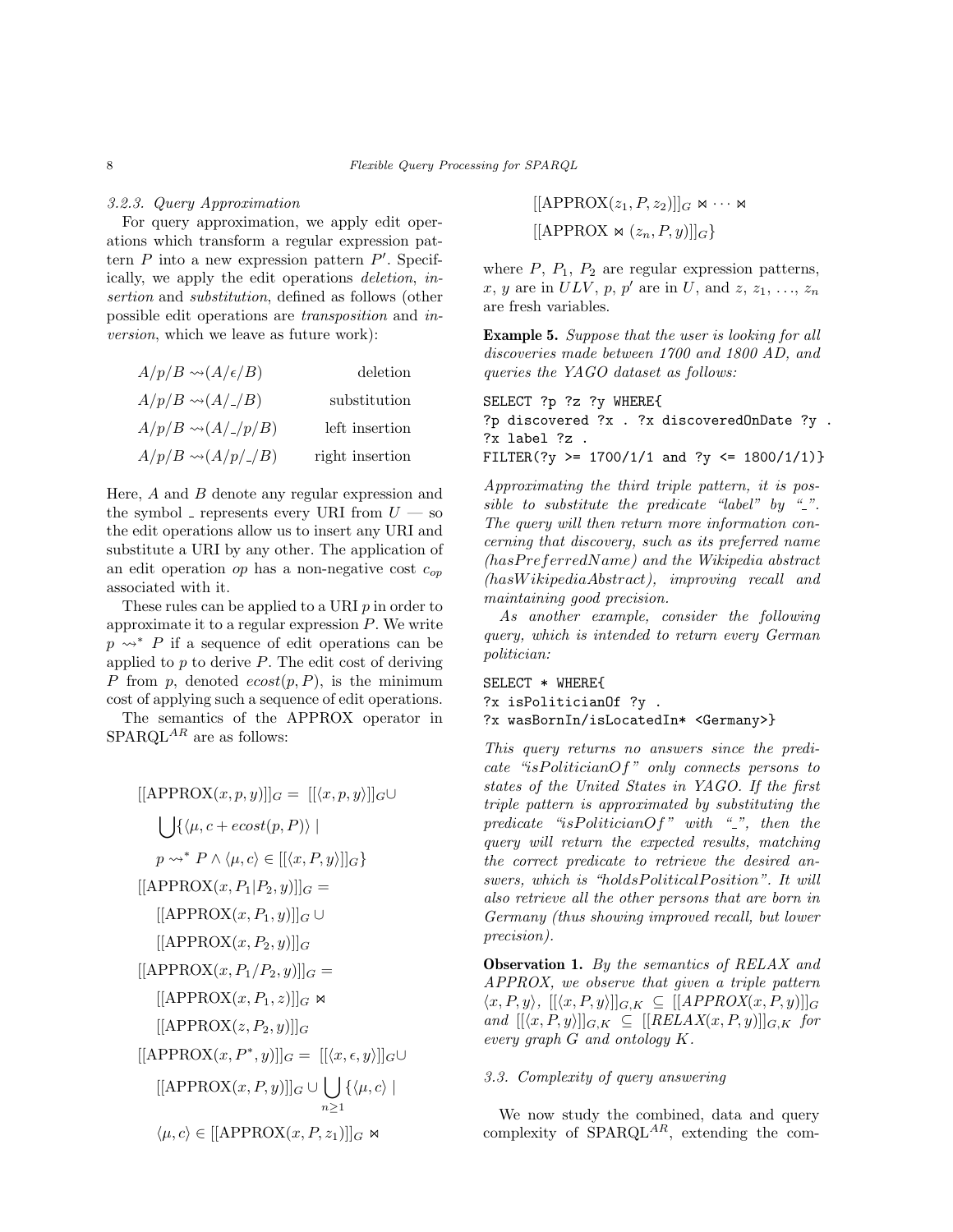plexity results from [15,20,21] for simple SPARQL queries, from [22] for SPARQL with regular expression patterns to include our new flexible query constructs, and from [1] to include now UNION in SPARQL<sup>AR</sup>.

The complexity of query evaluation is based on the following decision problem, which we denote EVALUATION: Given as input a graph  $G =$  $(N, D, E)$ , an ontology K, a query Q and a pair  $\langle \mu, cost \rangle$ , is it the case that  $\langle \mu, cost \rangle \in [[Q]]_{G,K}$ ? Considering data complexity, the decision problem becomes the following: Given as input a graph G, ontology K and a pair  $\langle \mu, cost \rangle$ , is it the case that  $\langle \mu, cost \rangle \in [[Q]]_{G,K}$ , with Q a fixed query? Finally, the decision problem for query complexity is the following: Given as input an ontology  $K$ , a query Q and a pair  $\langle \mu, cost \rangle$ , is it the case that  $\langle \mu, cost \rangle \in [[Q]]_{G,K}$ , with G a fixed graph?

We have the following results, the proofs of which are given in the Appendix.

Theorem 1. EVALUATION can be solved in time  $O(|E| \cdot |Q|)$  for queries not containing regular expression patterns, and constructed using only the AND and FILTER operators.

Theorem 2. EVALUATION can be solved in time  $O(|E| \cdot |Q|^2)$  for queries that may contain regular expression patterns and that are constructed using only the AND and FILTER operators.

Theorem 3. EVALUATION is NP-complete for queries that may contain regular expression patterns and that are constructed using only the AND and SELECT operators.

**Lemma 1.** EVALUATION of  $[[APPROX(x, P, y)]]_{G,K}$ and  $[[RELAX(x, P, y)]]_{G,K}$  can be accomplished in polynomial time.

Theorem 4. EVALUATION is NP-complete for queries that may contain regular expression patterns and that are constructed using the operators AND, FILTER, RELAX, APPROX and SELECT.

Theorem 5. EVALUATION is PTIME in data complexity for queries that may contain regular expression patterns and that are constructed using the operators AND, FILTER, RELAX, APPROX and SELECT.

The complexity study of  $SPARQL^{AR}$  in [1] is summarised in the first six lines of Table 1, where the combined, data and query complexity are shown for specific language fragments and combinations of operators.

The results for query complexity follow from Lemma 1 and Theorems 1, 2 and 3.

We next show three new complexity results which extend those of [1], summarised in the last two lines of Table 1:

Theorem 6. EVALUATION is in NP for queries containing AND, UNION, FILTER, APPROX, RELAX and regular expression patterns.

Theorem 7. EVALUATION is NP-complete for queries that may contain regular expression patterns and that are constructed using the operators AND, UNION, FILTER, RELAX, APPROX and SELECT.

Theorem 8. EVALUATION is PTIME in data complexity for queries that may contain SELECT and regular expression patterns, and that are constructed using the operators AND, UNION, FILTER, RELAX and APPROX.

The results for query complexity follow from Lemma 1 and Theorems 6 and 7.

We conclude our complexity study confirming that adding the UNION operator to  $SPARQL<sup>AR</sup>$ does not increase the overall complexity. EVAL-UATION is NP-complete for queries that contain regular expression patterns and that are constructed using the operators AND, UNION, FILTER, RELAX, APPROX and SELECT.

# 3.4. OPTIONAL operator

The OPTIONAL operator can be added to a SPARQL query in order to retrieve information only when it is available. In other words, it allows optional matching of query patterns. If in query Q the OPTIONAL operator is applied to query pattern  $Q''$ , that is  $Q = Q'$  OPTIONAL  $\{Q''\}$ , then  $[[Q]]_G$  will return all the mappings in  $[[Q']]_G \Join$  $[[Q'']]$  plus all the mappings in  $[[Q']]$  that are not compatible with any mappings in  $[[Q'']]$ .

It is possible to add the OPTIONAL operator to SPARQL<sup>AR</sup>, allowing APPROX and RE-LAX to be applied to triple patterns occurring within an OPTIONAL clause, with the same semantics as specified earlier. However, the complexity of SPARQL with the OPTIONAL clause is PSPACE-complete [15]. Therefore, by our earlier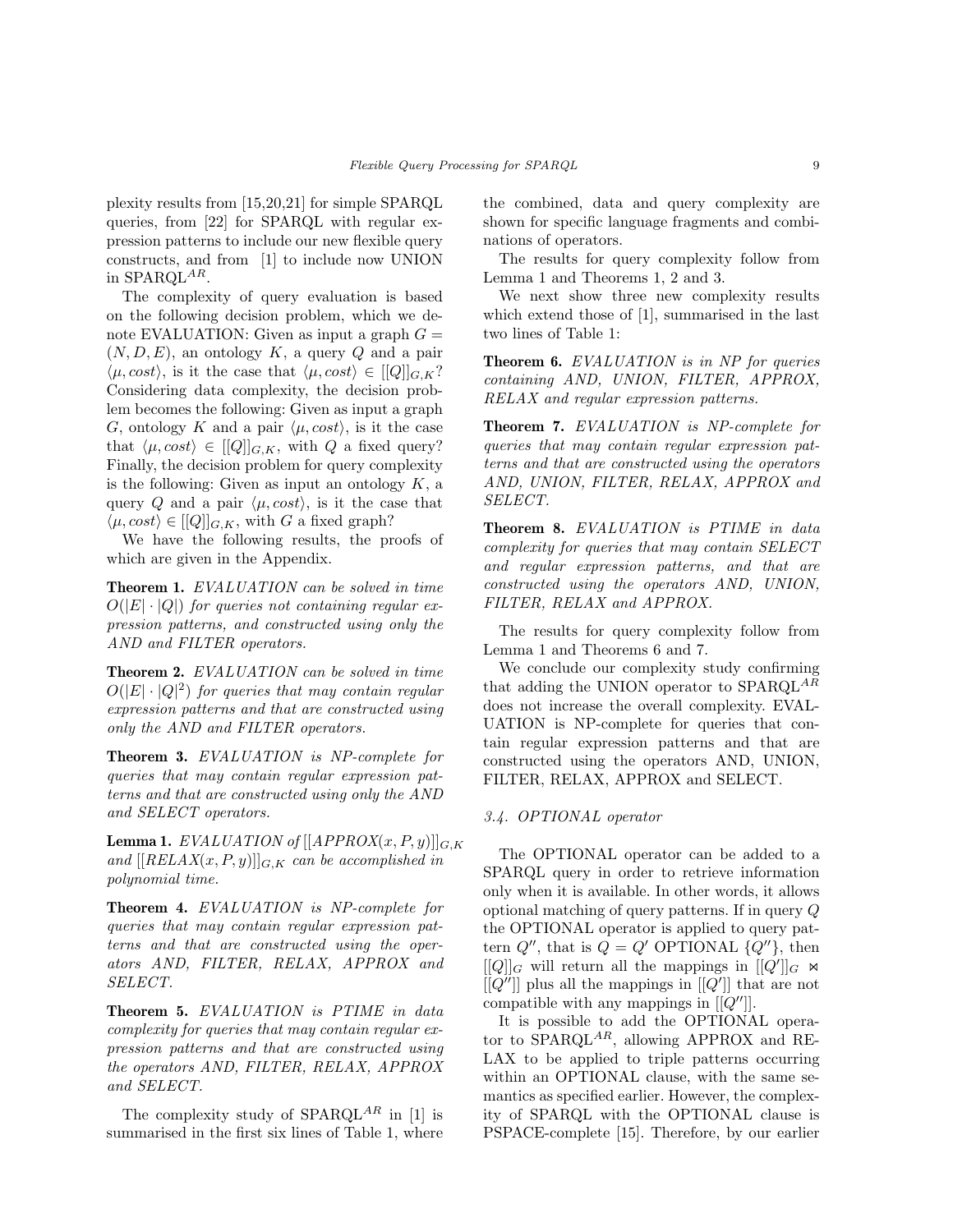| real control.                                                    |                 |                  |                        |  |
|------------------------------------------------------------------|-----------------|------------------|------------------------|--|
| Operators                                                        | Data Complexity | Query Complexity | Combined<br>Complexity |  |
| AND, FILTER                                                      | O( E )          | O( Q )           | $O( E \cdot Q )$       |  |
| AND, FILTER, RegEx                                               | O( E )          | $O( Q ^2)$       | $O( E \cdot Q ^2)$     |  |
| RELAX, APPROX                                                    | O( E )          | P-Time           | P-Time                 |  |
| RELAX, APPROX,<br>AND, FILTER, RegEx                             | O( E )          | P-Time           | P-Time                 |  |
| AND, SELECT                                                      | P-Time          | NP-Complete      | NP-Complete            |  |
| RELAX, APPROX,<br>AND, FILTER.<br>RegEx, SELECT                  | P-Time          | NP-Complete      | NP-Complete            |  |
| RELAX, APPROX,<br>AND, UNION,<br>FILTER, RegEx,                  | O( E )          | <b>NP</b>        | <b>NP</b>              |  |
| RELAX, APPROX,<br>AND, UNION,<br>FILTER, RegEx,<br><b>SELECT</b> | P-Time          | NP-Complete      | NP-Complete            |  |

Table 1 Complexity of various  $SPAROL^{AR}$  fragments.

results, the complexity of  $SPARQL^{AR}$  would also increase similarly.

#### 4. Query Processing

We evaluate  $SPARQL^{AR}$  queries by making use of a query rewriting algorithm, following a similar approach to [6,5,7]. In particular, given a query Q which may contain the APPROX and/or RELAX operators, we incrementally build a set of queries  ${Q_0, Q_1, \ldots}$  that do not contain these operators such that  $\bigcup_i [[Q_i]]_{G,K} = [[Q]]_{G,K}.$ 

We present the algorithm in Section 4.1, proving its correctness in Section 4.2 and termination in Section 4.3. Some practical issues relating to how users might benefit from a flexible querying system such as this are discussed in Section 4.4.

#### 4.1. Query Rewriting

Our query rewriting algorithm (Algorithm 2 below) starts by considering the query  $Q_0$  which returns the exact answers to the query  $Q$ , i.e. ignoring the APPROX and RELAX operators. To keep track of which triple patterns need to be relaxed or approximated, we label such triple patterns with A for approximation and R for relaxation.

The function  $to CQS$  ("to conjunctive query set") takes as input a query  $Q$ , and returns a set of pairs  $\langle Q_i, 0 \rangle$  such that  $\bigcup_i [[Q_i]]_G = [[Q]]_G$  and

no  $Q_i$  contains the UNION operator. The function toCQS exploits the following equality:

 $[[(Q_1 \text{ UNION } Q_2) \text{ AND } Q_3]]_G =$  $([[Q_1]|_G\cup [[Q_2]|_G) \Join [[Q_3]|_G =$  $([[Q_1]]_G \Join [[Q_3]]_G) \cup([[Q_2]]_G \Join [[Q_3]]_G) =$  $([[Q_1 \text{ AND } Q_3]|_G) \cup ([[Q_2 \text{ AND } Q_3]|_G)]$ 

We assign to the variable *oldGeneration* the set of queries returned by  $toCQS(Q_0)$ . For each query  $Q'$  in the set *oldGeneration*, each triple pattern  $\langle x_i, P_i, y_i \rangle$  in Q' labelled with A  $(R)$ , and each URI  $p$  that appears in  $P_i$ , we apply one step of approximation (relaxation) to  $p$ , and we assign the cost of applying that approximation (relaxation) to the resulting query. The applyApprox and applyRelax functions invoked by Algorithm 2 are shown as Algorithms 3 and 5, respectively. From each query constructed in this way, we next generate a new set of queries by applying a second step of approximation or relaxation. We continue to generate queries iteratively in this way. The cost of each query generated is the summed cost of the sequence of approximations or relaxations that have generated it. If the same query is generated more than once, only the one with the lowest cost is retained. Moreover, the set of queries generated is kept sorted by increasing cost. For practical reasons, we limit the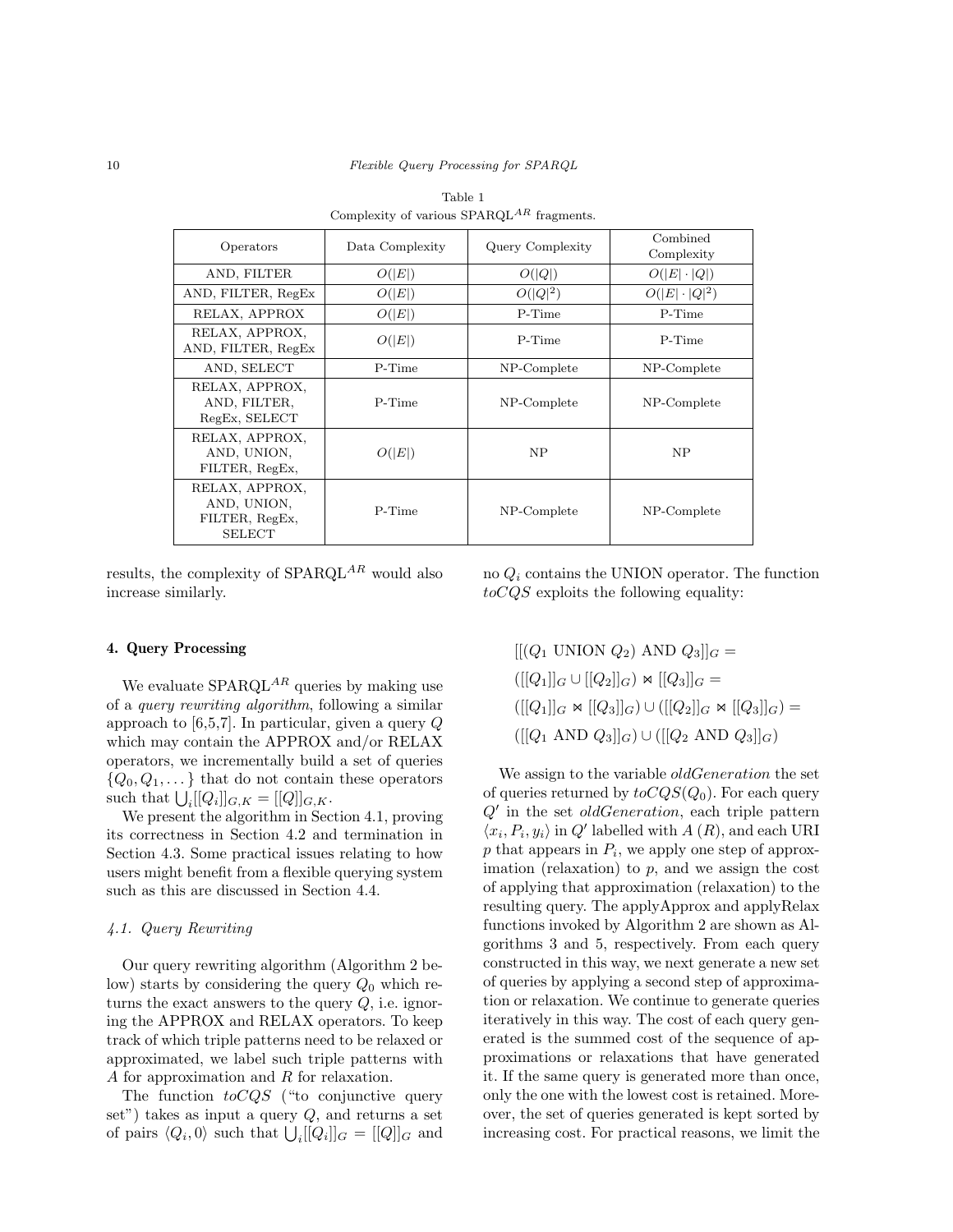number of queries generated by bounding the cost of queries up to a maximum value c.

In Algorithm 2, the  $addTo$  operator accepts two arguments: the first is a collection  $C$  of query/cost pairs, while the second is a single query/cost pair  $\langle Q, c \rangle$ . The operator adds  $\langle Q, c \rangle$  to C. If C already contains a pair  $\langle Q, c' \rangle$  such that  $c' \geq c$ , then  $\langle Q, c' \rangle$ is replaced by  $\langle Q, c \rangle$  in C.

To compute the query answers (Algorithm 1) we apply an evaluation function, eval, to each query generated by the rewriting algorithm (in order of increasing cost of the queries) and to each mapping returned by eval we assign the cost of the query. If we generate a particular mapping more than once, only the one with the lowest cost is retained. In Algorithm 1, *rewrite* is the query rewriting algorithm (Algorithm 2) and the set of mappings M is maintained in order of increasing cost.

The applyApprox and applyRelax functions, respectively, invoke the functions approxRegex and replaceTriplePattern, shown as Algorithms 4 and 6. In Algorithm 6,  $z$ ,  $z_1$  and  $z_2$  are fresh new variables. The relaxTriplePattern function might generate regular expressions containing a URI  $type^-$ , which are matched to edges in E by reversing the subject and the object and using the property label type. The predicate type<sup>−</sup> is generated when we apply rule 6 of Figure 1 to a triple pattern. Given a triple pattern  $\langle x, a, y \rangle$  where x is a constant and is  $y$  a variable, and an ontology statement  $\langle a, range, d \rangle$ , we can deduce the triple pattern  $\langle y, type, d \rangle$ . If instead the predicate a appears in a triple pattern containing a regular expression such as  $\langle x, a/b, z \rangle$  (which is equivalent to  $\langle x, a, y \rangle$  AND  $\langle y, b, z \rangle$ , then we cannot simply replace it with  $\langle y, type, d \rangle$  as the regular expression would be broken apart and two triple patterns would result. By using  $\langle d, type^-, y \rangle$ , we correctly construct the triple pattern  $\langle d, type^{-}/b, z \rangle$ .

In the following example, we illustrate how the rewriting algorithm works by showing the queries it generates, starting from a SPARQL<sup>AR</sup> query.

Example 6. Consider the following ontology K  $(satisfying K = extRed(K)), which is a fragment$ of the YAGO knowledge base:

 $K = \{happendIn, placedIn, Event\},\$  $\{\langle happenedIn, sp, placedIn \rangle,\}$  $\langle happenedIn, dom, Event\rangle\})$ 

Suppose a user wishes to find every event which took place in London on 15th September 1940 and poses the following query Q:

 $APPROX(x, happenedOnDate, "15/09/1940")$ AND  $RELAX(x, happenedIn, "London").$ 

As pointed out in Example 1, without applying AP-PROX or RELAX this query does not return any answers when evaluated on the YAGO endpoint (because "happenedIn" connects to URIs representing places and "London" is a literal, not a URI). After the first step of approximation and relaxation, the following queries are generated:

$$
Q_1 = (x, \epsilon, "15/09/1940")_A \ AND
$$
  
 $(x, happenedIn, "London")_R$   
 $Q_2 =$   
 $(x, happenedOnDate/., "15/09/1940")_A \ AND$   
 $(x, happenedIn, "London")_R$   
 $Q_3 =$   
 $(x,./happenedOnDate, "15/09/1940")_A \ AND$   
 $(x, happenedIn, "London")_R$   
 $Q_4 = (x, ., "12/12/12")_A \ AND$   
 $(x, happenedIn, "London")_R$   
 $Q_5 =$   
 $(x, happenedOnDate, "15/09/1940")_A \ AND$   
 $(x, placedIn, "London")_R$   
 $Q_6 =$   
 $(x, happenedOnDate, "15/09/1940")_A \ AND$   
 $(x, type, Event)_R$ 

Each of these also returns empty results, with the exception of query  $Q_6$  which returns every event occurring on 15/09/1940 (YAGO contains only one such event, namely "Battle of Britain").

#### 4.2. Correctness of the Rewriting Algorithm

We now discuss the soundness, completeness and termination of the rewriting algorithm. As we stated earlier, this takes as input a cost that limits the number of queries generated. Therefore the classic definitions of soundness and completeness need to be modified. To handle this, we use an operator  $CostProj(M, c)$  to select mappings with a  $\cot$  less than or equal to a given value c from a set M of pairs of the form  $\langle \mu, cost \rangle$ . We denote by  $rew(Q)<sub>c</sub>$  the set of queries generated by the rewriting algorithm from an initial query Q which have cost less than or equal to c.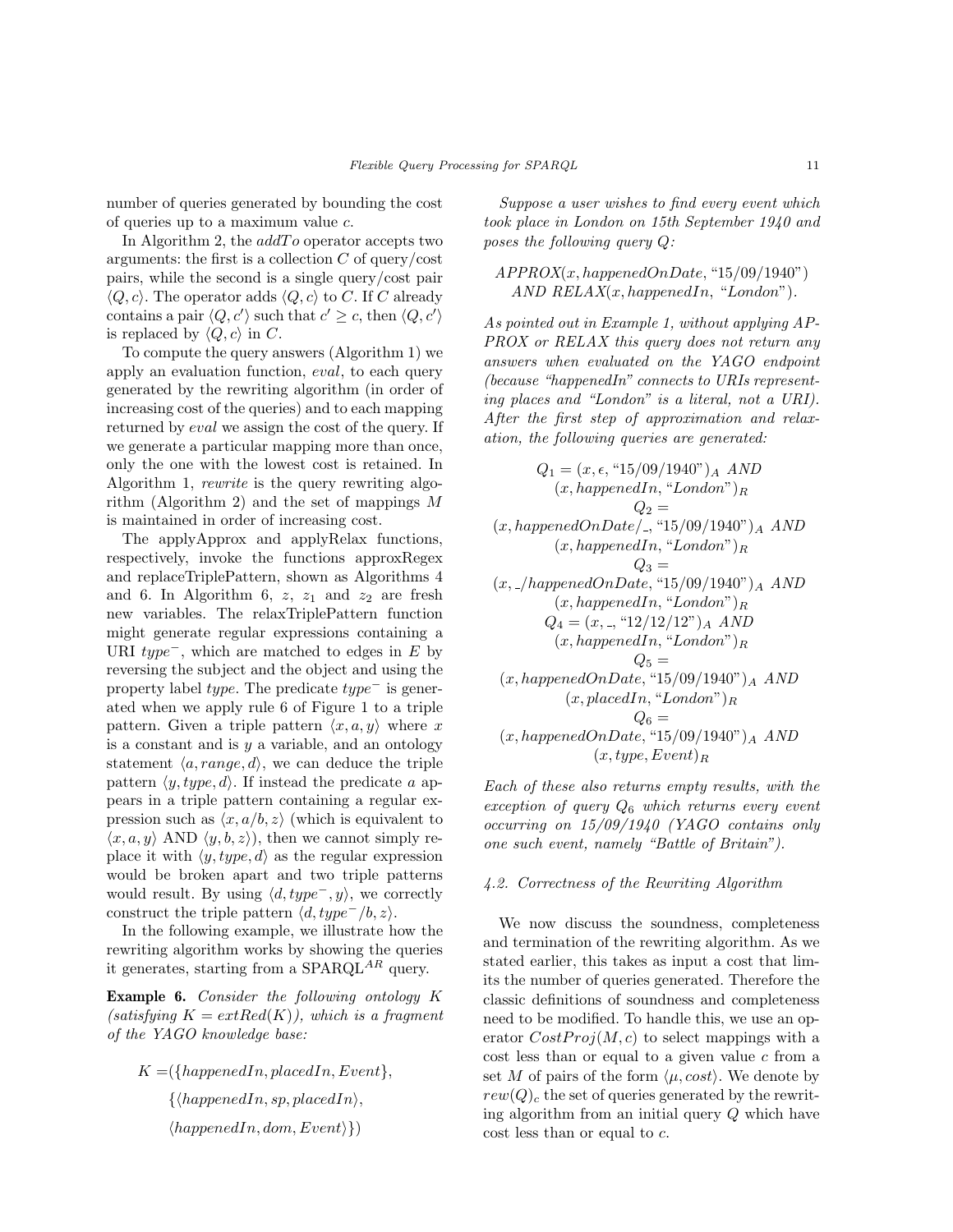| <b>Algorithm 1:</b> Flexible Query Evaluation                            |
|--------------------------------------------------------------------------|
| <b>input</b> : Query Q; approx/relax max cost c; Graph G; Ontology $K$ . |
| output: List $M$ of mapping/cost pairs, sorted by cost.                  |

 $M := \emptyset$ ; foreach  $\langle Q', cost \rangle \in rewrite(Q, c, K)$  do foreach  $\langle \mu, 0 \rangle \in \mathit{eval}(Q',G)$  do  $\vert M := M \cup \{\langle \mu, cost \rangle\}$ 

return M;

#### Algorithm 2: Rewriting algorithm

**input** : Query  $Q_{AR}$ ; approx/relax max cost c; Ontology K. output: List of query/cost pairs, sorted by cost.  $Q_0$  := remove APPROX and RELAX operators, and label triple patterns of  $Q_{AR}$ ; queries:= $toCQS(Q<sub>0</sub>)$ ; oldGeneration :=  $toCQS(Q<sub>0</sub>)$ ; while  $oldGeneration \neq \emptyset$  do newGeneration :=  $\emptyset$ ; foreach  $\langle Q, cost \rangle \in oldGeneration$  do foreach labelled triple pattern  $\langle x, P, y \rangle$  in Q do  $rew := \emptyset;$ if  $\langle x, P, y \rangle$  is labelled with A then |  $rew := \text{applyApprox}(Q, \langle x, P, y \rangle);$ else if  $\langle x, P, y \rangle$  is labelled with R then |  $rew := \text{applyRelax}(Q, \langle x, P, y \rangle, \mathbf{K});$ foreach  $\langle Q', cost' \rangle \in rew$  do if  $cost + cost' \leq c$  then newGeneration :=  $addTo(newGeneration, \langle Q', cost + cost' \rangle)$ ; queries:=addTo(queries,  $\langle Q', cost + cost' \rangle$ ); /\* The elements of *queries* are also kept sorted by increasing cost. \*/ oldGeneration := newGeneration; return queries;

```
Algorithm 3: applyApprox
 input : Query Q; triple pattern \langle x, P, y \rangle_A.
 output: Set S of query/cost pairs.
 S := \emptyset;
 foreach \langle P', cost \rangle \in approxRegex(P) do
       Q' := \text{replace } \langle x, P, y \rangle_A \text{ by } \langle x, P', y \rangle_A \text{ in } Q;S := S \cup \{ \langle Q', cost \rangle \};return S;
```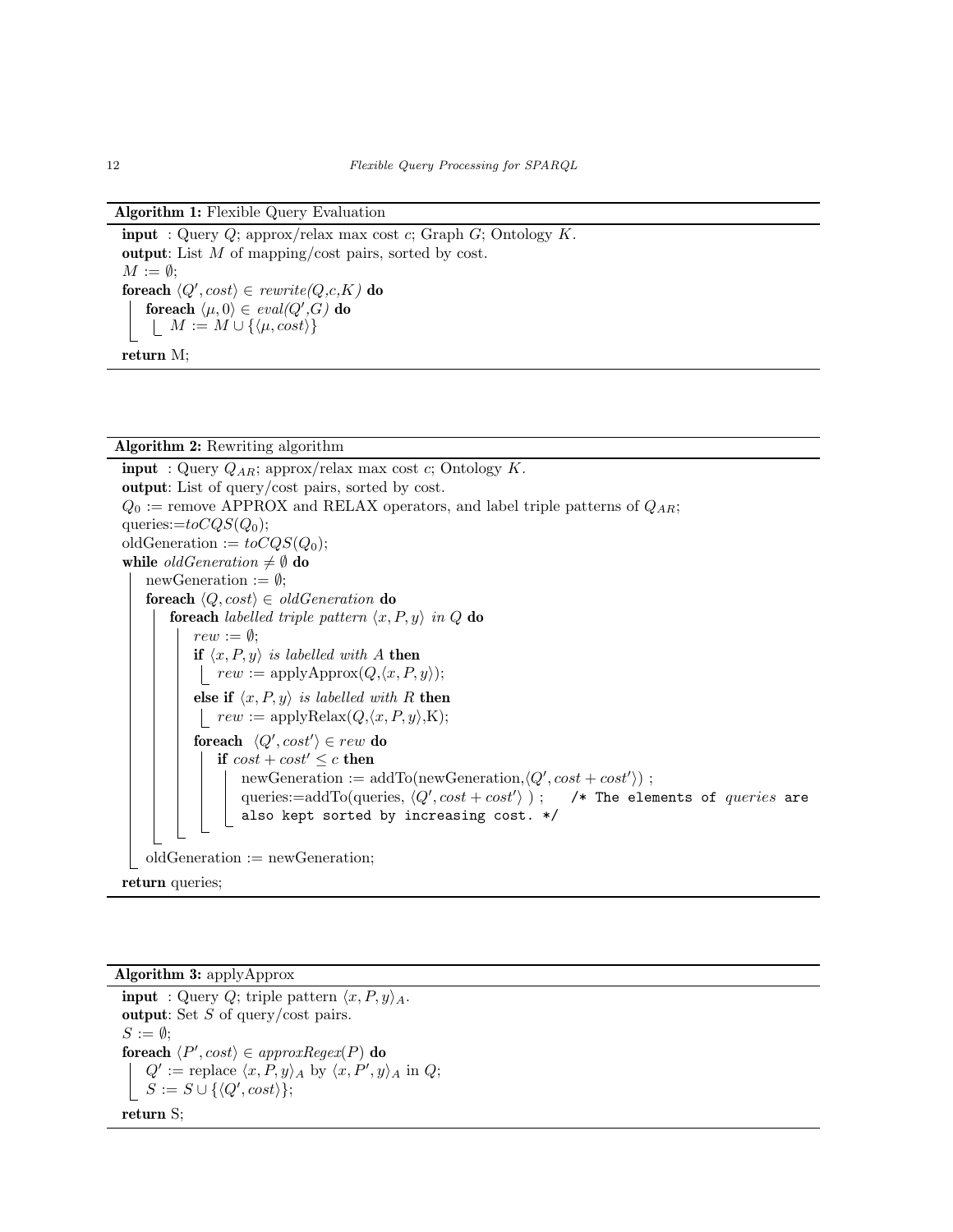Algorithm 4: approxRegex

input : Regular Expression P. output: Set T of RegEx/cost pairs.  $T := \emptyset$ : if  $P = p$  where p is a URI then  $T := T \cup \{\langle \epsilon, cost_d \rangle\};$  $T := T \cup \{\langle . , cost_s \rangle\};$  $T := T \cup \{ \langle -p, cost_i \rangle \};$  $T := T \cup \{ \langle p' \rangle | \text{cost}_i \rangle \};$ else if  $P = P_1/P_2$  then foreach  $\langle P', cost \rangle \in \textit{approxRegex}(P_1)$  do  $T := T \cup \{ \langle P'/P_2, cost \rangle \};$ foreach  $\langle P', cost \rangle \in *approxRegex*(P<sub>2</sub>)$  do  $T := T \cup \{ \langle P_1/P', cost \rangle \};$ else if  $P = P_1|P_2$  then foreach  $\langle P', cost \rangle \in \textit{approxRegex}(P_1)$  do  $T := T \cup \{ \langle P', cost \rangle \};$ foreach  $\langle P', cost \rangle \in \textit{approxRegex}(P_2)$  do  $T := T \cup \{ \langle P', cost \rangle \};$ else if  $P = P_1^*$  then foreach  $\langle P', cost \rangle \in \textit{approxRegex}(P_1)$  do  $T := T \cup \{ \langle (P_1^*)/P'/(P_1^*) , cost \rangle \};$ return T;

Algorithm 5: applyRelax **input** : Query Q; triple pattern  $\langle x, P, y \rangle_R$  of Q; Ontology K. output: Set  $S$  of query/cost pairs.  $S := \emptyset;$ foreach  $\langle\langle x', P', y'\rangle_R, cost\rangle \in \text{relaxTriplePattern}(\langle x, P, y \rangle, K)$  do  $Q' := \text{replace } \langle x, P, y \rangle_R \text{ by } \langle x', P', y' \rangle_R \text{ in } Q;$  $S := S \cup \{ \langle Q', cost \rangle \};$ 

return S;

**Definition 8** (Containment). Given a graph  $G$ , an ontology K, and queries Q and  $Q'$ ,  $[[Q]]_{G,K} \subseteq$  $[[Q']]_{G,K}$  if for each pair  $\langle \mu, c \rangle \in [[Q]]_{G,K}$  there exists a pair  $\langle \mu, c \rangle \in [[Q']]_{G,K}.$ 

Definition 9 (Soundness). The rewriting of Q,  $rew(Q)_c$ , is sound if the following holds:  $\bigcup_{Q' \in rew(Q)_c} [[Q']]_{G,K} \subseteq CostProj([[Q]]_{G,K}, c)$  for every graph G and ontology K.

Definition 10 (Completeness). The rewriting of  $Q, \; rew(Q)<sub>c</sub>, \; is \; complete \; if \; the \; following \; holds:$ 

 $CostProj([[Q]]_{G,K}, c) \subseteq \bigcup_{Q' \in rew(Q)_c} [[Q']]_{G,K}$  for every graph G and ontology K.

To show the soundness and completeness of the query rewriting algorithm, we will require the following lemmas and corollary.

Lemma 2. Given four sets of evaluation results  $M_1$ ,  $M_2$ ,  $M'_1$  and  $M'_2$  such that  $M_1 \subseteq M'_1$  and  $M_2 \subseteq M'_2$ , it holds that:

$$
M_1 \cup M_2 \subseteq M'_1 \cup M'_2 \tag{1}
$$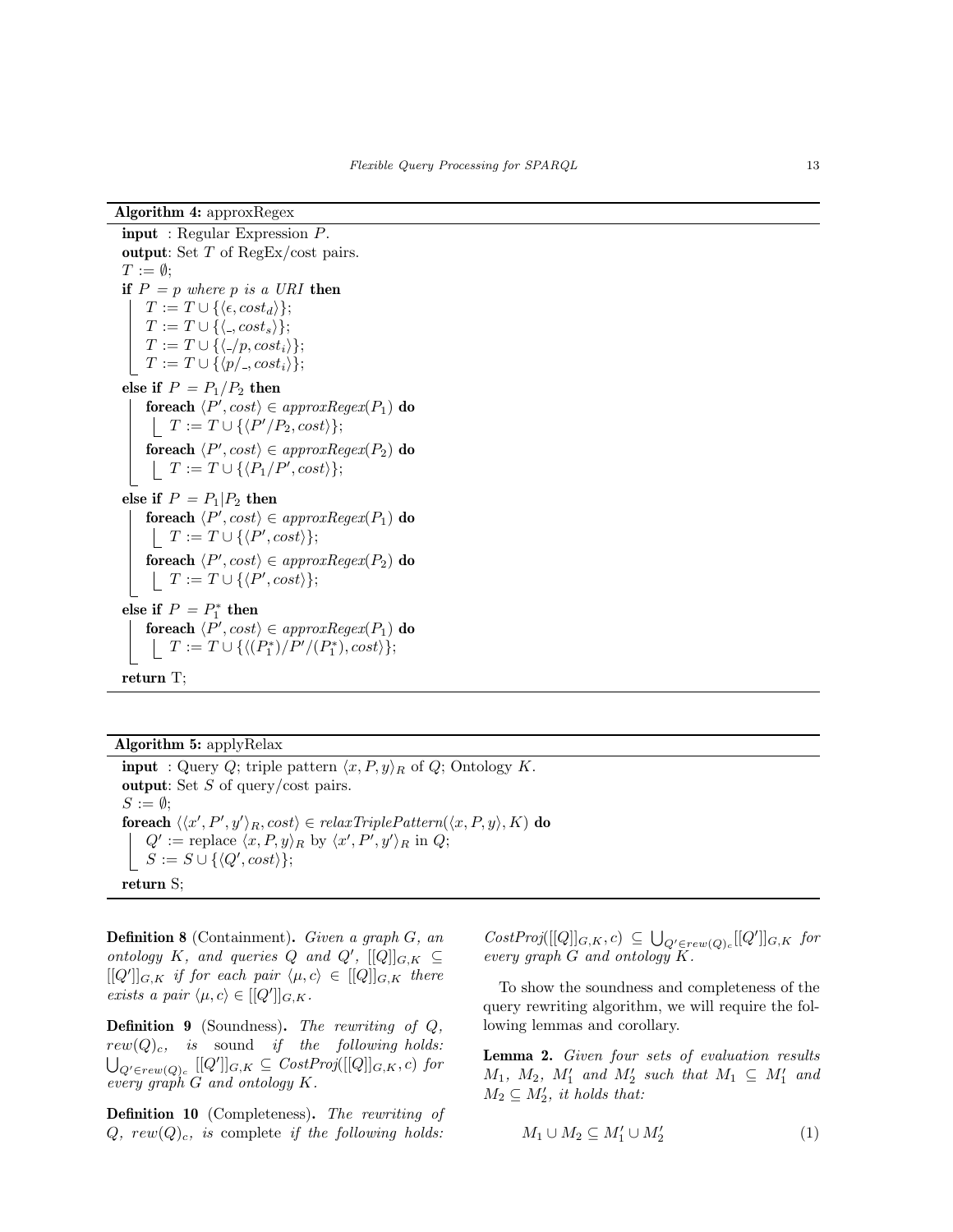#### Algorithm 6: relaxTriplePattern

**input** : Triple pattern  $\langle x, P, y \rangle$ ; Ontology K. output: Set T of triple pattern/cost pairs.  $T := \emptyset$ ; if  $P = p$  where p is a URI then foreach  $p'$  such that  $\exists (p, sp, p') \in E_K$  do  $T := T \cup \{ \langle \langle x, p', y \rangle, cost_2 \rangle \};$ foreach b such that  $\exists (a, sc, b) \in E_K$  and  $p = type$  and  $y = a$  do  $T := T \cup \{ \langle \langle x, type, b \rangle, cost_4 \rangle \};$ foreach b such that  $\exists (a, sc, b) \in E_K$  and  $p = type^-$  and  $x = a$  do  $\Box$   $T := T \cup \{ \langle \langle b, type^{-}, y \rangle, cost_4 \rangle \};$ foreach a such that  $\exists (p, dom, a) \in E_K$  and y is a URI or a Literal do  $\vert$   $T := T \cup \{ \langle \langle x, type, a \rangle, cost_5 \rangle \};$ foreach a such that  $\exists (p, range, a) \in E_K$  and x is a URI do  $T := T \cup \{ \langle \langle a, type^-, y \rangle, cost_6 \rangle \};$ else if  $P = P_1/P_2$  then foreach  $\langle\langle x',P',z\rangle, cost\rangle \in \mathit{relaxTriplePattern}(\langle x,P_1,z\rangle)$  do  $T := T \cup \{ \langle \langle x', P'/P_2, y \rangle, cost \rangle \};$ foreach  $\langle \langle z, P', y' \rangle$ ,  $cost \rangle \in \text{relaxTriplePattern}(\langle z, P_2, y \rangle)$  do  $T := T \cup \{ \langle \langle x, P_1/P', y' \rangle, cost \rangle \};$ else if  $P = P_1|P_2$  then foreach  $\langle\langle x', P', y'\rangle, cost\rangle \in \mathit{relaxTriplePattern}(\langle x, P_1, y\rangle)$  do  $T := T \cup \{ \langle \langle x', P', y' \rangle, cost \rangle \};$ foreach  $\langle\langle x', P', y'\rangle, cost\rangle \in relaxTriplePattern(\langle x, P_2, y\rangle)$  do  $T := T \cup \{ \langle \langle x', P', y' \rangle, cost \rangle \};$ else if  $P = P_1^*$  then foreach  $\langle\langle z_1, P', z_2\rangle$ ,  $cost\rangle \in \textit{relaxTriplePattern}((\langle z_1, P_1, z_2\rangle)$  do  $T := T \cup \{ \langle \langle x, P_1^* / P' / P_1^*, y \rangle, cost \rangle \};$ foreach  $\langle\langle x', P', z\rangle, cost\rangle \in \text{relaxTriplePattern}((\langle x, P_1, z\rangle)$  do  $T := T \cup \{ \langle \langle x', P'/P_1^*, y \rangle, cost \rangle \};$ foreach  $\langle \langle z, P', y' \rangle$ ,  $cost \rangle \in \text{relaxTriplePattern}( (\langle z, P_1, y \rangle)$  do  $T := T \cup \{ \langle \langle x, P_1^* / P', y' \rangle, cost \rangle \};$ return T;

(2)

$$
M_1\Join M_2\subseteq M_1'\Join M_2'
$$

$$
M_1 \bowtie M_2 = M'_1 \bowtie M'_2 \tag{4}
$$

The following result follows from Lemma 2:

Corollary 1. Given four sets of evaluation results  $M_1, M_2, M'_1$  and  $M'_2$  such that  $M_1 = M'_1$  and  $M_2 = M'_2$ , it holds that:

$$
M_1 \cup M_2 = M'_1 \cup M'_2 \tag{3}
$$

**Lemma 3.** Given queries  $Q_1$  and  $Q_2$ , graph G and ontology K the following equations hold:

$$
CostProj([[Q1]]G,K \Join [[Q2]]G,K, c) =
$$

$$
CostProj(CostProj([[Q1]]G,K, c) \Join
$$

$$
CostProj([[Q2]]G,K, c), c)
$$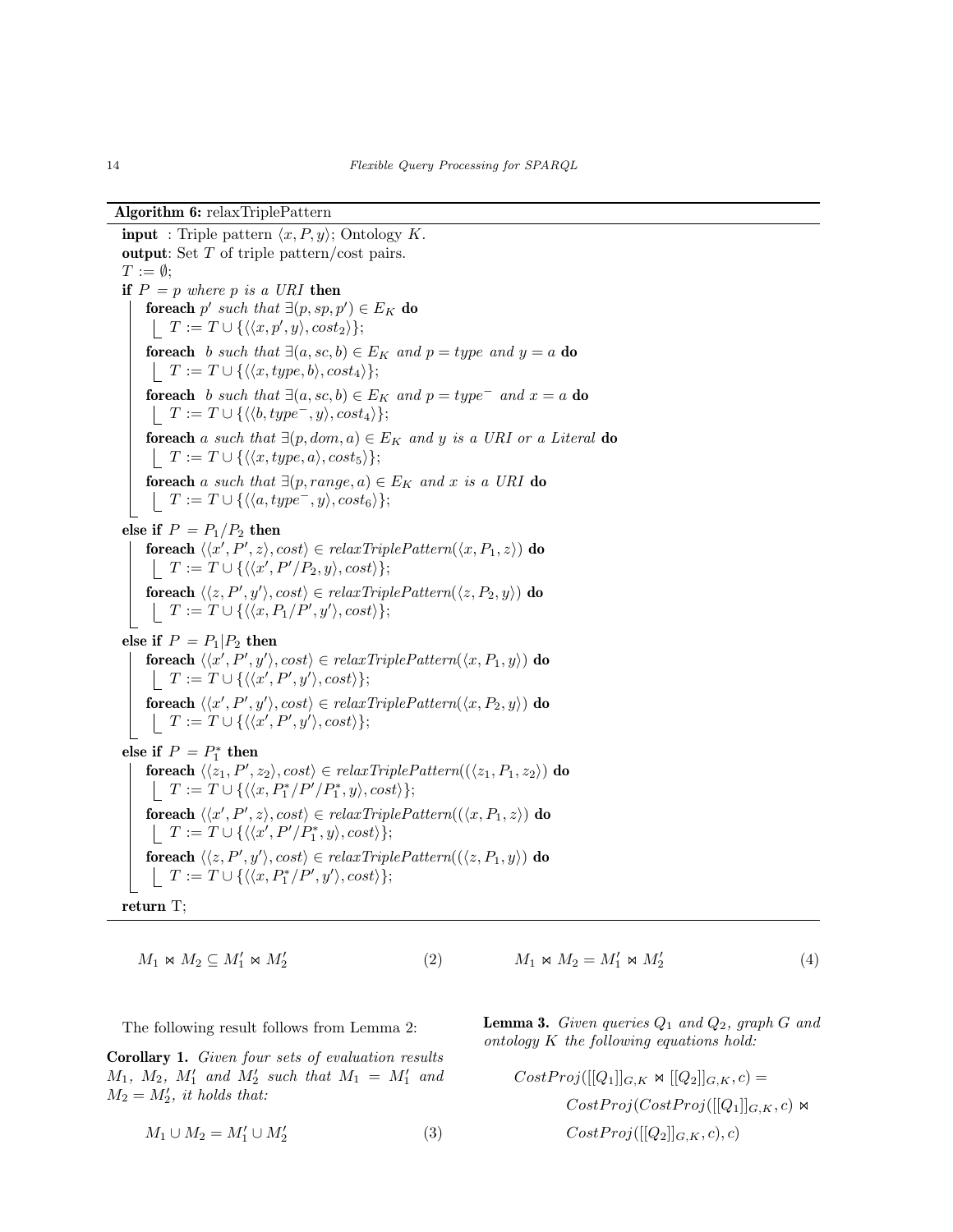$$
CostProj([[Q1]]G,K \cup [[Q2]]G,K, c) =
$$

$$
CostProj([[Q1]]G,K, c) \cup
$$

$$
CostProj([[Q2]]G,K, c)
$$

Theorem 9. The Rewriting Algorithm is sound and complete.

## 4.3. Termination of the Rewriting Algorithm

We are able to show that the rewriting algorithm terminates after a finite number of steps:

**Theorem 10.** Given a query  $Q$ , ontology  $K$  and maximum query cost c, the Rewriting Algorithm terminates after at most  $\lceil c/c' \rceil$  iterations, where c' is the lowest cost of an edit or relaxation operation, assuming that  $c' > 0$ .

#### 4.4. Practical Considerations

In the previous sections we have concentrated on theoretical aspects of  $SPARQL^{AR}$ . In practice  $SPARQL^{AR}$  would be used as part of a framework allowing users to search RDF data in a flexible way. A front-end could allow users to pose queries using keywords or natural language. Such user queries could then be translated into SPARQL (cf. [23]).

Suppose a user poses the following question to the system: "What event happened in London on 15/09/1940?". This question could be translated to the query  $((x, happenedOnDate, "15/09/1940")$ AND  $(x, happenedIn, "London")$  from Example 6. The system could automatically apply AP-PROX to the first triple pattern and RELAX to the second triple pattern (as shown in the example) by determining that  $happendIn$  appears in the given ontology, whereas  $happedOnDate$ does not. As we saw earlier, applying approximation and relaxation to this query produces the answer that the user is looking for.

Applying the APPROX operator without an upper bound on cost will eventually return every connected node of the RDF graph. This negatively affects the precision of answers but ensures 100% recall. When applying the substitution operation of APPROX to a triple pattern, we do not specify the predicate that needs to be replaced, but instead insert the wildcard ( $\Box$ ) that allows the insertion/replacement of any predicate. Of course, this is a drawback in terms of the precision of answers retrieved. However, for each predicate in a query, it is possible to specify a set of predicates that are semantically similar to it in order to increase the precision of the retrieved answers. A similarity matching algorithm, based either on syntactic or semantic similarity, could be used to compare the predicates of the RDF dataset. The semantic similarity could exploit dictionaries such as Word-Net<sup>3</sup>. Moreover, we could assign different costs for substitution by different (sets of) predicates, depending on how similar they are to the original predicate. This would allow for a finer ranking of the answers.

Similarly, it is possible to add a finer ranking of the answers arising from the RELAX operator. When we relax a triple pattern to derive a direct relaxation, we make use of a triple from the ontology K. Instead of assigning a cost to each rule of Figure 1, we could assign a cost to each triple in  $K$ , reflecting domain experts' views of the semantic closeness of concepts. Therefore, the direct relaxation would have a cost depending on which triple in  $K$  is used.

Finally, in order to help users interpret answers to their queries, the system could provide information about which rewritten query returned which answers. Showing only queries to users might not be particularly helpful, especially if the original query was simply in the form of keywords. Instead, showing the sequence of steps by which the original terms used by the user were approximated or relaxed could help them decide whether the answers returned were meaningful or not.

# 5. Experimental Results

We have implemented the query evaluation algorithms described above in Java, using Jena for SPARQL query evaluation. Figure 3 illustrates the system architecture, which consists of three layers: the GUI layer, the System layer, and the Data layer. The GUI layer supports user interaction with the system, allowing queries to be submitted, costs of the edit and relaxation operators to be set, data sets and ontologies to be selected, and query answers to be incrementally displayed to

<sup>3</sup>https://wordnet.princeton.edu/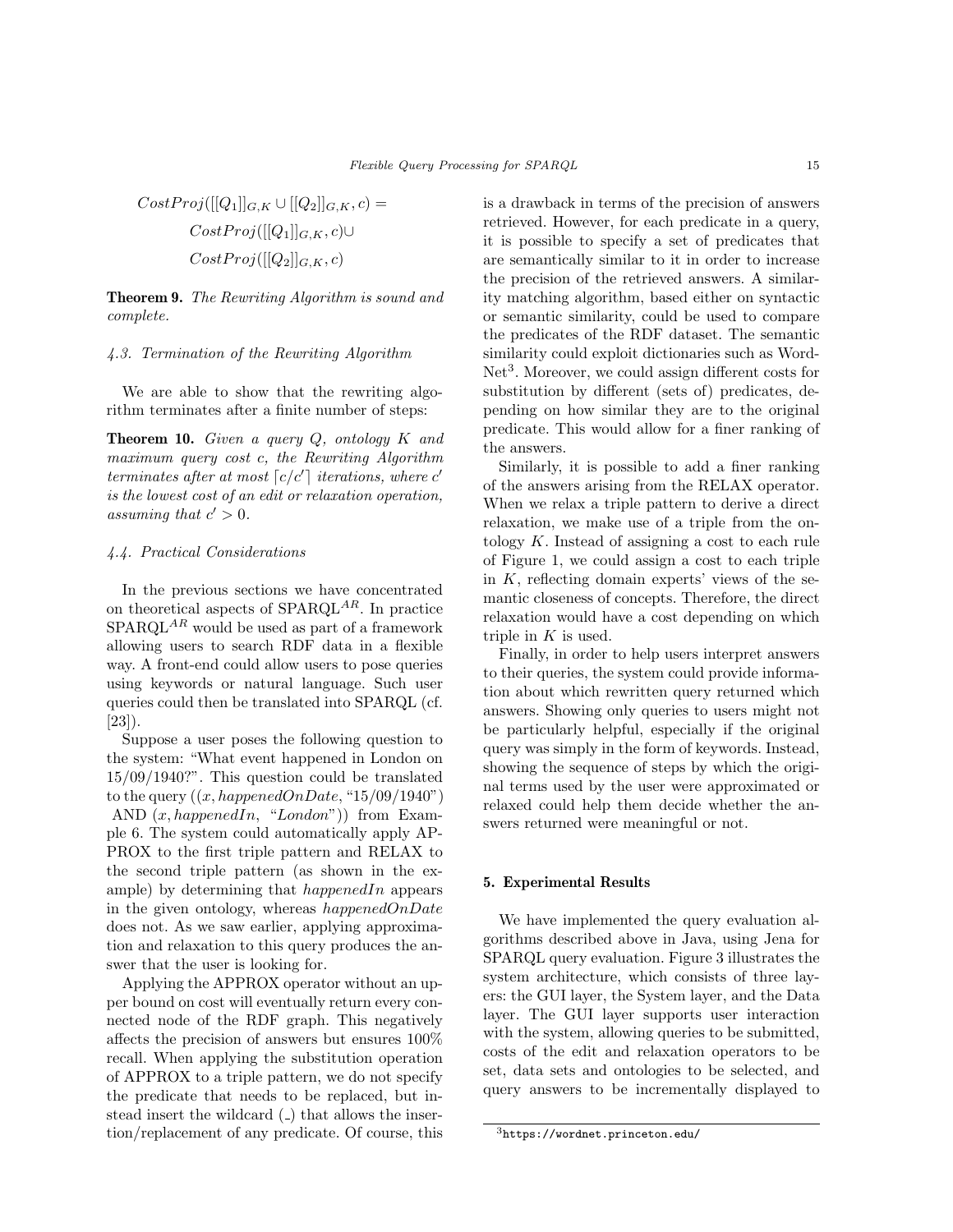the user. The System layer comprises three components: the Utilities, containing classes providing the core logic of the system; the Domain Classes, providing classes relating to the construction of  $SPARQL^{AR}$  queries; and the Query Evaluator in which query rewriting, optimisation and evaluation are undertaken. The Data layer connects the system to the selected RDF dataset and ontology using the JENA API; RDF datasets are stored as a TDB database<sup>4</sup> and RDF schemas can be stored in multiple RDF formats (e.g. Turtle, N-Triple, RDF/XML).

User queries are submitted to the GUI, which invokes a method of the  $SPARQL^{AR}$  Parser to parse the query string and construct an object of the class  $SPARQL^{AR}$  Query. The GUI also invokes the Data/Ontology Loader which creates an object of the class  $Data/Ontology$  Wrapper, and the  $Ap$ prox/Relax Constructor which creates objects of the classes Approx and Relax. Once these objects have been initialised, they are passed to the Query Evaluator by invoking the Rewriting Algorithm. This generates the set of SPARQL queries to be executed over the RDF dataset. The set of queries is passed to the Evaluator, which interacts with the Optimiser and the Cache to improve query performance — we discuss the Optimiser and the Cache in Section 5.2. The Evaluator uses the Jena Wrapper to invoke Jena library methods for executing SPARQL queries over the RDF dataset. The Jena Wrapper also gathers the query answers and passes them to the Answer Wrapper. Finally, the answers are displayed by the Answers Window, in ranked order.

We have conducted empirical trials over the YAGO dataset and the Lehigh University Benchmark (LUBM)<sup>5</sup>. Our empirical results using the LUBM are described in [1], where we ran a small set of queries comprising 1 to 4 triple patterns on increasing sizes of datasets, with and without the APPROX/RELAX operators. In all cases, the approxed/relaxed versions of the queries returned more answers than the exact query. Response times were good for most of the queries.

For the rest of this section, we focus on our empirical trials over the YAGO dataset, firstly without any optimisations, and then in Section 5.2 with an optimised query evaluator. YAGO con-



Fig. 3. SPARQL<sup>AR</sup> system architecture

tains over 120 million triples (4.83 GB in Turtle format) which we downloaded and stored in a TDB database. The size of the TDB database is 9.70 GB, and the nodes of the YAGO graph are stored in a 1.1 GB file.

We ran our experiments on a Windows PC with a 2.4Ghz i5 dual-core processor and 8 GB of RAM. We executed 10 queries over the database, comprising increasing numbers of triple patterns (1 up to 10), listed below. The aim of this performance study was to further gauge the practical feasibility of our techniques and to discover major performance bottlenecks requiring further investigation. A more comprehensive and detailed performance study is planned for future work.

```
Q1 = SELECT ?a WHERE
{ RELAX(?a rdf:type <location>)}
Q2 = SELECT ?n WHERE
{ ?a rdfs:label ?n .
  RELAX(?a <happenedIn> <Berlin>)}
Q3 = SELECT ?n ?d WHERE
{ ?a rdfs:label ?n .
  RELAX(?a <happenedIn> <Berlin>).
  ?a <happenedOnDate> ?d}
Q4 = SELECT ?n ?m WHERE
{ ?a rdfs:label ?n .
  ?a <livesIn> ?b .
  ?a <actedIn> ?m .
  RELAX(?m <isLocatedIn> ?b)}
Q5 = SELECT ?n1 ?n2 WHERE
```
 $4$ https://jena.apache.org/documentation/tdb/. <sup>5</sup>http://swat.cse.lehigh.edu/projects/lubm/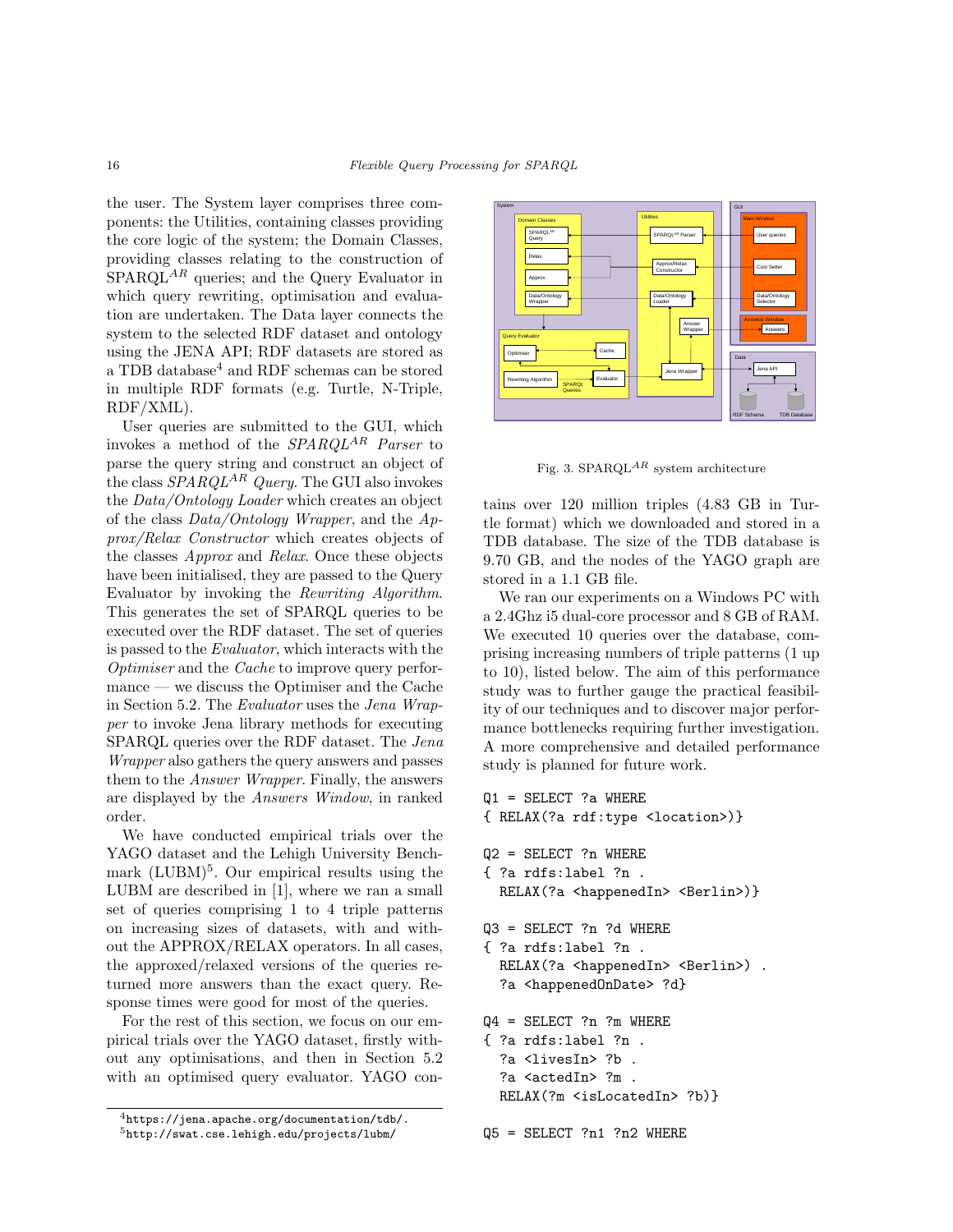```
{ ?a rdfs:label ?n1 .
  ?b rdfs:label ?n2 .
 RELAX(?a <isMarriedTo> ?b).
  APPROX(?a <livesIn>/<isLocatedIn>* ?p).
  APPROX(?b <livesIn>/<isLocatedIn>* ?p)}
Q6 = SELECT ?n WHERE
{ APPROX(?a <actedIn>/<isLocatedIn>
                        <Australia>) .
 ?a rdfs:label ?n .
 RELAX(?a rdf:type <actor>).
 ?city <isLocatedIn> <China> .
 ?a <wasBornIn> ?city .
 APPROX(?a <directed>/<isLocatedIn>
                     United_States>)}
Q7 = SELECT ?n1 ?n2 WHERE
{ APPROX(?a rdf:type <event>) .
  RELAX(?a <happenedIn> ?b ).
  ?p <wasBornIn> ?b .
  ?p <wasBornOnDate> ?d .
  RELAX(?a <happenedOnDate> ?d) .
  ?a rdfs:label ?n1 .
  ?p rdfs:label ?n2}
Q8 = SELECT ?c ?n ?p ?l ?d WHERE
{ ?a <hasFamilyName> ?n .
  ?a rdfs:label ?c .
  ?a <hasWonPrize> ?p.
  ?a <wasBornIn> ?l .
 RELAX(?a <wasBornOnDate> ?d) .
  APPROX(?a rdf:type <scientist>) .
  ?a <isMarriedTo> ?b1 .
  ?a <isMarriedTo> ?b2}
Filter (?b1!=?b2)
Q9 = SELECT ?c ?n ?p ?l ?d WHERE
{ ?a <hasFamilyName> ?n .
  ?a rdfs:label ?c .
  ?a <hasWonPrize> ?p.
  ?a <wasBornIn> ?l .
  ?a <wasBornOnDate> ?d .
  RELAX(?a rdf:type <scientist>) .
  ?a <isMarriedTo> ?b .
  ?b <wasBornOnDate> ?d .
 RELAX(?l <isLocatedIn>* <Germany>)}
Q10 = SELECT ?n ?n1 ?n2 WHERE
{ ?a rdfs:label ?n .
 RELAX(?a rdf:type <actor> ).
  APPROX(?a <wasBornIn> ?city) .
```

```
?a <actedIn> ?m1 .
?m1 <isLocatedIn> <Australia>.
?a <directed> ?m2 .
?m2 <isLocatedIn> <Australia>.
APPROX(?city <isLocatedIn>
           <United_States>) .
?m1 rdfs:label ?n1 .
?m2 rdfs:label ?n2}
```
The reader will notice that we used the AP-PROX operator only on triple patterns containing a regular expression in which either the subject or object is a constant. This is due to the fact that if we apply APPROX to simple triple patterns of the form  $(?x, p, ?y)$ , the rewriting algorithm will generate the following two triple patterns:  $(2x, \ldots, 2y)$  which returns every triple in the database, and  $(2x, \epsilon, 2y)$  which returns every node in the database.

For each query  $Q_1$  to  $Q_{10}$ , we ran both the exact form of the query (without any APPROX or RELAX operators) and the version of the query as specified above. For the latter queries, we set the cost of applying each edit operation of approximation and each RDFS entailment rule of Figure 1 to one, and requested answers of maximum cost two. We ran each query 6 times, ignored the first timing as a Jena cache warm-up, and took the mean of the other 5 timings. We restart our system each time we run a query; this avoids the possibility that the warm-up caching of a previous query enhances the execution performance of other queries.

The numbers of answers returned by each query, for both the exact form and the AP-PROX/RELAX (A/R) form, are shown in Tables 2 and 3, along with the number of rewritten queries in each case  $(\# \text{ of queries})$ . Tables 4 and 5 list the execution times for the exact queries, the  $A/R$  queries and the  $A/R$  queries with a simple caching optimisation implemented (optimised A/R). We discuss the results without this optimisation in the next subsection, and the results with this optimisation applied in Section 5.2.

### 5.1. Initial results

Query  $Q_1$  returns every location stored in YAGO. The rewriting algorithm generates only the following additional query

SELECT ?a WHERE {?a rdf:type <Resource>}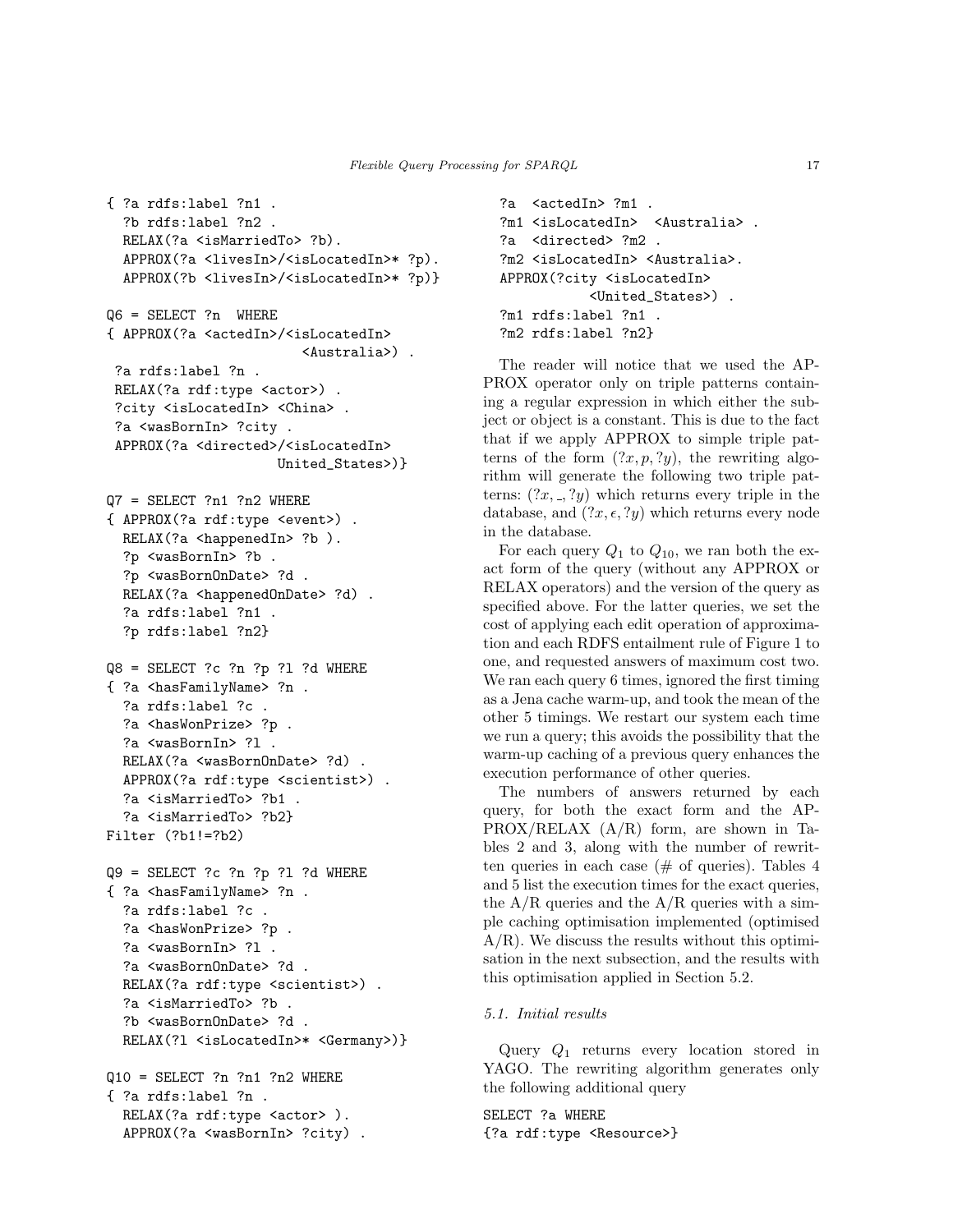which returns only 3 answers. Increasing the maximum cost does not result in the rewriting algorithm generating any more queries, and no other answers would be returned at higher cost.

Query  $Q_2$  returns every event that happened in Berlin. When the second triple pattern is relaxed the rewriting algorithm generates a query that returns every event in YAGO. This explains the long execution time of the relaxed version of  $Q_2$  compared to its exact form.

Query  $Q_3$  returns every event that happened in Berlin along with its date, while query  $Q_4$  returns every actor who acted in movies located in the same city where the actor lived. Queries  $Q_3$  and Q<sup>4</sup> return additional answers in their relaxed form compared to their exact form. Both queries exhibit reasonable performance.

Query  $Q_5$  returns all married couples who live in the same city. The long execution time of the exact form of this query is due to the presence of Kleeneclosure in two of the query conjuncts. Moreover, the rewriting algorithm generates 95 queries which are time-consuming to evaluate due to the presence of not only of the Kleene-closure but also the wild-card symbol ".". We were not able to complete the execution of query  $Q_5$  with approximation and relaxation. It might be possible to overcome this problem by replacing "." with a selected disjunction of predicates. Such predicates would be chosen using knowledge of the graph structure. For example, when we approximate the triple pattern  $\langle ?a, livesIn/isLocatedIn*, ?p \rangle$  in query  $Q_5$ , we generate  $\langle ?a, livesIn/ \angle isLocatedIn*, ?p \rangle$  using the insertion edit operator and, during query evaluation, the symbol  $\overline{\ }$  is replaced with a disjunction of all the predicates in YAGO. We could instead replace \_ with a disjunction of the predicates that are known to connect livesIn and  $isLocatedIn, i.e.$  the predicates p such that there is a path  $livesIn/p/isLocatedIn$  in YAGO. This type of optimisation is currently being investigated.

Query  $Q_6$  returns every Chinese actor who played in American films and directed Australian films. The  $A/R$  version of the query takes many hours to evaluate (the rewriting algorithm generates  $154$  queries) due to the symbol we use for the insertion and substitution approximation operations. Applying the optimisation technique described in Section 5.2 below decreases the execution time dramatically and returns results in a more reasonable time. Similarly to query  $Q_5$ , it would also be possible to replace the  $\overline{\ }$  symbol with a selected disjunction of predicates, making the query more likely to return answers more quickly still.

Query  $Q_7$  returns every event and person such that the person was born in the same place and on the same day that the event occurred. When the rewriting algorithm is applied to  $Q_7$ , it generates many queries that contain no answers or that contain answers already computed. The first version of caching that we have implemented (described in Section 5.2) is not sophisticated enough to help with the  $A/R$  version of  $Q_7$ , for the reason explained in Section 5.2 and further work is required here.

Query  $Q_8$  returns every scientist who has married twice and has won a prize. The rewriting algorithm generates 17 queries from  $Q_8$ . The long execution time of the  $A/R$  form of  $Q_8$  is due to use of the " $\tilde{ }$ " symbol. The running time of the query is improved significantly by the optimisation described in Section 5.2.

Query  $Q_9$  returns every scientist who was born in Germany, has won a prize, and was married to someone with the same date of birth. This query returns no answers. The execution of the A/R form of the query takes many hours, due to the Kleeneclosure. However, the running time of the query is again dramatically improved by the optimisation described in Section 5.2.

Finally, query  $Q_{10}$  returns every actor who directed and acted in Australian movies and was born in the United States. The exact form of this query returns no answers. The rewriting algorithm generates 47 queries and the  $A/R$  form of the query takes a very long time to evaluate. Once again, the optimisation described in Section 5.2 gives a significant reduction in the running time.

#### 5.2. Optimised evaluation

In Tables 4 and 5 we also show the query execution times for the  $A/R$  forms of all the queries using an optimised query evaluator. The optimisation is based on a caching technique, in which we pre-compute some of the answers in advance. The Optimiser module stores the cached answers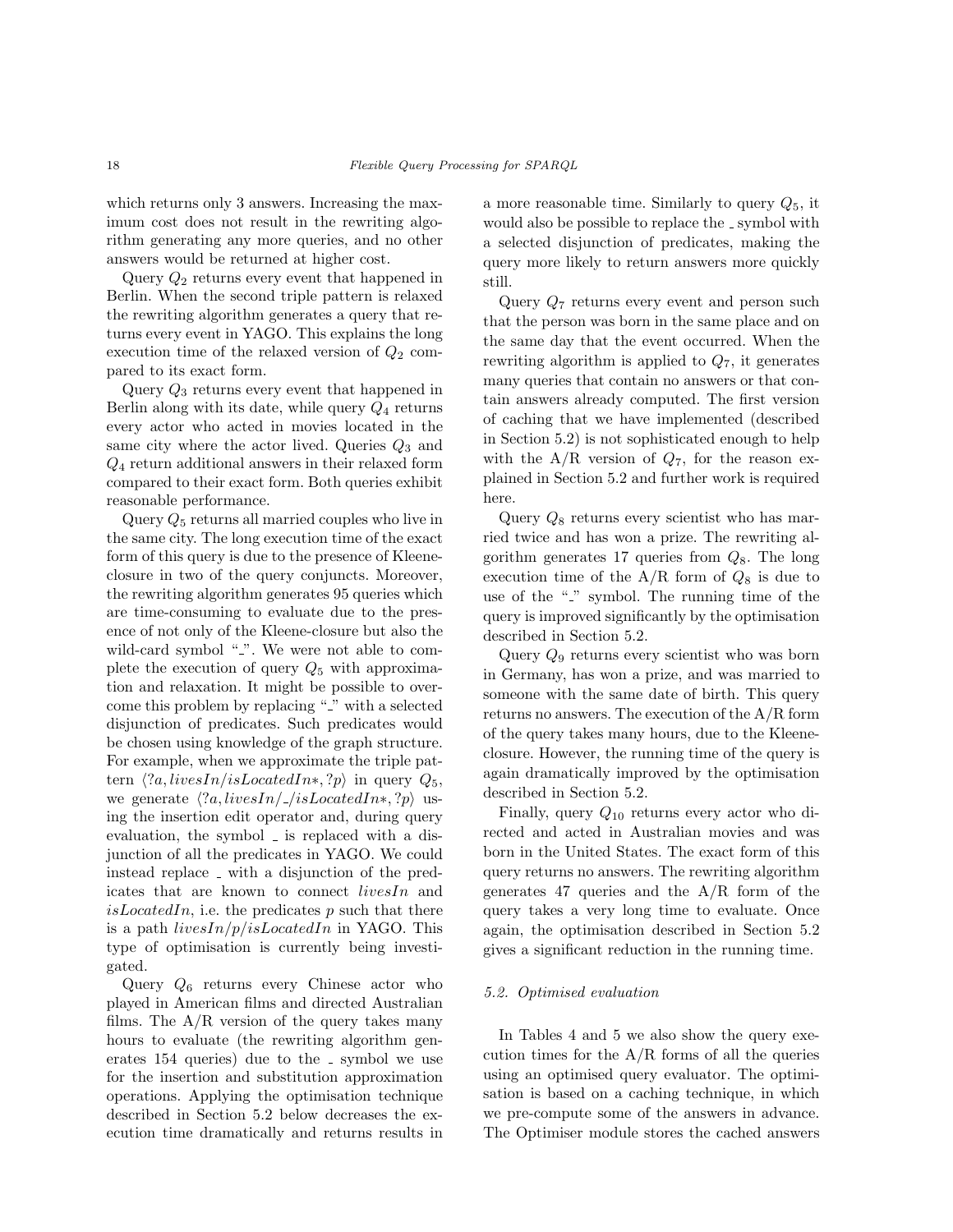| Table 2 |      |                                                                                  |      |      |                |  |
|---------|------|----------------------------------------------------------------------------------|------|------|----------------|--|
|         |      | Numbers of answers (Exact and $A/R$ ) and numbers of rewritten queries $(A/R)$ . |      |      |                |  |
|         |      | $\mathcal{Q}_2$                                                                  | Ųз   | Q/4  | $\mathcal Q_5$ |  |
| Exact   | 6491 | 116                                                                              | 106  | 8546 | 585150         |  |
| A/R     | 6494 | 60614                                                                            | 6867 | 8586 | N/A            |  |

| Table 3                                                                          |  |
|----------------------------------------------------------------------------------|--|
| Numbers of answers (Exact and $A/R$ ) and numbers of rewritten queries $(A/R)$ . |  |

queries <sup>2</sup> <sup>5</sup> <sup>5</sup> <sup>2</sup> <sup>95</sup>

|                    | Q6    | $Q_7$ | 48            | ५ ९ | $_{\rm Q10}$ |
|--------------------|-------|-------|---------------|-----|--------------|
| Exact              | 28    |       | 1540          |     |              |
| A/R                | 14431 | N/A   | 22540         |     |              |
| $\#$ of<br>queries | 154   | 36    | -<br><b>.</b> | 29  | 47           |

| Query execution time (in seconds). |       |                 |                   |       |         |
|------------------------------------|-------|-----------------|-------------------|-------|---------|
|                                    | $Q_1$ | $\mathcal{Q}_2$ | $_{\mathcal{C}3}$ | $Q_4$ | $Q_{5}$ |
| Exact                              | 0.321 | 0.008           | 0.009             | 1.512 | 7670    |
| A/R                                | 0.340 | 66.32           | 0.81              | 1.571 | N/A     |
| optimised<br>A/R                   | 0.440 | 60.4            | 2.31              | 1.01  | N/A     |

Table 4

Table 5 Query execution time (in seconds).

|                  | Q6    | $Q_7$ | $_{\rm Q8}$ | Q9   | $Q_{10}$ |
|------------------|-------|-------|-------------|------|----------|
| Exact            | 0.123 |       | 0.173       | 1.23 | 323.100  |
| A/R              | N/A   | N/A   | 272.875     | N/A  | N/A      |
| optimised<br>A/R | 60.23 | N/A   | 12.475      | 0.08 | 100.4    |

in memory using the Java class  $HashSet^6$  which enables answers to be retrieved efficiently. Algorithm 7 shows the optimised evaluation. We leave it as future work to investigate other join strategies, such as sort-merge join or sideways information passing.

# of

In Algorithm 7, we start by splitting a query into two parts: the triple patterns which do not have APPROX or RELAX applied to them (which we call the exact part) and those which have (which we call the  $A/R$  part). We first evaluate the exact part of the query and store the results. We then apply the rewriting algorithm to the A/R part. Each triple pattern of the latter is evaluated individually; all possible pairs of triple patterns are also evaluated. The answers to each are stored in cache, a data structure that contains these partial evaluation results. To avoid memory overflow, we place an upper limit on the size of cache. We then compute the answers of the  $A/R$  part with the newEval function which exploits the answers already computed and stored in cache. In other words, if part of the query has been already computed, it retrieves the answers and joins them with the part of the query that has not been executed. Finally, we join the answers of the exact part of the query with those of the  $A/R$  part.

For query  $Q_1$  the optimised evaluation slightly worsens the computation time. This is due to the extra time spent by the evaluation algorithm in undertaking the caching. In fact, in general for

<sup>6</sup>Java documentation: https://docs.oracle.com/ javase/6/docs/api/java/util/HashSet.html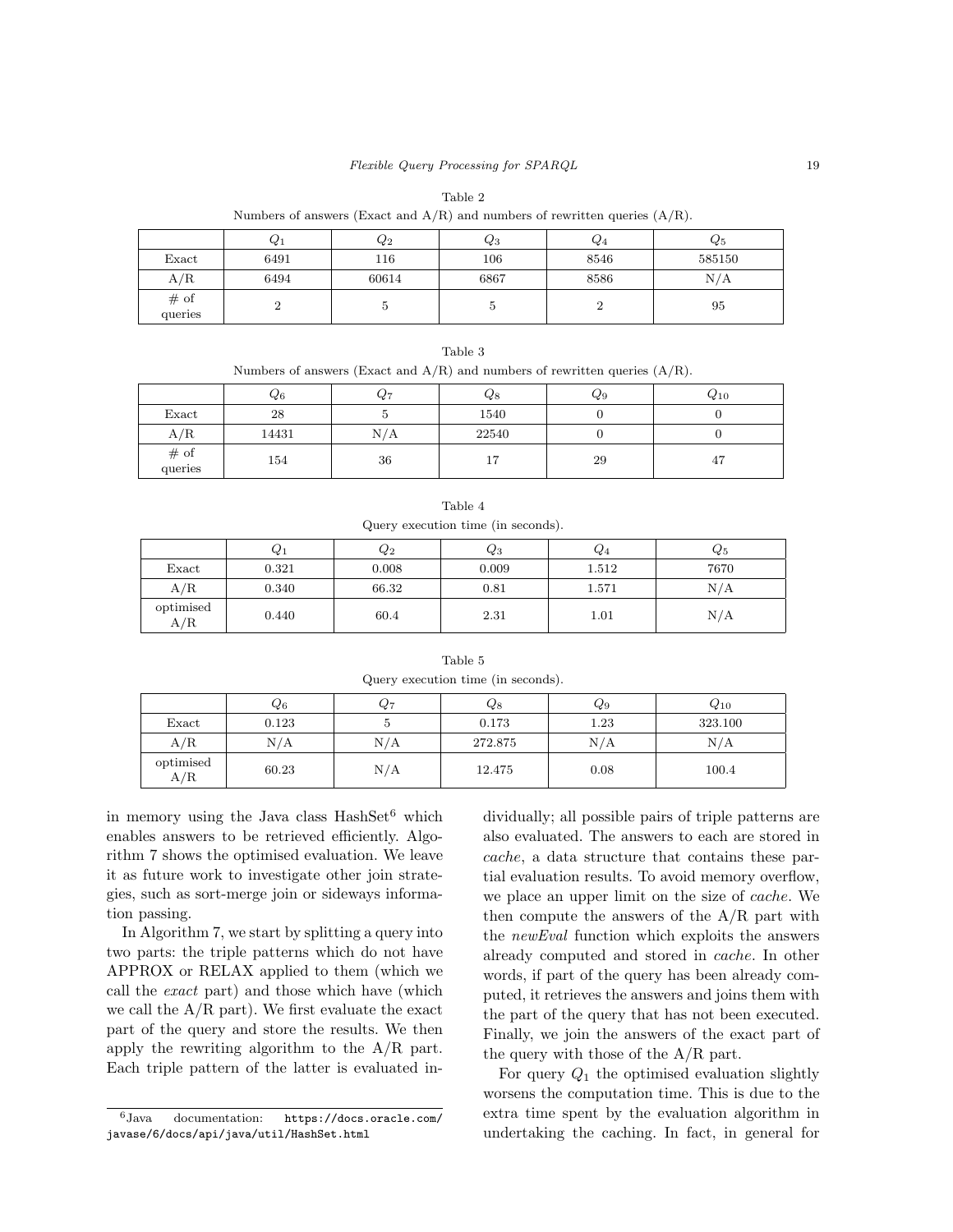Algorithm 7: Flexible Query Evaluation – Optimised

**input** : Query Q; approx/relax max cost c; Graph G; Ontology  $K$ . output: List M of mapping/cost pairs, sorted by cost.  $\pi_{\overrightarrow{w}} :=$  head of  $Q$ ;  $Q_E :=$  sub query of Q with only the triples that are not approxed nor relaxed.;  $M_s := \text{eval}(Q_E, G);$ if  $M_s$  is empty then return ∅  $cache := \emptyset$ ;  $\longrightarrow$   $\rightarrow$  set of pairs of query/evaluation results \*/  $Q_{AR}$  := sub-query of Q comprising only the approxed and relaxed triples;  $M := \emptyset;$ foreach  $\langle Q', cost \rangle \in \textit{rewrite}(Q_{AR},c,K)$  do if cache is not full then foreach pair  $t, t' \in Q'$  do  $cache := cache \cup \langle t, eval(t, G) \rangle ;$  $cache := cache \cup \langle t \text{ AND } t', eval(t \text{ AND } t', G) \rangle$ foreach  $\langle \mu, 0 \rangle \in \mathit{newEval}(Q', \mathit{preEval}, G)$  do  $\vert M := M \cup \{\langle \mu, cost \rangle\};$ return  $\pi_{\overrightarrow{w}}(M \bowtie M_s);$ 

single-conjunct queries the optimisation does not speed up the computation<sup>7</sup>.

For queries  $Q_2$  and  $Q_4$  the optimised evaluation decreases the execution time somewhat. For query  $Q_2$ , since the number of answers is rather large, it is hard to compute all these answers in a shorter amount of time even with the optimised evaluation.

The optimised evaluation of query  $Q_3$  performs worse than the simple evaluation. The main reason is that the exact sub-query returns a large number of answers, namely, every event along with its label and date. These answers are stored in the cache and then retrieved for the final join with the relaxed triple pattern.

Queries  $Q_6$  and  $Q_8$  can now be computed in a reasonable amount of time.  $Q_9$  can also be computed with the optimised algorithm. The time taken is less than 0.1 seconds due to the fact that its exact part returns no answers, making the computation of the rest of the query redundant.

Query  $Q_{10}$  can now be computed and, in fact, the optimised algorithm managed to run the A/R form of the query faster than its exact form. It is possible that the Jena SPARQL evaluator does not perform optimally for this particular query, but splitting the query into multiple parts and joining the results separately, as we do in our optimisation technique, improves the evaluation time considerably.

We are still unable to execute the A/R forms of queries  $Q_5$  and  $Q_7$ . For query  $Q_5$ , the long evaluation time is due to the presence of the Kleeneclosure and the wild-card symbol ".". On the other hand query  $Q_7$  cannot be computed because of the join structure of the exact part of the query, which is the following:

```
?p <wasBornIn> ?b .
?p <wasBornOnDate> ?d .
?p rdfs:label ?n2.
?a rdfs:label ?n1 .
```
We can see that the variable  $?p$  appears in the first three triple patterns, while the variables of the last triple pattern do not appear anywhere else in the query. Therefore, Jena has to compute a Cartesian product between the 2954875 answers retrieved for the last triple pattern and the 500000 answers retrieved for the first three triple patterns. More sophisticated optimisation techniques need to be investigated to improve the performance of these queries.

<sup>&</sup>lt;sup>7</sup>In the final version of the system, the optimisation module would be disabled for single-conjunct queries.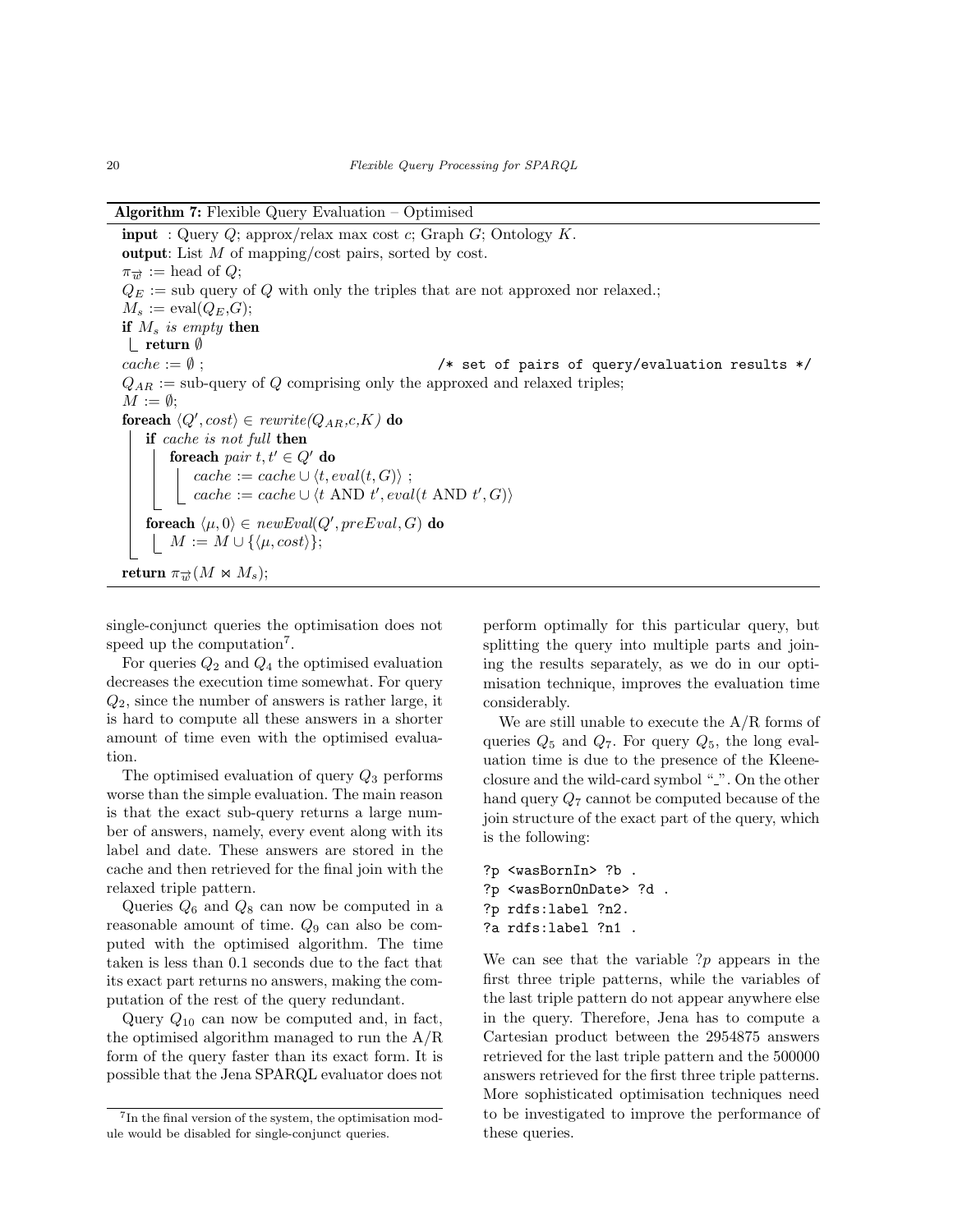The overall results show that the evaluation of  $SPARQL<sup>AR</sup>$  queries through a query rewriting approach is promising. The difference between the execution time of the exact form and the A/R form of the queries is acceptable for queries with fewer than 5 conjuncts. For most of the other queries, the simple optimisation technique described above also brings down the running times of the A/R forms to more reasonable levels. Clearly, for more complex queries, more sophisticated optimisation techniques need to be investigated and developed.

## 6. Conclusions

In this paper we have presented query processing algorithms for an extended fragment of the SPARQL 1.1 language, incorporating approximation and relaxation operators. Our query processing approach is based on query rewriting whereby, given a query Q containing the APPROX and/or RELAX operators, we incrementally generate a set of queries  $\{Q_0, Q_1, \ldots\}$  that do not contain these operators such that  $\bigcup_i [[Q_i]]_{G,K} = [[Q]]_{G,K},$ and we return results according to their "distance" from the exact form of Q.

We have formally shown the soundness, completeness and termination of our query rewriting algorithm. Our empirical studies show promising query processing performance, but also that further optimisations are required.

An advantage of adopting a query rewriting approach is that existing techniques for SPARQL query optimisation and evaluation can be reused to evaluate the queries generated by our rewriting algorithm. Our ongoing work involves investigating optimisations to the rewriting algorithm itself, since it can generate a large number of queries. Specifically, we are studying the query containment problem for  $SPARQL^{AR}$  and how query costs impact on this. Following this investigation, we plan to implement optimisations for the rewriting algorithm. For example, for a query  $Q = Q_1$  AND  $Q_2$  it is possible to decrease the number of queries generated by the rewriting algorithm if we know that  $[[Q_1]]_{G,K} \subseteq [[Q_2]]_{G,K}$ , in which case  $[[Q]]_{G,K} = [[Q_1]]_{G,K}.$ 

Another area of ongoing work involves the construction of synopses (or data guides) of RDFdatasets in order to speed up query evaluation. In our context, such a synopsis is a graph  $S$  constructed from an RDF-dataset G that will have the following property: if we consider  $G$  and  $S$  as automata, then  $\mathcal{L}(G) \subseteq \mathcal{L}(S)$ . Hence, given a query Q, if  $eval(Q, S) = \emptyset$  then  $eval(Q, G) = \emptyset$ . Since the synopsis  $S$  will be considerably smaller than G, we can evaluate Q over S for each query Q generated by the rewriting algorithm; if  $eval(Q, S)$  returns no answer, then we do not need to execute Q over  $G$ . Moreover, the synopsis  $S$  can be exploited in order to remove the  $\overline{\ }$  symbol that is generated when we apply APPROX to a triple pattern of a query. Given a triple pattern  $\langle x, P, y \rangle$  from query Q, we compute  $A = M_P \cap S$ , where  $M_P$  is the automaton that recognises  $\mathcal{L}(P)$ . Subsequently, we replace  $\langle x, P, y \rangle$  with  $\langle x, P_A, y \rangle$  in Q, where  $P_A$  is a property path that does not contain the symbol - such that  $\mathcal{L}(P_A) = \mathcal{L}(A)$ .

Another direction of research is the extension of our approximation and relaxation operators, query evaluation and query optimisation techniques to flexible federated query processing for SPARQL 1.1. Finally, also planned is a detailed comparison of the query rewriting approach to query approximation and relaxation presented here with the "native" implementation of similar operators described in [14].

Acknowledgements. Andrea Calì acknowledges partial support by the EPSRC project "Logicbased Integration and Querying of Unindexed Data" (EP/E010865/1).

## References

- [1] A. Calì, R. Frosini, A. Poulovassilis, and P. T. Wood, "Flexible querying for SPARQL," in On the Move to Meaningful Internet Systems: OTM 2014 Conference Proceedings - Confederated International Conferences: CoopIS, and ODBASE 2014, Amantea, Italy, October 27-31, R. Meersman, H. Panetto, T. S. Dillon, M. Missikoff, L. Liu, O. Pastor, A. Cuzzocrea, and T. Sellis, Eds., 2014, pp. 473–490. [Online]. Available: http://dx.doi.org/10.1007/978-3-662-45563-0 28
- [2] A. Hogan, M. Mellotte, G. Powell, and D. Stampouli, "Towards fuzzy query-relaxation for RDF," in The Semantic Web: Research and Applications, ser. Lecture Notes in Computer Science, E. Simperl, P. Cimiano, A. Polleres, O. Corcho, and V. Presutti, Eds. Springer Berlin Heidelberg, 2012, vol. 7295, pp. 687–702. [Online]. Available: http://dx.doi.org/ 10.1007/978-3-642-30284-8 53
- [3] C. Kiefer, A. Bernstein, and M. Stocker, "The fundamentals of iSPARQL: a virtual triple approach for similarity-based semantic web tasks," in Proceedings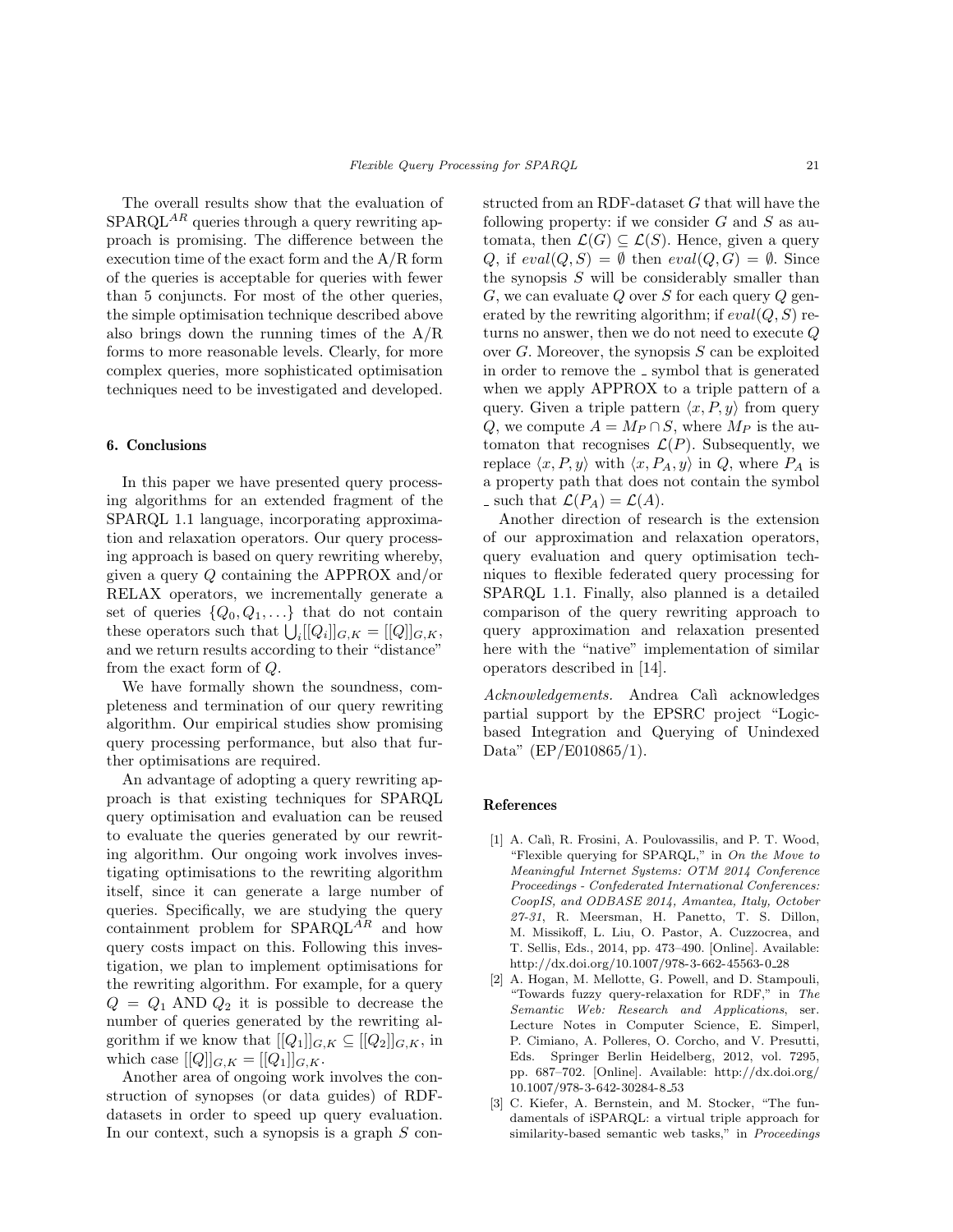of the 6th International Semantic Web Conference and 2nd Asian Semantic Web Conference, ser. ISWC'07/ASWC'07, K. Aberer, K. Choi, N. F. Noy, D. Allemang, K. Lee, L. J. B. Nixon, J. Golbeck, P. Mika, D. Maynard, R. Mizoguchi, G. Schreiber, and P. Cudré-Mauroux, Eds. Berlin, Heidelberg: Springer-Verlag, 2007, pp. 295–309. [Online]. Available: http://dl.acm.org/citation.cfm?id=1785162.1785185

- [4] R. De Virgilio, A. Maccioni, and R. Torlone, "A similarity measure for approximate querying over RDF data," in Proceedings of the Joint EDBT/ICDT 2013 Workshops, ser. EDBT '13, G. Guerrini, Ed. New York, NY, USA: ACM, 2013, pp. 205– 213. [Online]. Available: http://doi.acm.org/10.1145/ 2457317.2457352
- [5] H. Huang, C. Liu, and X. Zhou, "Computing relaxed answers on RDF databases," in Proceedings of the 9th International Conference on Web Information Systems Engineering, ser. WISE '08, J. Bailey, D. Maier, K. Schewe, B. Thalheim, and X. S. Wang, Eds. Berlin, Heidelberg: Springer-Verlag, 2008, pp. 163–175. [Online]. Available: http://dx.doi.org/10. 1007/978-3-540-85481-4 14
- [6] H. Huang and C. Liu, "Query relaxation for star queries on RDF," in Proceedings of the 11th International Conference on Web Information Systems Engineering, ser. WISE'10, L. Chen, P. Triantafillou, and T. Suel, Eds. Berlin, Heidelberg: Springer-Verlag, 2010, pp. 376–389. [Online]. Available: http://dl.acm.org/citation.cfm?id=1991336.1991379
- [7] B. R. K. Reddy and P. S. Kumar, "Efficient approximate SPARQL querying of web of linked data." in URSW, ser. CEUR Workshop Proceedings, F. Bobillo, R. N. Carvalho, P. C. G. da Costa, C. d'Amato, N. Fanizzi, K. B. Laskey, K. J. Laskey, T. Lukasiewicz, T. Martin, M. Nickles, and M. Pool, Eds., vol. 654. CEUR-WS.org, 2010, pp. 37–48. [Online]. Available: http://dblp.uni-trier.de/db/conf/ semweb/ursw2010.html#ReddyK10
- [8] S. Elbassuoni, M. Ramanath, and G. Weikum, "Query relaxation for entity-relationship search," in Proceedings of the 8th Extended Semantic Web Conference on The Semanic Web: Research and Applications - Volume Part II, ser. ESWC'11, G. Antoniou, M. Grobelnik, E. P. B. Simperl, B. Parsia, D. Plexousakis, P. D. Leenheer, and J. Z. Pan, Eds. Berlin, Heidelberg: Springer-Verlag, 2011, pp. 62–76. [Online]. Available: http: //dl.acm.org/citation.cfm?id=2017936.2017942
- [9] J. M. Almendros-Jiménez, A. Luna, and G. Moreno, "Fuzzy XPath queries in XQuery," in On the Move to Meaningful Internet Systems: OTM 2014 Conference Proceedings - Confederated International Conferences: CoopIS, and ODBASE 2014, Amantea, Italy, October 27-31, R. Meersman, H. Panetto, T. S. Dillon, M. Missikoff, L. Liu, O. Pastor, A. Cuzzocrea, and T. Sellis, Eds., 2014, pp. 457–472. [Online]. Available: http://dx.doi.org/10.1007/978-3-662-45563-0 27
- [10] M. Sassi, O. Tlili, and H. Ounelli, "Approximate query processing for database flexible querying with aggregates," in Transactions on Large-Scale Data-

and Knowledge-Centered Systems V, A. Hameurlain, J. Küng, and R. Wagner, Eds. Berlin, Heidelberg: Springer-Verlag, 2012, pp. 1–27. [Online]. Available: http://dl.acm.org/citation.cfm?id=2184170.2184171

- [11] R. Fink and D. Olteanu, "On the optimal approximation of queries using tractable propositional languages," in Proceedings of the 14th International Conference on Database Theory, ser. ICDT '11, T. Milo, Ed. New York, NY, USA: ACM, 2011, pp. 174–185. [Online]. Available: http://doi.acm.org/10.1145/1938551.1938575
- [12] G. Bordogna and G. Psaila, "Customizable flexible querying in classical relational databases." in Handbook of Research on Fuzzy Information Processing in Databases, J. Galindo, Ed. IGI Global, 2008, pp. 191– 217. [Online]. Available: http://dblp.uni-trier.de/db/ books/collections/Galindo2008.html#BordognaP08
- [13] A. Poulovassilis and P. T. Wood, "Combining approximation and relaxation in semantic web path queries," in Proceedings of the 9th International Semantic Web Conference, ser. ISWC'10, P. F. Patel-Schneider, Y. Pan, P. Hitzler, P. Mika, L. Zhang, J. Z. Pan, I. Horrocks, and B. Glimm, Eds. Berlin, Heidelberg: Springer-Verlag, 2010, pp. 631– 646. [Online]. Available: http://dl.acm.org/citation. cfm?id=1940281.1940322
- [14] P. Selmer, A. Poulovassilis, and P. T. Wood, "Implementing flexible operators for regular path queries," in Proceedings of the Workshops of the EDBT/ICDT 2015 Joint Conference (EDBT/ICDT), Brussels, Belgium, March 27th, 2015., P. M. Fischer, G. Alonso, M. Arenas, and F. Geerts, Eds., 2015, pp. 149–156. [Online]. Available: http: //ceur-ws.org/Vol-1330/paper-25.pdf
- [15] J. Pérez, M. Arenas, and C. Gutierrez, "Semantics and complexity of SPARQL," in Proceedings of the 5th International Semantic Web Conference, ser. ISWC'06, I. F. Cruz, S. Decker, D. Allemang, C. Preist, D. Schwabe, P. Mika, M. Uschold, and L. Aroyo, Eds. Berlin, Heidelberg: Springer-Verlag, 2006, pp. 30–43. [Online]. Available: http:  $//dx.doi.org/10.1007/11926078.3$
- [16] C. Bizer, R. Cyganiak, and T. Heath, "How to publish Linked Data on the Web," Web page, 2007, revised 2008. Accessed 22/02/2010. [Online]. Available: http://www4.wiwiss.fu-berlin.de/ bizer/pub/LinkedDataTutorial/
- [17] M. W. Chekol, J. Euzenat, P. Genevès, and N. Layaïda, "PSPARQL query containment," in Database Programming Languages - DBPL 201, 13th International Symposium, Seattle, Washington, USA, August 29, 2011. Proceedings, N. Foster and A. Kementsietsidis, Eds., 2011. [Online]. Available: http://www.cs.cornell.edu/ conferences/dbpl2011/papers/dbpl11-chekol.pdf
- [18] S. Muñoz, J. Pérez, and C. Gutierrez, "Minimal deductive systems for RDF," in Proceedings of the 4th European Conference on The Semantic Web: Research and Applications, ser. ESWC '07, E. Franconi, M. Kifer, and W. May, Eds. Berlin, Heidelberg: Springer-Verlag, 2007, pp. 53–67. [Online]. Available: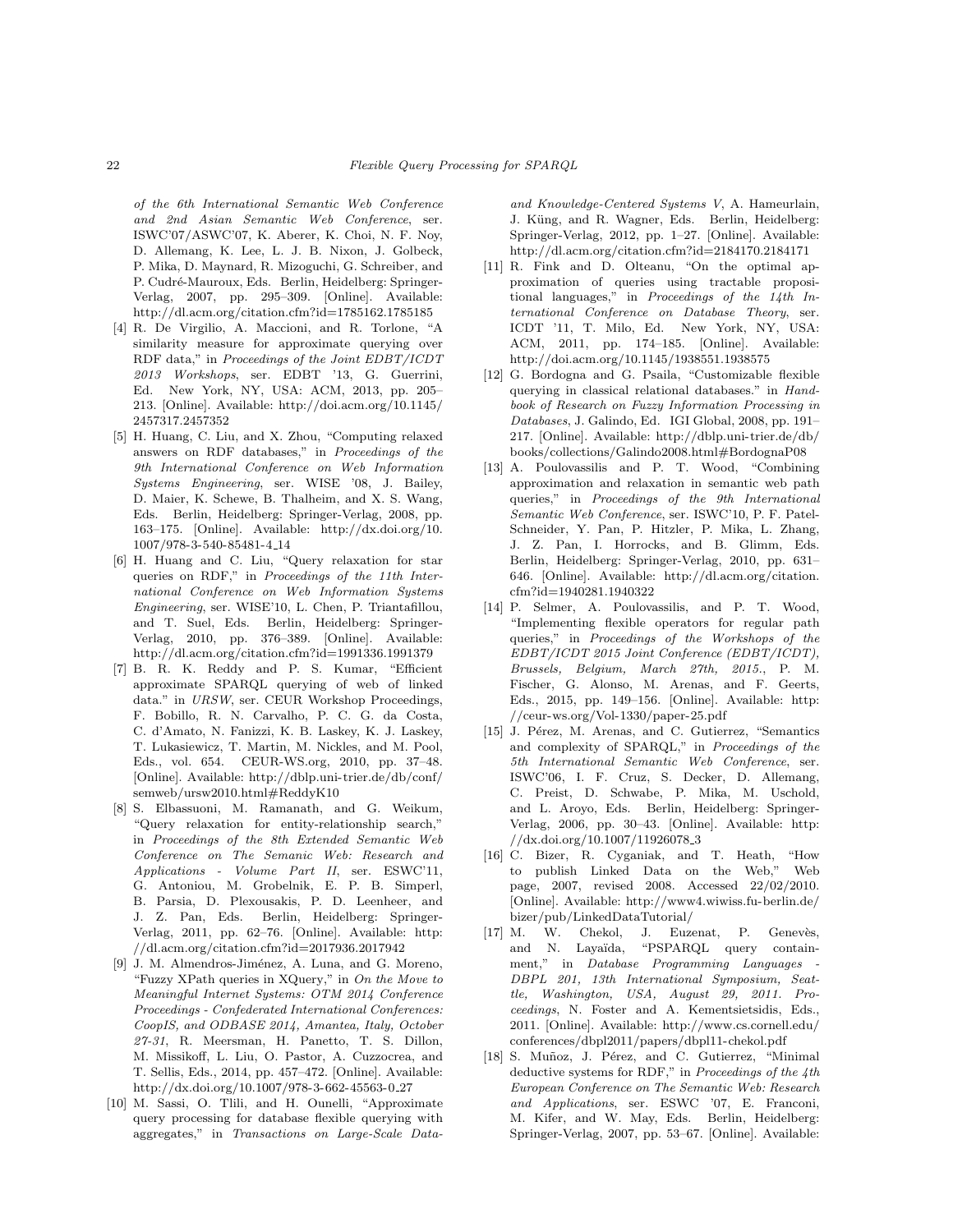http://dx.doi.org/10.1007/978-3-540-72667-8 6

- [19] C. A. Hurtado, A. Poulovassilis, and P. T. Wood, "Query relaxation in RDF," J. Data Semantics, vol. 10, pp. 31–61, 2008. [Online]. Available: http: //dx.doi.org/10.1007/978-3-540-77688-8 2
- [20] J. Pérez, M. Arenas, and C. Gutierrez, "Semantics and complexity of SPARQL," ACM Trans. Database Syst., vol. 34, no. 3, pp. 16:1–16:45, Sep. 2009. [Online]. Available: http: //doi.acm.org/10.1145/1567274.1567278
- [21] M. Schmidt, "Foundations of sparql query optimization," Ph.D. dissertation, Albert-Ludwigs-Universitat Freiburg, 2009. [Online]. Available: http://www.informatik.uni-freiburg.de/ ∼mschmidt/docs/diss final01122010.pdf
- [22] F. Alkhateeb, J.-F. Baget, and J. Euzenat, "Extending SPARQL with regular expression patterns (for querying RDF)," Web Semant., vol. 7, no. 2, pp. 57–73, Apr. 2009. [Online]. Available: http: //dx.doi.org/10.1016/j.websem.2009.02.002
- [23] C. Pradel, O. Haemmerlé, and N. Hernandez, "Natural language query interpretation into SPARQL using patterns," in Fourth International Workshop on Consuming Linked Data - COLD 2013. Sydney, AU: Kent State UNiversity, 2013, pp. pp. 1–12, thanks to Ceur-ws editor. The definitive version is available at http://ceur-ws.org/Vol-1034/. [Online]. Available: http://oatao.univ-toulouse.fr/12893/

## Appendix

Proof of Theorem 1.

Proof. We give an algorithm for the EVALUA-TION problem that runs in polynomial time: First, for each  $i$  such that the triple pattern  $\langle x, z, y \rangle_i$  is in Q, we verify that  $\langle \mu(\langle x, z, y \rangle_i), cost_i \rangle$  $\in E$  for some  $cost_i$ . If this is not the case, or if  $\sum_i cost_i \neq cost$  we return False. Otherwise we check if  $\mu$  satisfies the FILTER condition and return True or False accordingly. It is evident that the algorithm runs in polynomial time since verifying that  $\langle \mu(\langle x, z, y \rangle_i), cost_i \rangle \in E$  can be done in time  $|E|$ .  $\Box$ 

Proof of Theorem 2.

Proof. To show this, we start by building an NFA  $M_P = (S, T)$  that recognises  $\mathcal{L}(P)$ , the language denoted by the regular expression  $P$ , where  $S$  is the set of states (including  $s_0$  and  $s_f$  representing the initial and final states respectively) and  $T$  is the set of transitions, each of cost 0. We then construct the weighted product automaton, H, of G and  $M_P$  as follows:

- The states of H are the Cartesian product of the set of nodes  $N$  of  $G$  and the set of states  $S$  of  $M_P$ .
- For each transition  $\langle \langle s, p, s' \rangle, 0 \rangle$  in  $M_P$  and each edge  $\langle \langle a, p, b \rangle$ , cost $\rangle$  in E, there is a transition  $\langle \langle s, a \rangle, \langle s', b \rangle$ , cost $\rangle$  in H.

Then we check if there exists a path from  $\langle s_0, \mu(x) \rangle$  to  $\langle s_f, \mu(y) \rangle$  in H. In case there is more than one path, we select one with the minimum cost using Dijkstra's algorithm. Knowing that the number of nodes in H is equal to  $|N| \cdot |S|$ , the number of edges is at most  $|E| \cdot |T|$ , and that  $|T| \leq |S|^2$ , the evaluation can be performed in time  $O(|E| \cdot |S|^2 + |N| \cdot |S| \cdot \log(|N| \cdot |S|)).$  $\Box$ 

## Proof of Theorem 3

Proof. We first show that the evaluation problem is in NP. Given a pair  $\langle \mu, cost \rangle$  and a query SELECT<sub> $\vec{w}Q$ </sub> where Q does not include FIL-TER, we have to check whether  $\langle \mu, cost \rangle$  is in  $[[\text{SELECT}_{\overrightarrow{w}}Q]]_G$ . We can guess a new mapping  $\mu'$  such that  $\pi_{\overrightarrow{w}}(\langle \mu', cost \rangle) = \langle \mu, cost \rangle$  and consequently check that  $\langle \mu', cost \rangle \in [[Q]]_G$  (which can be done in polynomial time as we have seen in Theorem 2). The number of guesses is bounded by the number of variables in  $Q$  and values from  $G$ to which they can be mapped.

For NP-hardness we first define the problem of graph 3-colourability, which is known to be NPcomplete: given a graph  $\Gamma = (N_{\Gamma}, E_{\Gamma})$  and three colours  $r, g, b$ , is it possible to assign a colour to each node in  $N_{\Gamma}$  such that no pair of nodes connected by an edge in  $E_{\Gamma}$  are of the same colour?

We next define the following RDF graph  $G =$  $(N, D, E)$ :

$$
N = \{r, g, b, a\}
$$
  
\n
$$
D = \{a, p\}
$$
  
\n
$$
E = \{\langle \langle r, p, g \rangle, 0 \rangle,
$$
  
\n
$$
\langle \langle r, p, b \rangle, 0 \rangle, \langle \langle g, p, b \rangle, 0 \rangle, \langle \langle g, p, r \rangle, 0 \rangle,
$$
  
\n
$$
\langle \langle b, p, r \rangle, 0 \rangle, \langle \langle b, p, g \rangle, 0 \rangle, \langle \langle a, a, a \rangle, 0 \rangle \}
$$

Now we construct the following query Q such that there is a variable  $x_i$  corresponding to each node  $n_i$  of  $\Gamma$  and there is a triple pattern of the form  $\langle x_i, p, x_j \rangle$  in Q if and only if there is an edge  $(n_i, n_j)$  in  $\Gamma$ :

$$
Q = \text{SELECT}_{x}((x_i, p, x_j) \text{ AND } \dots \text{ AND}
$$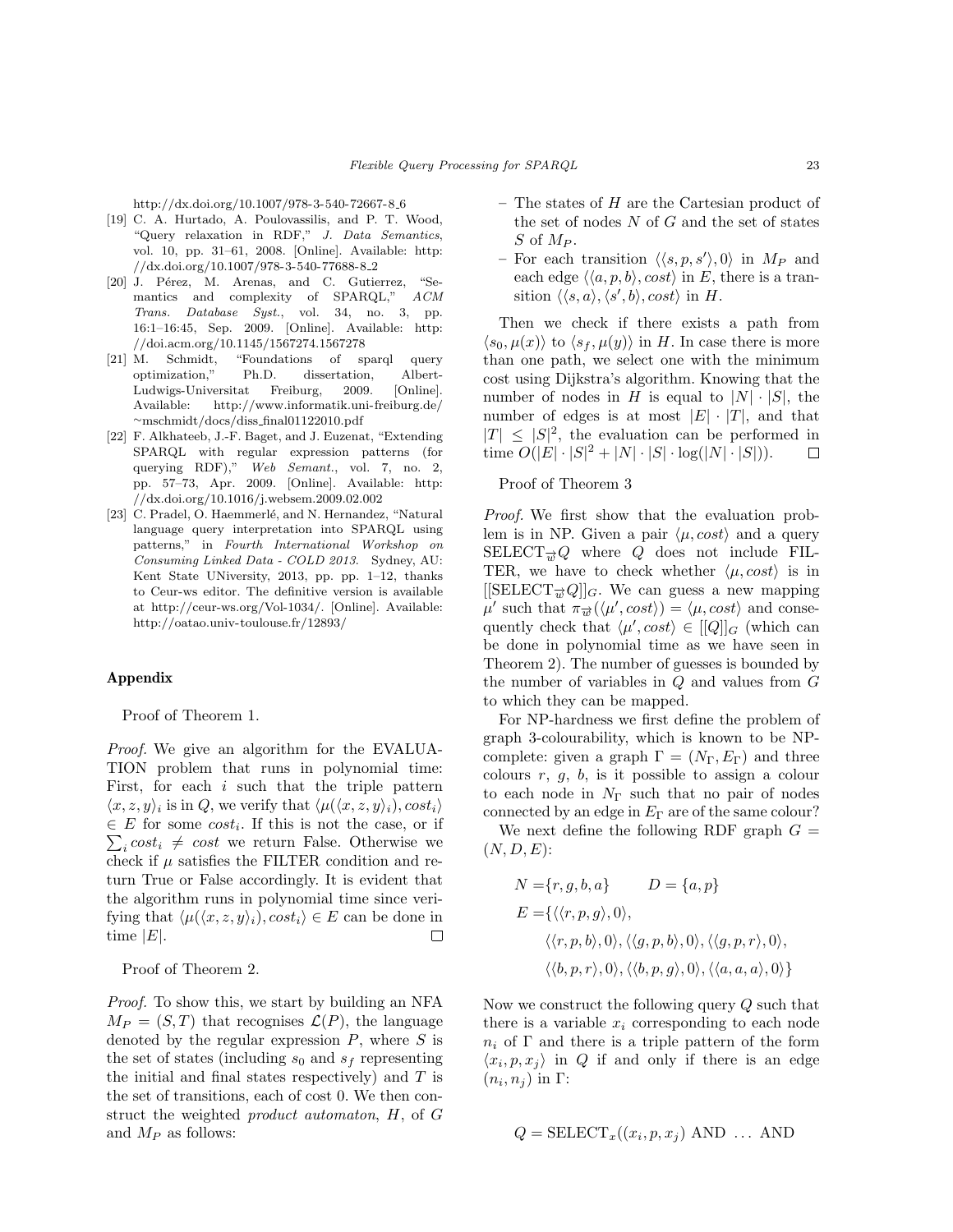$$
(x'_i, p, x'_j) \text{ AND } (a, a, x))
$$

It is easy to verify that the graph  $\Gamma$  is colourable if and only if  $\langle \mu, 0 \rangle \in [[Q]]_G$  with  $\mu = \{x \to a\}.$  $\Box$ 

Proof of Lemma 1

*Premise.* Given a pair  $\langle \mu, cost \rangle$  we have to verify in polynomial time that  $\langle \mu, cost \rangle \in [APPROX(x, P, \mathcal{L})]$ y)] $|G \text{ or } \langle \mu, cost \rangle \in \left[ \left[ \text{RELAX}(x, P, y) \right] \right]_G$ . We start by building an NFA  $M_P = (S, T)$  as described earlier.  $\Box$ 

Approximation. An approximate automaton  $A_P =$  $(S, T')$  is constructed starting from  $M_P$  and adding the following additional transitions (similarly to the construction in [13]):

- For each state  $s \in S$  there is a transition  $\langle \langle s, \xi, s \rangle, \alpha \rangle$ , where  $\alpha$  is the cost of insertion.
- For each transition  $\langle \langle s, p, s' \rangle, 0 \rangle$  in  $M_P$ , where  $p \in D$ , there is a transition  $\langle \langle s, \epsilon, s' \rangle, \beta \rangle$ , where  $\beta$  is the cost of deletion.
- For each transition  $\langle \langle s, p, s' \rangle, 0 \rangle$  in  $M_P$ , where  $p \in D$ , there is a transition  $\langle \langle s, \xi, s' \rangle, \gamma \rangle$ , where  $\gamma$  is the cost of substitution.

We then form the weighted product automaton, H, of G and  $A_P$  as follows:

- $-$  The states of  $H$  will be the Cartesian product of the set of nodes  $N$  of  $G$  and the set of states  $S$  of  $A_P$ .
- For each transition  $\langle \langle s, p, s' \rangle$ ,  $cost_1 \rangle$  in  $A_P$  and each edge  $\langle \langle a, p, b \rangle$ ,  $cost_2 \rangle$  in E, there is a transition  $\langle \langle s, a \rangle, \langle s', b \rangle$ ,  $cost_1 + cost_2 \rangle$  in H.
- For each transition  $\langle \langle s, \epsilon, s' \rangle$ ,  $cost \rangle$  in  $A_P$  and each node  $a \in N$ , there is a transition  $\langle \langle s, a \rangle, \langle s', a \rangle, cost \rangle$  in H.
- For each transition  $\langle \langle s, \, . \, , s' \rangle, cost_1 \rangle$  in  $A_P$  and each edge  $\langle \langle a, p, b \rangle$ ,  $cost_2 \rangle$  in E, there is a transition  $\langle \langle s, a \rangle, \langle s', b \rangle$ ,  $cost_1 + cost_2 \rangle$  in H.

Finally we check if there exists a path from  $\langle s_0, \mu(x) \rangle$  to  $\langle s_f, \mu(y) \rangle$  in H. Again, if there exists more than one path we select one with minimum cost using Dijkstra's Algorithm. Knowing that the number of nodes in H is  $|N|\cdot|S|$  and that the number of edges in H is at most  $(|E|+|N|)\cdot|S|^2$ , the evaluation can therefore be computed in  $O((|E| +$  $|N| \cdot |S|^2 + |N| \cdot |S| \cdot \log(|N| \cdot |S|)$ .  $\Box$ 

Relaxation. Given an ontology  $K = extRed(K)$ we build the *relaxed automaton*  $R_P = (S', T', S_0,$  $S_f$ ) starting from  $M_P$  (similarly to the construction in [13]).  $S_0$  and  $S_f$  represent the sets of initial and final states, and  $S'$  contains every state in  $S$ plus the states in  $S_0$  and  $S_f$ . Initially  $S_0$  and  $S_f$ contain  $s_0$  and  $s_f$  respectively. Each initial and final state in  $S_0$  and  $S_f$  is labelled with either a constant or the symbol  $*$ ; in particular,  $s_0$  is labelled with  $x$  if  $x$  is a constant or  $*$  if it is a variable and similarly  $s_f$  is labelled with y if y is a constant or  $*$ if it is a variable. An incoming (outgoing) clone of a state  $s$  is a new state  $s'$  such that  $s'$  is an initial or final state if  $s$  is,  $s'$  has the same set of incoming (outgoing) transitions as s, and has no outgoing (incoming) transitions. Initially  $T'$  contains all the transitions in  $T$ . We recursively add states to  $S_0$ and  $S_f$ , and transitions to T' as follows until we reach a fixpoint:

- For each transition  $\langle \langle s, p, s' \rangle, cost \rangle \in T'$  and  $\langle p, sp, p' \rangle \in K$  add the transition  $\langle \langle s, p', s' \rangle$ ,  $cost + \alpha$  to T', where  $\alpha$  is the cost of applying rule 2.
- For each transition  $\langle \langle s, type, s' \rangle, cost \rangle \in T',$  $s' \in S_f$  and  $\langle c, sc, c' \rangle \in K$  such that s' is annotated with  $c$  add an outgoing clone  $s''$ of s' annotated with  $c'$  to  $S_f$  and add the transition  $\langle \langle s, type, s'' \rangle, cost + \beta \rangle$  to T', where  $\beta$  is the cost of applying rule 4.
- For each transition  $\langle \langle s, type^-, s' \rangle, cost \rangle \in T'$ ,  $s \in S_0$  and  $\langle c, sc, c' \rangle \in K$  such that s is annotated with  $c$  add an incoming clone  $s''$  of  $s$ annotated with  $c'$  to  $S_0$  and add the transition  $\langle \langle s'', type^-, s' \rangle, cost + \beta \rangle$  to T', where  $\beta$ is the cost of applying rule 4.
- For each  $\langle \langle s, p, s' \rangle, cost \rangle \in T', s' \in S_f$  and  $\langle p, dom, c \rangle$  such that s' is annotated with a constant, add an outgoing clone  $s''$  of  $s'$  annotated with  $c$  to  $S_f$ , and add the transition  $\langle \langle s, type, s'' \rangle, cost + \gamma \rangle$  to T', where  $\gamma$  is the cost of applying rule 5.
- For each  $\langle \langle s, p, s' \rangle, cost \rangle \in T', s \in S_0$  and  $\langle p, range, c \rangle$  such that s is annotated with a constant, add an incoming clone  $s''$  of s annotated with  $c$  to  $S_0$ , and add the transition  $\langle \langle s'', type^-, s' \rangle, cost + \delta \rangle$  to T', where  $\delta$  is the cost of applying rule 6.

(We note that because queries and graphs do not contain edges labelled sc or sp, rules 1 and 3 in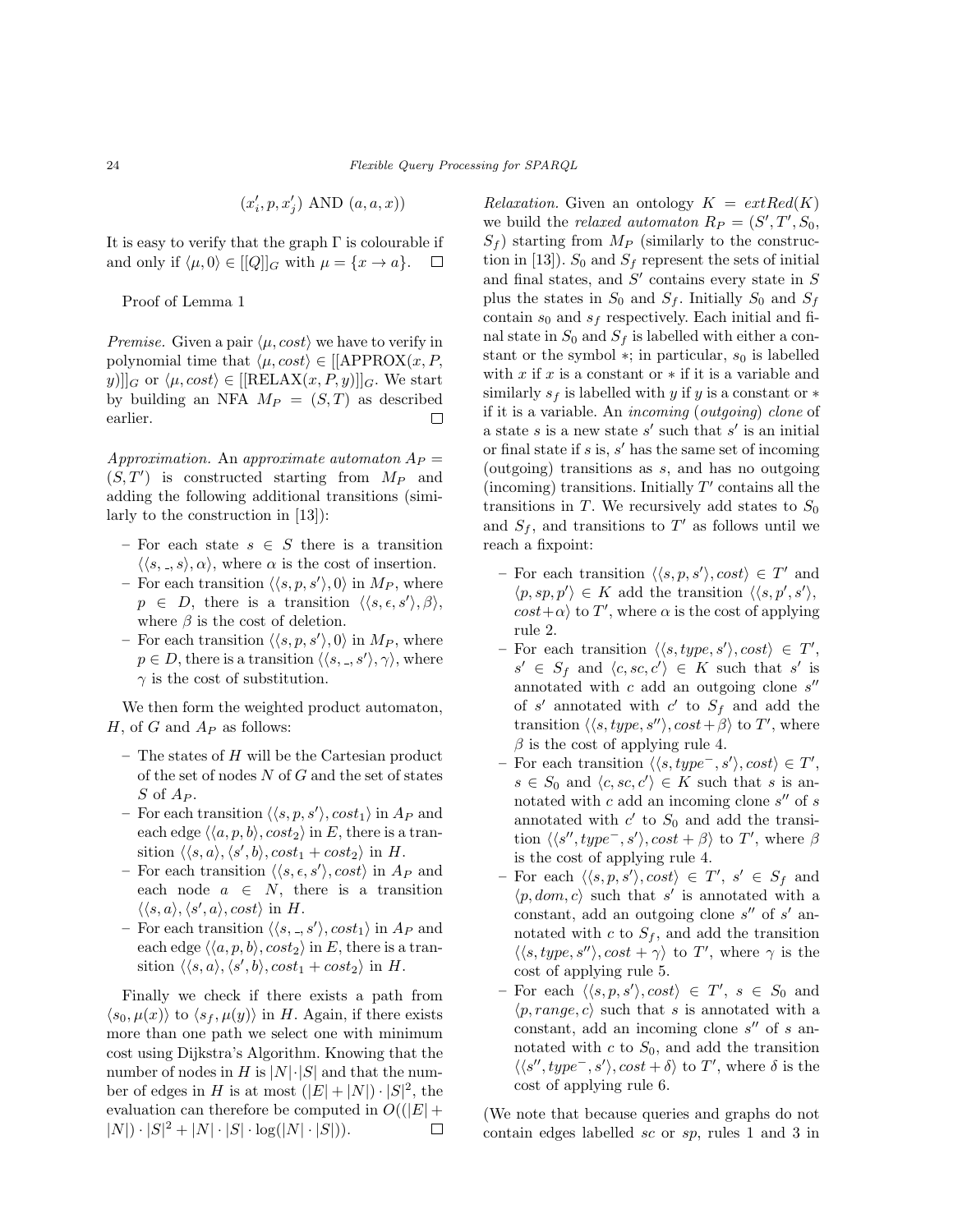Figure 1 are inapplicable as far as query relaxation is concerned.)

We then form the weighted product automaton,  $H$ , of  $G$  and  $R_P$  as follows:

- For each node  $a \in N$  of G and each state  $s \in S'$  of  $R_P$ , then  $\langle s, a \rangle$  is a state of H if s is labelled with either  $*$  or  $a$ , or is unlabelled.
- For each transition  $\langle \langle s, p, s' \rangle$ ,  $cost_1 \rangle$  in  $R_P$  and each edge  $\langle \langle a, p, b \rangle$ ,  $cost_2 \rangle$  in E such that  $\langle s, a \rangle$ and  $\langle s', b \rangle$  are states of H, then there is a transition  $\langle \langle s, a \rangle, \langle s', b \rangle$ ,  $cost_1 + cost_2 \rangle$  in H.
- For each transition  $\langle \langle s, type^-, s' \rangle, cost_1 \rangle$  in  $R_P$  and each edge  $\langle \langle a, type, b \rangle, cost_2 \rangle$  in E such that  $\langle s, b \rangle$  and  $\langle s', a \rangle$  are states of H, then there is a transition  $\langle \langle s, b \rangle, \langle s', a \rangle$ ,  $cost_1 +$  $cost_2$  in H.

Finally we check if there exists a path from  $\langle s, \mu(x) \rangle$  to  $\langle s', \mu(y) \rangle$  in H, where  $s \in S_0$  and  $s' \in S_f$ . Again, if there exists more than one path we select one with minimum cost using Dijkstra's Algorithm. Knowing that the number of nodes in H is at most  $|N| \cdot |S'|$  and the number of edges in H is at most  $|E|\cdot|S'|^2$ , the evaluation can therefore be computed in  $O(|E| \cdot |S'|^2 + |N| \cdot |S'| \cdot \log(|N| \cdot$  $|S'|$ ).  $\Box$ 

Conclusion. We can conclude that both query approximation and query relaxation can be evaluated in polynomial time. In particular, the evaluation can be done in  $O(|E|)$  time with respect to the data and in polynomial time with respect to the query.  $\Box$ 

Proof of Theorem 4.

Proof. Follows straightforwardly from Theorem 3 and Lemma 1.  $\Box$ 

Proof of Theorem 5.

Proof. In order to prove the theorem, we devise an algorithm that runs in polynomial time with respect to the size of the graph  $G$ . We start by building a new mapping  $\mu'$  such that each variable  $x \in var(\mu')$  appears in  $var(Q)$  but not in  $var(\mu)$ , and to each we assign a different constant from ND. We then verify in polynomial time that  $\langle \mu \cup$  $\mu', cost\rangle$  is in  $[[Q]]_G$ . The number of mappings we can generate is  $O(|ND|^{|var(Q)|})$ . Since the query is fixed we can therefore say that the evaluation with respect to the data is in polynomial time.  $\Box$ 

## Proof of Theorem 6

Proof. We give an NP algorithm, Evaluation-Cost shown as Algorithm 8, for the EVALUA-TION problem for a generic query Q containing AND, UNION and regular expression patterns. The EvaluationCost algorithm takes as input a mapping  $\mu$ , a graph G and a query Q and returns a cost c. Given an evaluation  $\langle \mu, c' \rangle$ , and a query  $Q$ , then the EvaluationCost algorithm returns  $c$ if  $\{\langle \mu, c \rangle\} \in [[Q]]_G$  and *NULL* otherwise. Finally, we need to check that  $c$  is equal to  $c'$ .

It is easy to see in the EvaluationCost algorithm that the non-deterministic step occurs when the condition  $Q = Q_1$  AND  $Q_2$  is satisfied, in which case we need to guess a decomposition of the mapping  $\mu$  into  $\mu_1$  and  $\mu_2$ . The number of guesses is bounded by the number of possible decompositions of  $\mu$  (which is finite).

 $\Box$ 

Proof of Theorem 7.

Proof. We first show that the evaluation problem is in NP. Given a pair  $\langle \mu, cost \rangle$  and a query SELECT<sub> $\vec{w}Q$ </sub>, where Q contains AND, UNION and SELECT, we have to check whether  $\langle \mu, cost \rangle$ is in  $[[\text{SELECT}_{\overrightarrow{w}}Q]]_G$ . We can guess a new mapping  $\mu'$  such that  $\pi_{\overrightarrow{w}}(\langle \mu', cost \rangle) = \langle \mu, cost \rangle$  and consequently check that  $\langle \mu', cost \rangle \in [[Q]]_G$  (which can be done in NP time as we have seen in Theorem 6). The number of guesses is bounded by the number of variables in Q and values from G to which they can be mapped.

For NP-hardness, we reduce from the 3-SAT problem, which is known to be NP-complete: Given a Boolean formula  $\phi = C_1 \wedge \cdots \wedge C_n$  as input, where each clause  $C_i$  is a disjunct of exactly three literals, is  $\phi$  satisfiable? Each literal  $l_{i1}$ ,  $l_{i2}$ and  $l_{i3}$  of  $C_i$  is either a variable  $v_k$  or a negated variable  $\bar{v}_k$ , with  $k \in \{1, \ldots, m\}$ .

We start by constructing the following graph:

 $G = (\{a, 0, 1\}, \{f, t\}, \{\langle \langle a, f, 0 \rangle, 0 \rangle, \langle \langle a, t, 1 \rangle, 0 \rangle\})$ 

We then construct the query  $Q = \text{SELECT}_z(T_1)$ AND  $\cdots T_n$  AND  $\langle a, t, z \rangle$ , where each symbol  $T_i = \{V_{i1}$  UNION  $V_{i2}$  UNION  $V_{i3}$  corresponds to a clause  $C_i$  in  $\phi$ , and each  $V_{ij}$  either corresponds to a triple of the form  $\langle a, t, x_k \rangle$  if  $l_{ij}$  is a variable  $v_k$ , or corresponds to a triple of the form  $\langle a, f, x_k \rangle$ if  $l_{ij}$  is a negated variable  $\bar{v}_k$ .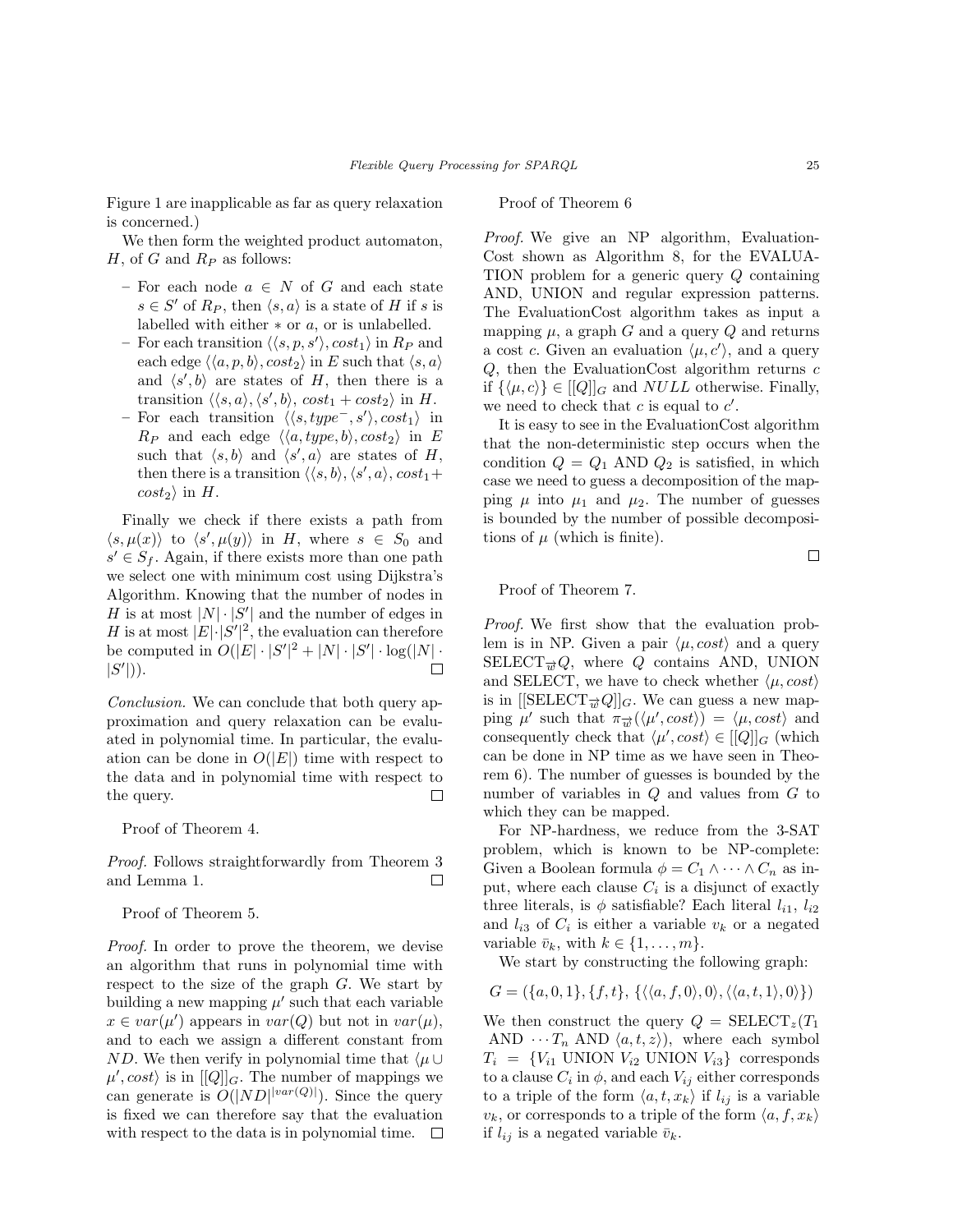Algorithm 8: EvaluationCost

```
input : Query Q with no variables, a
        mapping \mu, a graph Goutput: A cost value c, or NULLif Q = t then
   if there exists a cost such that
    \{\langle \mu, cost \rangle\} \in [[t]]_G, where t is a simple
    triple pattern or an APPROX/RELAX
    then
    \mathbf{L}return cost;
   else
    \mathcal{L} return NULLelse if Q = Q_1 AND Q_2 then
   Guess a decomposition \mu = \mu_1 \cup \mu_2;
   if EvaluationCost(Q_1,\mu_1,G) \neq NULLand EvaluationCost(Q_2,\mu_2,G) \neq NULLthen
       return EvaluationCost(Q_1,\mu_1,G) +
       EvaluationCost(Q_2,\mu_2,G);else
    \mathcal{L} return NULLelse if Q = Q_1 UNION Q_2 then
   if EvaluationCost(Q_1, \mu, G) = NULL then
    return EvaluationCost(Q_2,\mu,G);
   else if EvaluationCost(Q_2, \mu, G) = NULLthen
    return EvaluationCost(Q_1,\mu,G);
    else if EvaluationCost(Q_1,\mu,G) \leqEvaluationCost(Q_2,\mu,G) then
    return EvaluationCost(Q_1,\mu,G);
    else
       return EvaluationCost(Q_2,\mu,G);
```
It can be verified that the formula  $\phi$  is satisfiable if and only if  $\langle \mu, 0 \rangle \in [[Q]]_G$  with  $\mu = \{z \to 1\}.$ 

Proof of Theorem 8

Proof. In Theorem 6, the non-deterministic steps (i.e. the decomposition of the mapping  $\mu$  into  $\mu_1$ ) and  $\mu_2$  to verify that  $\langle \mu, c \rangle \in [[Q_1 \text{ AND } Q_2]]_G$ , depend on the query Q which we assume is fixed. To verify that an evaluation  $\langle \mu, 0 \rangle$  is in  $[[t]]_G$ , with t a triple pattern of query  $Q$ , can be done in  $|E|$ steps. Therefore, the evaluation can be computed in  $O(|E| * |\mu|^{|Q|})$  steps.

When we include the SELECT operator we need to add a further non-deterministic step, that

is, generating a new mapping  $\mu'$  from  $\mu$  such that  $\pi_{\overrightarrow{w}}(\langle \mu', c \rangle) = \langle \mu, c \rangle$ . From the proof of Theorem 5 we can see that this can be done in  $O(|ND|^{|var(Q)|})$ . Since the query is fixed, we conclude that the data complexity is polynomial.  $\Box$ 

Proof of Lemma 2

Proof. (1) From the definition of union, it follows that  $M'_1 \cup M'_2$  contains every mapping from  $M_1$ and  $M_2$ , and therefore the statement holds.

(2) From the definition of join,  $M_1 \Join M_2$  contains a mapping  $\mu_1 \cup \mu_2$  for every pair of compatible mappings  $\langle \mu_1, cost_1 \rangle \in M_1$  and  $\langle \mu_2, cost_2 \rangle \in$  $M_2$ . Since  $M'_1$  and  $M'_2$  also contain  $\mu_1$  and  $\mu_2$ , respectively, then  $M'_1 \Join M'_2$  will also contain  $\mu_1 \cup \mu_2$ . □

Proof of Lemma 3

Proof. Considering the right hand side (RHS) of the first equation, we know that each pair  $\langle \mu, cost \rangle$  in the RHS has cost  $\leq c$  and is equal to  $\langle \mu_1, cost_1 \rangle \propto \langle \mu_2, cost_2 \rangle$ , where  $cost_1 \leq c$ ,  $cost_2 \leq c, \langle \mu_1, cost_1 \rangle \in [[Q_1]]_{G,K}$  and  $\langle \mu_2, cost_2 \rangle \in$  $[[Q_2]]_{G,K}$ . Therefore, the pair  $\langle \mu, cost \rangle$  must also be contained in the left hand side (LHS) of the equation. Conversely, for each pair  $\langle \mu, cost \rangle$ in the LHS, we know that  $cost \leq c$  and that there must exist a pair  $\langle \mu_1, cost_1 \rangle \in [[Q_1]]_{G,K}$ and a pair  $\langle \mu_2, cost_2 \rangle \in [[Q_2]]_{G,K}$  such that  $\langle \mu_1, cost_1 \rangle \propto \langle \mu_2, cost_2 \rangle = \langle \mu, cost \rangle$ . Moreover, since  $cost = cost_1 + cost_2$  we know that  $cost_1 \leq c$ and  $cost_2 \leq c$ . Therefore, we can conclude that  $\langle \mu, cost \rangle$  must also be contained in the RHS of the equation.

For the second equation it is easy to verify that every pair  $\langle \mu, cost \rangle$  is in  $CostProj([[Q_1]]_{G,K} \cup$  $[[Q_2]]_{G,K}, c)$  if and only if it is contained either in  $CostProj([[Q_1]]_{G,K}, c)$  or in  $CostProj([[Q_2]]_{G,K}, c)$  $c$ , or in both. □

Proof of Theorem 9.

Proof. For ease of reading, in this proof we will replace the operators APPROX and RELAX with A and R respectively and will denote with  $A/R(t)$ that we are applying either APPROX or RELAX to a triple pattern  $t$ . We divide the proof into three parts: (1) The first part shows that for  $c \geq 0$ and relaxed or approximated triple patterns of the form  $\langle x, p, y \rangle$ , the functions approxRegex and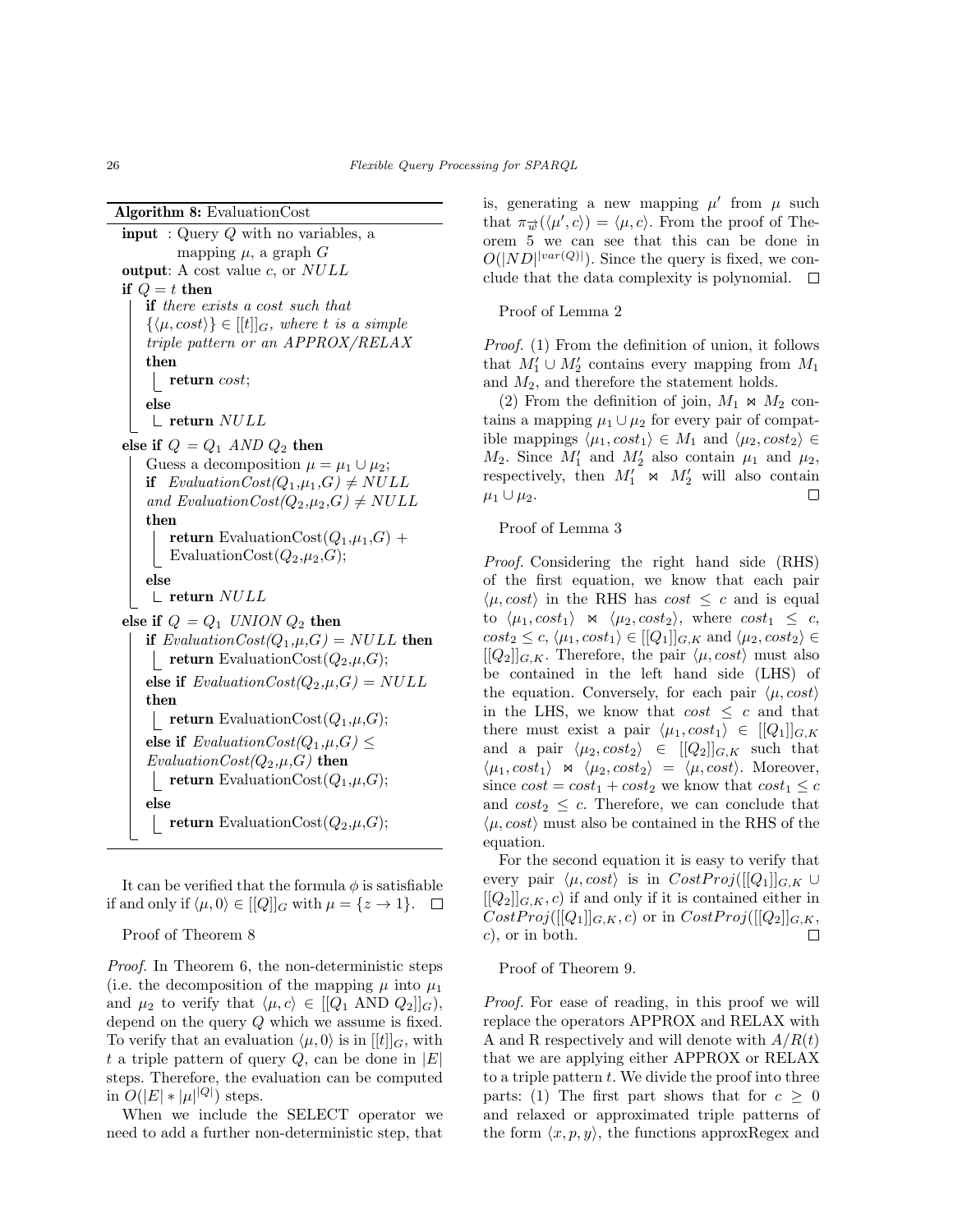relaxTriplePattern generate sound and complete triple patterns. (2) The second part of the proof shows that the algorithm is sound and complete for approximated and relaxed triple patterns containing any regular expression. (3) Finally, we show that the algorithm is sound and complete for general queries  $Q$ , i.e. we show that the following holds for any query  $Q$ , graph  $G$  and ontology  $K$ :

$$
\mathrm{CostProj}([[Q]]_{G,K}, c) \subseteq \bigcup_{Q' \in rew(Q)_c}[[Q']]_{G,K} \subseteq \mathrm{CostProj}([[Q]]_{G,K}, c)
$$

 $(1)$  In this first part we show that for any triple pattern  $\langle x, p, y \rangle$  and cost  $c \geq 0$  the following holds:

$$
\text{CostProj}([[A/R(x, p, y)]]_{G,K}, c) = \bigcup_{t' \in \text{rew}(A/R(x, p, y))_c} [[t']]_{G,K}
$$

We show this by induction on the cost  $c$ . For the base case of  $c = 0$  we need to show that:

$$
CostProj([[A/R(x, p, y)]]_{G,K}, 0) =
$$
  

$$
\bigcup_{t' \in rew(A/R(x, p, y))_0} [[t']]_{G,K}
$$
 (5)

On the LHS, since the costs of applying AP-PROX and RELAX have cost greater than zero, the CostProj operator will only return the exact answers of the query, in other words it will exclude the answers generated by the APPROX and RE-LAX operators. On the RHS, the rewriting algorithm will not return queries with associated cost greater than 0 and therefore will just return the original query unchanged. This, when evaluated, will therefore also return the exact answers of the query. So (5) holds.

When c is greater than 0 we consider two different cases, one for APPROX and the other for RELAX:

(a) Approximation. For approximation, we show the following by induction on the cost  $c$ :

$$
CostProj([[A(x, p, y)]]_{G,K}, c) =
$$
  

$$
\bigcup_{t' \in rew(A(x, p, y))_c} [[t']]_{G,K}
$$
 (6)

The induction hypothesis is that (6) holds for  $c = i\alpha + j\beta + k\gamma$  for all  $i, j, k \geq 0$ , where  $\alpha, \beta$ ,  $\gamma$  are the cost of the insertion, deletion and substitution edit operations, respectively. We have already shown the base case of  $i = j = k = 0$ . We now show that  $(6)$  is true when one of, i, j or k is incremented by 1.

Considering the RHS of equation (6), when we apply one step of approximation to a triple pattern the algorithm generates a set of triple patterns. These triple patterns will be recursively rewritten by the algorithm. Therefore, by applying every possible edit operation to the original triple pattern, we have that:

$$
\bigcup_{t' \in rew(A(x,p,y))_c} [[t']]_{G,K} =
$$
  
\n
$$
[[\langle x, p, y \rangle]]_{G,K} \cup
$$
  
\n
$$
\bigcup_{t' \in rew(A(x,-/p,y))_{c-\alpha}} [[t']]_{G,K} \cup
$$
  
\n
$$
\bigcup_{t' \in rew(A(x,e,y))_{c-\beta}} [[t']]_{G,K} \cup
$$
  
\n
$$
\bigcup_{t' \in rew(A(x,-,y))_{c-\gamma}} [[t']]_{G,K}
$$

Considering the LHS of equation (6), again by the semantics of approximation, we have that:

CostProj([[A(x, p, y)]]
$$
\sigma
$$
, $\kappa$ ,  $c$ ) =  
\n[[ $\langle x, p, y \rangle$ ]] $\sigma$ , $\kappa \cup$   
\nCostProj([[A(x, -/p, y)]] $\sigma$ , $\kappa$ ,  $c - \alpha) \cup$   
\nCostProj([[A(x, p/-, y)]] $\sigma$ , $\kappa$ ,  $c - \alpha) \cup$   
\nCostProj([[A(x, \epsilon, y)]] $\sigma$ , $\kappa$ ,  $c - \beta) \cup$   
\nCostProj([[A(x, -, y)]] $\sigma$ , $\kappa$ ,  $c - \gamma)$ 

Combining the last two into a single equation, we therefore need to show that:

$$
\begin{array}{c}\n[[\langle x, p, y \rangle]]_{G,K}\cup \\
\bigcup_{t' \in rew(A(x, -, /p, y))_{c-\alpha}}[[t']]_{G,K}\cup \\
\bigcup_{t' \in rew(A(x, p/., y))_{c-\beta}}[[t']]_{G,K}\cup \\
\bigcup_{t' \in rew(A(x, -, y))_{c-\beta}}[[t']]_{G,K}\cup \\
\bigcup_{t' \in rew(A(x, -, y))_{c-\gamma}}[[t']]_{G,K} \\
= \\
[[\langle x, p, y \rangle]]_{G,K}\cup \\
\operatorname{CostProj}([[A(x, -, /p, y)]]_{G,K}, c-\alpha)\cup \\
\operatorname{CostProj}([[A(x, e, y)]]_{G,K}, c-\beta)\cup \\
\operatorname{CostProj}([[A(x, -, y)]]_{G,K}, c-\gamma)\n\end{array}
$$

Given Corollary 1, it is sufficient to show that all the following equations hold:

$$
[[\langle x, p, y \rangle]]_{G,K} = [[\langle x, p, y \rangle]]_{G,K} \tag{7}
$$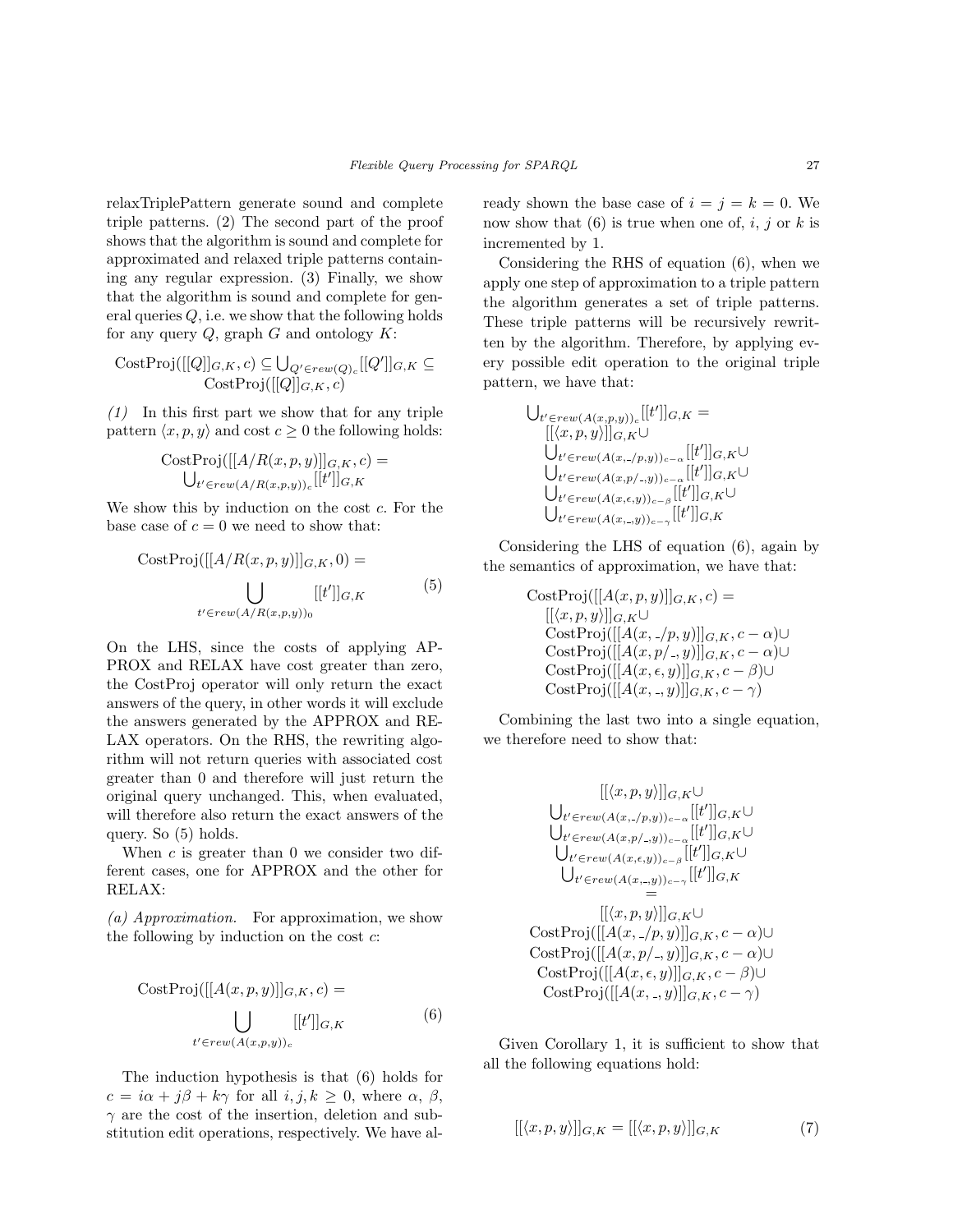$$
\bigcup_{t' \in rew(A(x, -/p, y))_{c-\alpha}} [[t']]_{G,K} =
$$
\n(8)

$$
CostProj([[A(x, \_/p, y)]]_{G,K}, c - \alpha)
$$

$$
\bigcup_{t' \in rew(A(x,p/-, y))_{c-\alpha}} [[t']]_{G,K} =
$$
\n(9)

 $CostProj([[A(x, p/_{\neg}, y)]]_{G,K}, c - \alpha)$ 

$$
\bigcup_{t' \in rew(A(x,\epsilon,y))_{c-\beta}} [[t']]_{G,K} =
$$
\n
$$
\bigcup_{C \in \mathcal{F}(\text{Dra}(t)[A(\alpha,\epsilon,\epsilon))]} [[t']]_{G,K} \tag{10}
$$

$$
CostProj([[A(x, \epsilon, y)]]_{G,K}, c - \beta)
$$

$$
\bigcup_{t' \in rew(A(x_{\cdot},y))_{c-\gamma}} [[t']]_{G,K} =
$$
  

$$
\operatorname{CostProj}([[A(x_{\cdot},y)]]_{G,K}, c-\gamma)
$$
 (11)

Equation (7) is trivially true. Equations (10) and (11) hold since on the LHS,  $rew(A(x, \epsilon, y))_c$ and  $rew(A(x, ., y))_c$  contain only  $(x, \epsilon, y)$  and  $(x, \, , y)$  respectively, for any  $c \geq 0$ , and on the RHS, by the semantics of approximation, we know that  $[[A(x, \epsilon, y)]]_{G,K} = [[x, \epsilon, y]]_{G,K}$  and  $[[A(x, \_y)]]_{G,K} = [[x, \_y]]_{G,K}.$ 

For equation (8), considering the semantics of approximation with concatenation of paths, the LHS of the equation can be rewritten in the following way since we know that we will not apply any step of approximation to  $A(x, z)$ :

$$
([[\langle x, \_, z \rangle]]_{G,K}) \bowtie (\bigcup_{t' \in rew(A(z,p,y))_{c-\alpha}}[[t']]_{G,K})
$$

Applying Lemma 3 we can rewrite the RHS of (8) to:

CostProj(CostProj([[A(x, -, z)]]<sub>G,K</sub>, 
$$
c - \alpha
$$
)  $\Join$   
CostProj([[A(z, p, y)]]<sub>G,K</sub>,  $c - \alpha$ ),  $c - \alpha$ )

It is possible to drop the outer CostProj since the query  $[[A(x, ., z)]]_{G,K}$  returns only mappings with associated cost 0, obtaining:

CostProj([[A(x, -, z)]]<sub>G,K</sub>, 
$$
c - \alpha
$$
)  $\bowtie$   
CostProj([[A(z, p, y)]]<sub>G,K</sub>,  $c - \alpha$ )

Therefore we need to show that the following holds:

$$
\begin{aligned} ([[\langle x,.,z\rangle]]_{G,K}) &\ltimes ( \bigcup_{t'\in rew(A(z,p,y))_{c-\alpha}} [[t']]_{G,K}) = \\ &\text{CostProj}([[A(x,.,z)]]_{G,K}, c-\alpha) &\ltimes \\ &\text{CostProj}([[A(z,p,y)]]_{G,K}, c-\alpha) &\end{aligned}
$$

Given Corollary 1 it is sufficient to show that:

$$
[[\langle x, \cdot, z \rangle]]_{G,K} =
$$
  
CostProj( $[[A(x, \cdot, z)]]_{G,K}, c - \alpha$ ) (12)

$$
\bigcup_{t' \in rew(A(z,p,y))_{c-\alpha}} [[t']]_{G,K} =
$$
  
CostProj([[A(z,p,y)]]<sub>G,K</sub>, c - \alpha) (13)

Equation (12) holds by similar reasoning to equation (11). Equation (13) holds by the induction hypothesis.

Equation (9) can be shown to hold by similar reasoning to equation (8). We conclude that equation (6) holds for every  $c > 0$ .

(b) Relaxation. For relaxation, we show the following by induction on the cost c:

$$
CostProj([[R(x, p, y)]]_{G,K}, c) =
$$
  

$$
\bigcup_{t' \in rew(R(x, p, y))_c} [[t']]_{G,K}
$$
 (14)

The induction hypothesis is that (14) holds for  $c = i\alpha + j\beta + k\gamma + l\delta$  for all  $i, j, k, l \geq 0$ , where  $\alpha, \beta$ ,  $\gamma$ ,  $\delta$  are the costs of the four relaxation operations arising from rules 2, 4, 5 and 6, respectively, of Figure 1. We have already shown the base case of  $i = j = k = l = 0$ . We now show that (14) holds when one of,  $i, j, k$  or l is incremented by 1. Similarly to the reasoning for approximation in part (a), we need to show that:

$$
[[\langle x, p, y \rangle]]_{G,K} \cup
$$
  
\nCostProj([[R(x, p', y)]]\_{G,K}, c - \alpha) \cup  
\nCostProj([[R(x, type, a)]]\_{G,K}, c - \beta) \cup  
\nCostProj([[R(a, type<sup>-</sup>, x)]]\_{G,K}, c - \beta) \cup  
\nCostProj([[R(x, type, a)]]\_{G,K}, c - \gamma) \cup  
\nCostProj([[R(a, type<sup>-</sup>, x)]]\_{G,K}, c - \delta)  
\n=  
\n[[\langle x, p, y \rangle]]\_{G,K} \cup  
\n\bigcup\_{t' \in rew(R(x, p', y))\_{c-\alpha}} [[t']]\_{G,K} \cup  
\n\bigcup\_{t' \in rew(R(x, type, a))\_{c-\beta}} [[t']]\_{G,K} \cup

 $\bigcup_{t' \in rew(R(a, type^-, x))_{c-\beta}}[[t']]_{G,K} \cup$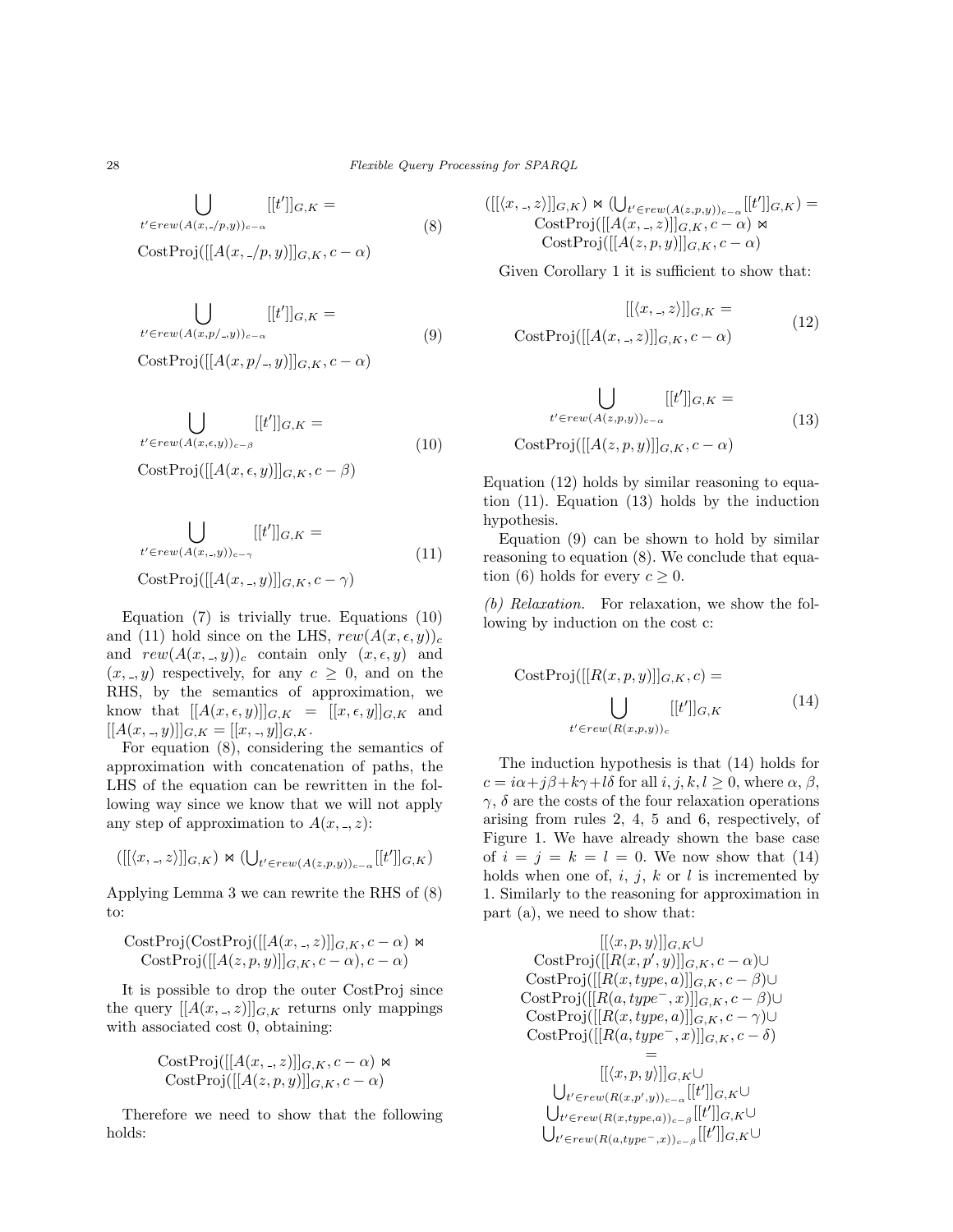$$
\bigcup\nolimits_{t' \in rew(R(x, type, a))_{c-\gamma}}[[t']]_{G,K}\cup \bigcup\nolimits_{t' \in rew(R(a, type^-, x))_{c-\delta}}[[t']]_{G,K}
$$

Given Corollary 1 it is sufficient to show that the following hold::

$$
[[\langle x, p, y \rangle]]_{G,K} = [[\langle x, p, y \rangle]]_{G,K} \tag{15}
$$

$$
CostProj([[R(x, p', y)]]_{G,K}, c - \alpha) =
$$

$$
\begin{bmatrix} \vdots \\ \vdots \\ \vdots \\ \vdots \end{bmatrix} \begin{bmatrix} [t']]_{G,K} & (16) \end{bmatrix}
$$

$$
t' \in rew(R(x,p',y))_{c-\alpha}
$$

$$
CostProj([[R(x, type, a)]]_{G,K}, c - \beta) = \bigcup_{t' \in rew(R(x, type, a))_{c-\beta}} [[t']]_{G,K} \qquad (17)
$$

$$
CostProj([[R(a, type^{-}, x)]]_{G,K}, c - \beta) =
$$
  

$$
\bigcup_{t' \in rew(R(a, type^{-}, x))_{c - \beta}} [[t']]_{G,K} (18)
$$

CostProj([[
$$
R(x, type, a)
$$
]] $G, K, c - \gamma$ ) =  
\n
$$
\bigcup_{t' \in rew(R(x, type, a))_{c-\gamma}} [[t']]_{G,K} \qquad (19)
$$

$$
CostProj([[R(a, type^{-}, x)]]_{G,K}, c - \delta) = \bigcup_{t' \in rew(R(a, type^{-}, x))_{c - \delta}} [[t']]_{G,K} \quad (20)
$$

Equation (15) is trivially true. Equations (16- 20) can be rewritten as the general case of the induction hypothesis for some  $c \geq 0$ . Therefore equations (16-20) hold by the induction hypothesis. We conclude that equation (13) holds for every  $c \geq 0$ .

 $(2)$  Now we need to show that approxRegex and relaxTriplePattern are sound and complete for triple patterns containing any regular expression. In part (1) we have demonstrated soundness and completeness for triple patterns containing a single predicate, p:

$$
\text{CostProj}([[A/R(x, p, y)]]_{G,K}, c) = \bigcup_{t' \in \text{rew}(A/R(x, p, y))_c} [[t']]_{G,K}
$$

This is our base case. We now show soundness and completeness by structural induction, considering the three different operators used to construct a regular expression: concatenation, disjunction and Kleene-Closure.

(a) Concatenation. The induction hypothesis is that the following equations hold for any regular expressions  $P_1$  and  $P_2$ :

$$
CostProj([[A/R(x, P_1, y)]]_{G,K}, c) =
$$
  

$$
\bigcup_{t' \in rew(A/R(x, P_1, y))_c} [[t']]_{G,K}
$$
 (21)

$$
CostProj([[A/R(x, P_2, y)]]_{G,K}, c) =
$$
  

$$
\bigcup_{t' \in rew(A/R(x, P_2, y))_c} [[t']]_{G,K}
$$
 (22)

We now show that the following holds:

$$
CostProj([[A/R(x, P1/P2, y)]]G,K, c) =
$$

$$
\bigcup_{t' \in \text{rew}(A/R(x, P1/P2, y))_{c}} [[t']]G,K (23)
$$

When the approxRegex and relaxTriplePattern functions are passed as input a triple pattern of the form  $A/R(x, P_1/P_2, y)$ , this is split into two triple patterns:  $A/R(x, P_1, z)$  and  $A/R(z, P_2, y)$ . Both of these triple patterns are passed recursively to the approxRegex and relaxTriplePattern functions which return two sets of triple patterns that will be joined with the AND operator. Therefore the RHS of equation (23) can be written in the following way:

CostProj
$$
(\bigcup_{t' \in rew(A/R(x,P_1,z))_c}[[t']]_{G,K} \Join \bigcup_{t' \in rew(A/R(z,P_2,y))_c}[[t']]_{G,K}, c)
$$

Given the semantics of approximation and relaxation with concatenation of paths, the LHS of equation (23) can be written as follows:

CostProj
$$
\begin{aligned} \text{CostProj}([[A/R(x, P_1, z)]]_{G,K} \bowtie \\ & [[A/R(z, P_2, y)]]_{G,K}, c) \end{aligned}
$$

which by Lemma 3 is equal to:

CostProj(CostProj([[A/R(x, P<sub>1</sub>, z)]]<sub>G,K</sub>, c) 
$$
\Join
$$
 CostProj([[A/R(z, P<sub>2</sub>, y)]]<sub>G,K</sub>, c), c)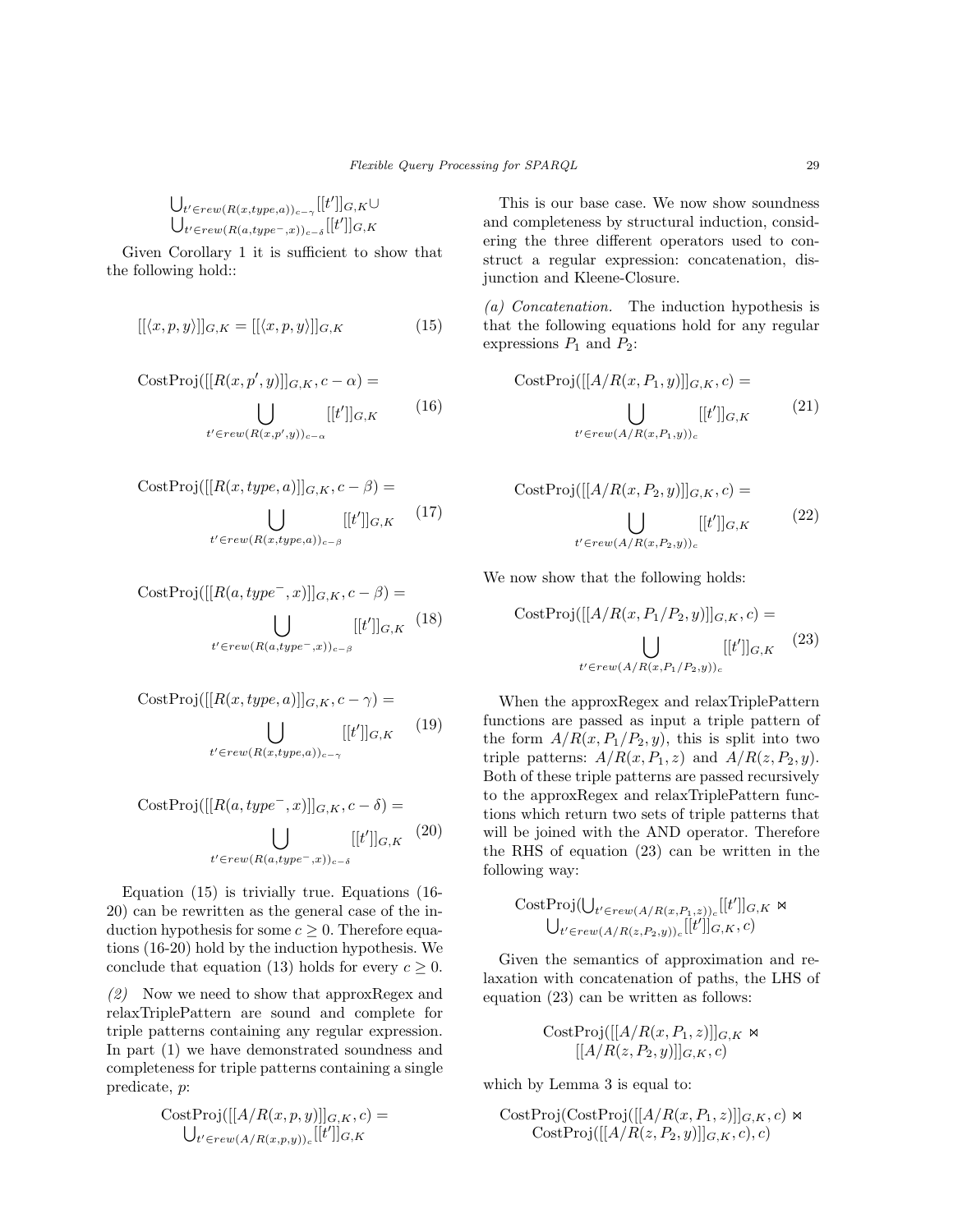We therefore need to show that:

CostProj(CostProj([[A/R(x, P<sub>1</sub>, z)]]
$$
G,K
$$
,  $c)$   $\bowtie$   
\nCostProj([[A/R(z, P<sub>2</sub>, y)]] $G,K$ ,  $c)$ ,  $c)$  =  
\nCostProj([[A/Ez, P<sub>1</sub>, z))<sub>e</sub>[[t']] $G,K$   $\bowtie$   
\n $\bigcup_{t' \in rew(A/R(z, P_2, y))_c}[[t']]G,K, c)$ 

It is possible to drop the outer CostProj operators on both sides of the above equation. Applying Corollary 1 it is sufficient to show that:

CostProj([[A/R(x, P<sub>1</sub>, z)]]<sub>G,K</sub>, c) =  
\n
$$
\bigcup_{t' \in rev(A/R(x, P_1, z))_c} [[t']]_{G,K}
$$
\nCostProj([[A/R(z, P<sub>2</sub>, y)]]<sub>G,K</sub>, c) =  
\n
$$
\bigcup_{t' \in rev(A/R(z, P_2, y))_c} [[t']]_{G,K}
$$

These equations hold by the induction hypothesis. Therefore equation (23) holds.

(b) Disjunction. Similarly to concatenation, our induction hypothesis is that equations (21) and (22) hold for any regular expressions  $P_1$  and  $P_2$ . We now show that the following equation holds:

$$
CostProj([[A/R(x, P1|P2, y)]]G,K, c) =
$$
  

$$
\bigcup_{t' \in rew(A/R(x, P1|P2, y))c} [[t']]G,K (24)
$$

When the approxRegex and relaxTriplePattern functions are passed as input a triple pattern of the form  $A/R(x, P_1|P_2, y)$ , this is split into two triple patterns:  $A/R(x, P_1, y)$  and  $A/R(x, P_2, y)$ . Both of these triple patterns are passed recursively to the approxRegex and relaxTriplePattern functions which will return two sets of triple patterns that will be combined with the UNION operator. Therefore the RHS of equation (24) can be written as follows:

$$
\bigcup\nolimits_{t' \in rew(A/R(x,P_1,y))_c}[[t']]_{G,K} \cup \bigcup\nolimits_{t' \in rew(A/R(x,P_2,y))_c}[[t']]_{G,K}
$$

Given the semantics of approximation and relaxation with disjunction of paths, we can write the LHS of equation (24) as follows:

CostProj
$$
\begin{aligned} \text{CostProj}([[A/R(x, P_1, y)]]_{G,K} \cup \\ & [[A/R(x, P_2, y)]]_{G,K}, c) \end{aligned}
$$

which by Lemma 3 is equal to:

 $CostProj([[A/R(x, P_1, y)]]_{G,K}, c) \cup$  $CostProj([[A/R(x, P_2, y)]]_{G,K}, c)$ 

We therefore need to show that:

CostProj([[A/R(x, P<sub>1</sub>, y)]]<sub>G,K</sub>, c) 
$$
\cup
$$
  
\nCostProj([[A/R(x, P<sub>2</sub>, y)]]<sub>G,K</sub>, c) =  
\n $\bigcup_{t' \in rev(A/R(x, P_1, y))_c} [[t']]_{G,K} \cup$   
\n $\bigcup_{t' \in rev(A/R(x, P_2, y))_c} [[t']]_{G,K}$ 

By Corollary 1 it is sufficient to show that:

CostProj([[A/R(x, P<sub>1</sub>, y)]]<sub>G,K</sub>, c) =  
\n
$$
\bigcup_{t' \in rew(A/R(x, P_1, y))_c} [[t']]_{G,K}
$$
\nCostProj([[A/R(x, P<sub>2</sub>, y)]]<sub>G,K</sub>, c) =  
\n
$$
\bigcup_{t' \in rew(A/R(x, P_2, y))_c} [[t']]_{G,K}
$$

These equations hold by the induction hypothesis. Therefore equation (24) holds.

(c) Kleene-Closure. Our induction hypothesis in this case is that

$$
CostProj([[A/R(x, P^n, y)]]_{G,K}, c) =
$$
  

$$
\bigcup_{t' \in rew(A/R(x, P^n, y))_c} [[t']]_{G,K}
$$

for any regular expression P and any  $n \geq 0$ , where  $P^n$  denotes the regular expression  $P/P/ \dots / P$  in which  $P$  appears  $n$  times. For the base case of  $n = 0$ , where  $P^n = \epsilon$ , the equation is trivially true since  $rew(A(x, \epsilon, y))_c$  contains only the query  $(x, \epsilon, y)$ . We now show that the following holds:

$$
CostProj([[A/R(x, P^{n+1}, y)]]_{G,K}, c) = \bigcup_{t' \in rew(A/R(x, P^{n+1}, y))_c} [[t']]_{G,K} \qquad (25)
$$

The approxRegex function rewrites an approximated triple pattern on the RHS of the equation in the following way:  $A(x, P^{i}/P/P^{j}, y)$  for arbitrarily chosen i, j satisfying  $i + j = n$ . It then splits this into three triple patterns,  $A(x, P^i, z_1)$ ,  $A(z_1, P, z_2)$  and  $A(z_2, P^j, y)$ . Therefore the RHS of (25) becomes:

$$
\text{CostProj}(\bigcup_{t' \in rew(A(x, P^i, z_1))_c} [[t']]_{G,K} \bowtie
$$
\n
$$
\bigcup_{t' \in rew(A(z_1, P, z_2))_c} [[t']]_{G,K} \bowtie
$$
\n
$$
\bigcup_{t' \in rew(A(z_2, P^j, y))_c} [[t']]_{G,K}, c)
$$
\n(26)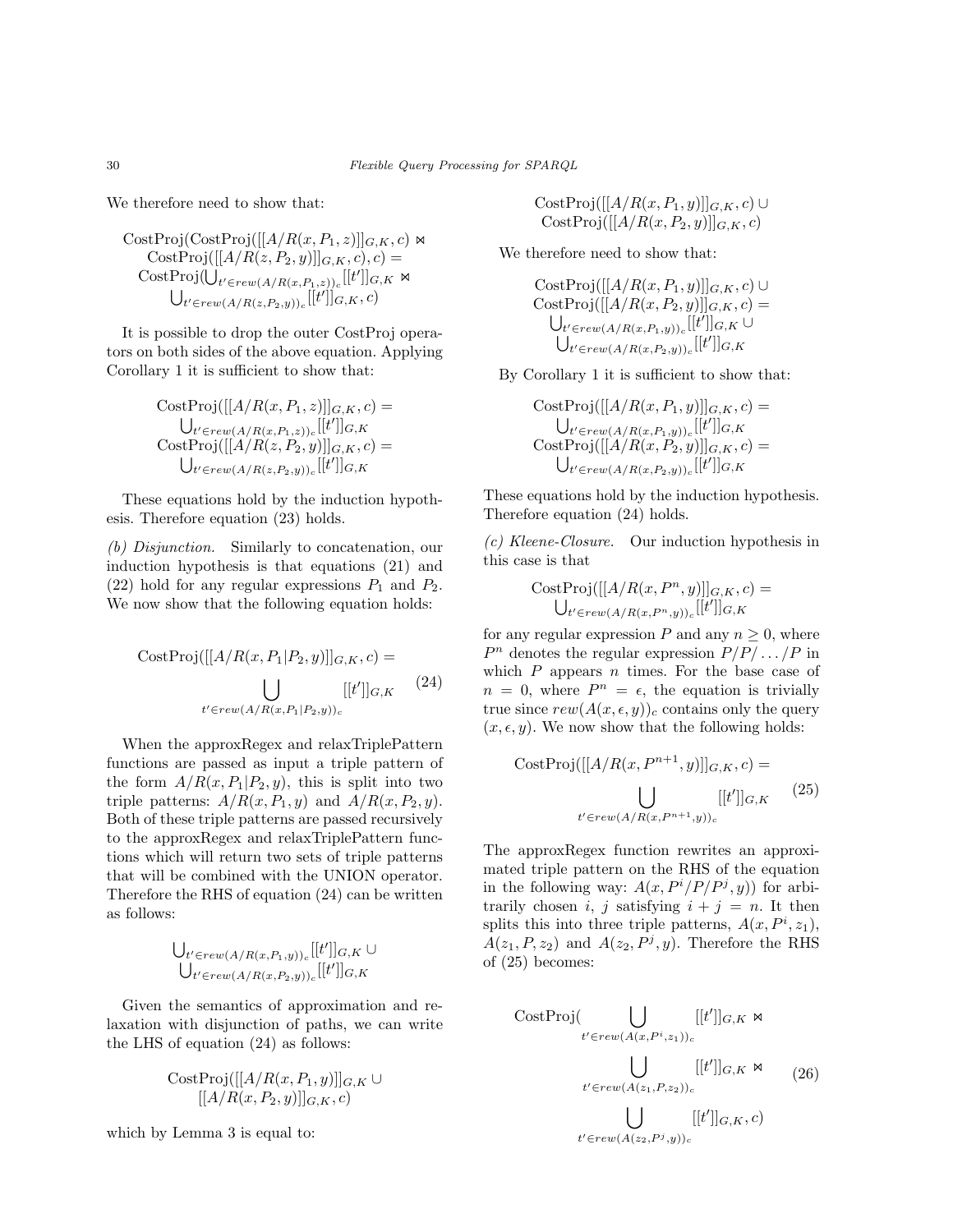We have added the CostProj operator in order to follow the behaviour of the algorithm that excludes queries with associated cost greater than c.

Knowing that  $\mathcal{L}(P^i/P/P^j) = \mathcal{L}(P^{n+1})$  and by the semantics of approximation with concatenation of paths, we can write the LHS as:

CostProj([[A(x, P<sup>i</sup>, z<sub>1</sub>)]]<sub>G,K</sub> 
$$
\Join
$$
  
[[A(z<sub>1</sub>, P, z<sub>2</sub>)]]<sub>G,K</sub>  $\Join$  [[A(z<sub>2</sub>, P<sup>j</sup>, y)]]<sub>G,K</sub>, c)

Applying Lemma 3, this can be rewritten as:

CostProj(CostProj([[A(x, P<sup>i</sup>, z<sub>1</sub>)]]<sub>G,K</sub>, c) 
$$
\bowtie
$$
 CostProj([[A(z<sub>1</sub>, P, z<sub>2</sub>)]]<sub>G,K</sub>, c)  $\bowtie$  CostProj([[A(z<sub>2</sub>, P<sup>j</sup>, y)]]<sub>G,K</sub>, c), c) (27)

Combining (26) and (27) and removing the outer CostProj operator on both hand sides we therefore need to show that:

CostProj([[A(x, P<sup>i</sup>, z<sub>1</sub>)]]<sub>G,K</sub>, c) 
$$
\bowtie
$$
  
\nCostProj([[A(z<sub>1</sub>, P, z<sub>2</sub>)]]<sub>G,K</sub>, c)  $\bowtie$   
\nCostProj([[A(z<sub>2</sub>, P<sup>j</sup>, y)]]<sub>G,K</sub>, c) =  
\n $\bigcup_{t' \in rew(A(x, Pi, z1))_c}$ [[t']]<sub>G,K</sub>  $\bowtie$   
\n $\bigcup_{t' \in rew(A/R(z1, P, z2))_c}$ [[t']]<sub>G,K</sub>  $\bowtie$   
\n $\bigcup_{t' \in rew(A/R(z2, Pj, y))_c}$ [[t']]<sub>G,K</sub>

By Corollary 1 it is sufficient to show that:

$$
CostProj([[A(x, Pi, z1)]]_{G,K}, c) =
$$

$$
\bigcup_{t' \in rew(A(x, Pi, z1))_c} [[t']]_{G,K}
$$
(28)

$$
CostProj([[A(z1, P, z2)]]_{G,K}, c) =
$$

$$
\bigcup_{t' \in rew(A(z1, P, z2))_{c}} [[t']]_{G,K}
$$
(29)

$$
CostProj([[A(z2, Pj, y)]]G,K, c) =
$$

$$
\bigcup_{t' \in rew(A(z2, Pj, y))c} [[t']]G,K (30)
$$

Equations (28,29,30) hold by the induction hypothesis since  $i$  and  $j$  are both less than  $n$ ; therefore equation (25) holds.

The same reasoning applies for the relaxTriplePattern function applied to a relaxed triple pattern on the RHS of (25) with the difference that it rewrites the triple pattern in 3 different ways:  $R(x, P^{i}/P/P^{j}, y)$  (for arbitrarily chosen i, j satisfying  $i + j = n$ ,  $R(x, P/P^n, y)$  and  $R(x, P^n/P, y)$ . It is possible to apply the same steps of the proof as for approxRegex, noticing that  $\mathcal{L}(P/P^n)$  =  $\mathcal{L}(P^{n+1})$  and  $\mathcal{L}(P^n/P) = \mathcal{L}(P^{n+1})$ .

(3) General queries. We now show that the algorithm is sound and complete for any query that may contain approximation and relaxation. As the base case we have the case of a query comprising a single triple pattern, which has been shown in part (2) of the proof:

$$
\text{CostProj}([[A/R(x, P, y)]]_{G,K}, c) = \bigcup_{t' \in \text{rew}(A/R(x, P, y))_c} [[t']]_{G,K}
$$

Consider now a query  $Q = t$  AND  $Q'$  with t being an arbitrary triple pattern of the query Q. The induction hypothesis is that:

$$
CostProj([[Q']]_{G,K}, c) = \bigcup_{Q'' \in rew(Q')_c} [[Q'']]_{G,K}
$$
\n(31)

We now show that the following holds.

$$
CostProj([[Q]]_{G,K}, c) = \bigcup_{Q'' \in rew(Q)_c} [[Q'']]_{G,K}
$$
\n(32)

The LHS of equation (32) is equivalent to the following by the semantics of the AND operator:

$$
CostProj([[t]]_{G,K} \Join [[[Q']]_{G,K}, c)
$$

Applying Lemma 3 we can rewrite this as follows:

$$
CostProj(CostProj([[t]]_{G,K}, c) \bowtie
$$
  
 
$$
CostProj([[Q']]_{G,K}, c), c)
$$
 (33)

For the RHS of equation (32) we have to consider two different cases: either  $t$  is a simple triple pattern or it contains the RELAX or APPROX operators. If we consider the former case then we rewrite the RHS of equation (32) to:

$$
[[t]]_{G,K} \bowtie \bigcup_{Q'' \in rew(Q')_c} [[Q'']]_{G,K} \tag{34}
$$